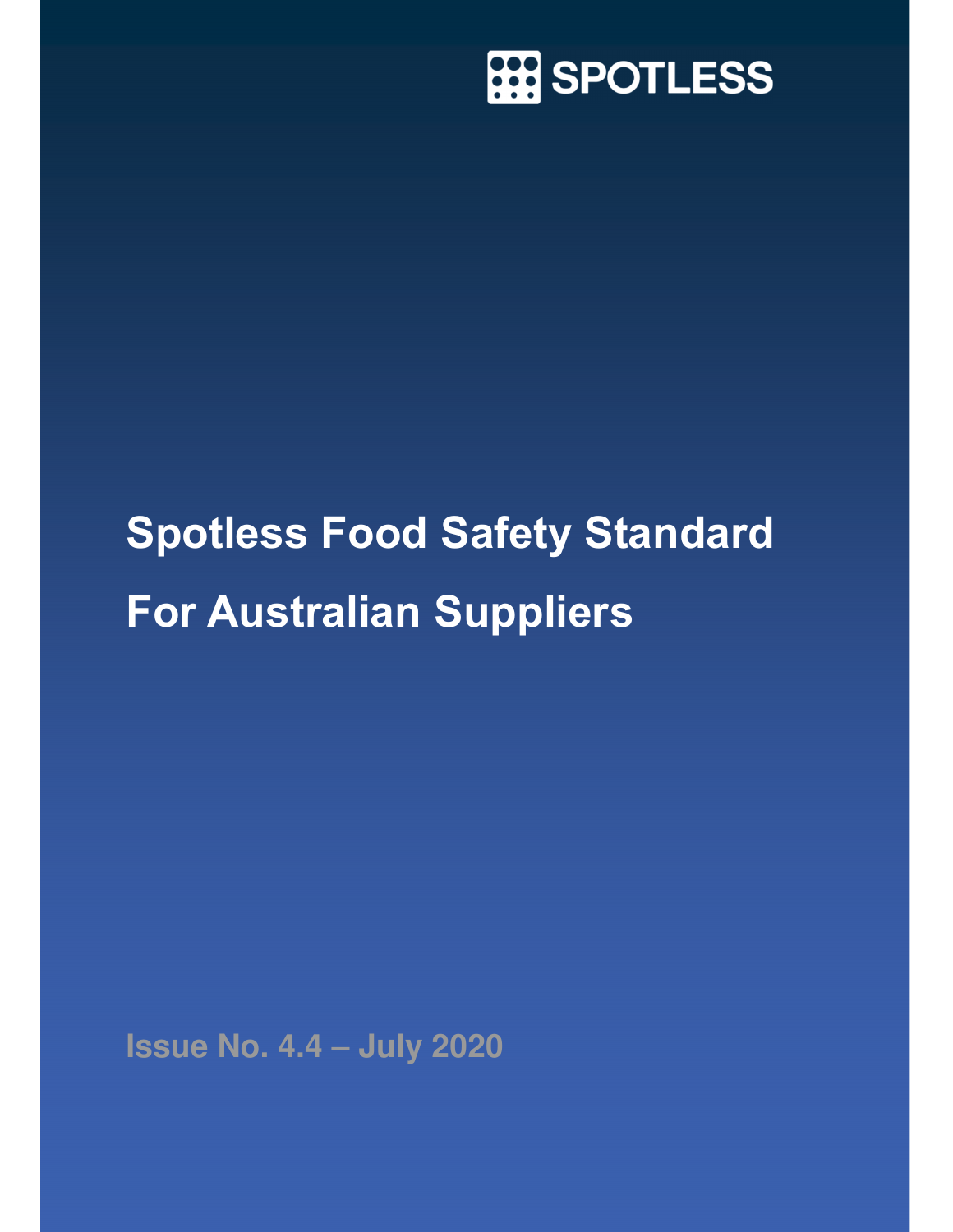# **Contents**

| 2.             |                                                                         |
|----------------|-------------------------------------------------------------------------|
| 3.             |                                                                         |
| $4_{-}$        |                                                                         |
| 5 <sub>1</sub> |                                                                         |
| 6.             |                                                                         |
| 7.             |                                                                         |
| 8.             |                                                                         |
|                |                                                                         |
|                |                                                                         |
|                |                                                                         |
|                |                                                                         |
|                |                                                                         |
|                |                                                                         |
|                |                                                                         |
|                |                                                                         |
|                |                                                                         |
|                |                                                                         |
|                |                                                                         |
|                | 20. Evidence of Commitment to Continuous Improvement  29                |
|                | Appendix 1 - Where to Obtain Further General Information on Regulatory  |
|                | Appendix 2 - Purchase Group, Risk Rating and Audit Frequency 32         |
|                | Appendix 3 - Specific Categories of Products Supplied to Spotless:  33  |
|                | Appendix 4 - Examples of Labeling Required - Food for Catering Purposes |
|                | Amendment History - Spotless Food Safety Standards for Suppliers 35     |
|                | 20 Evidence of Commitment to Continuous Improvement -39                 |
|                | Amendment History - Spotless Food Safety Standards for Suppliers 41     |
|                | Administration of the Food Standard: Currency of the Suppliers Audit    |
|                |                                                                         |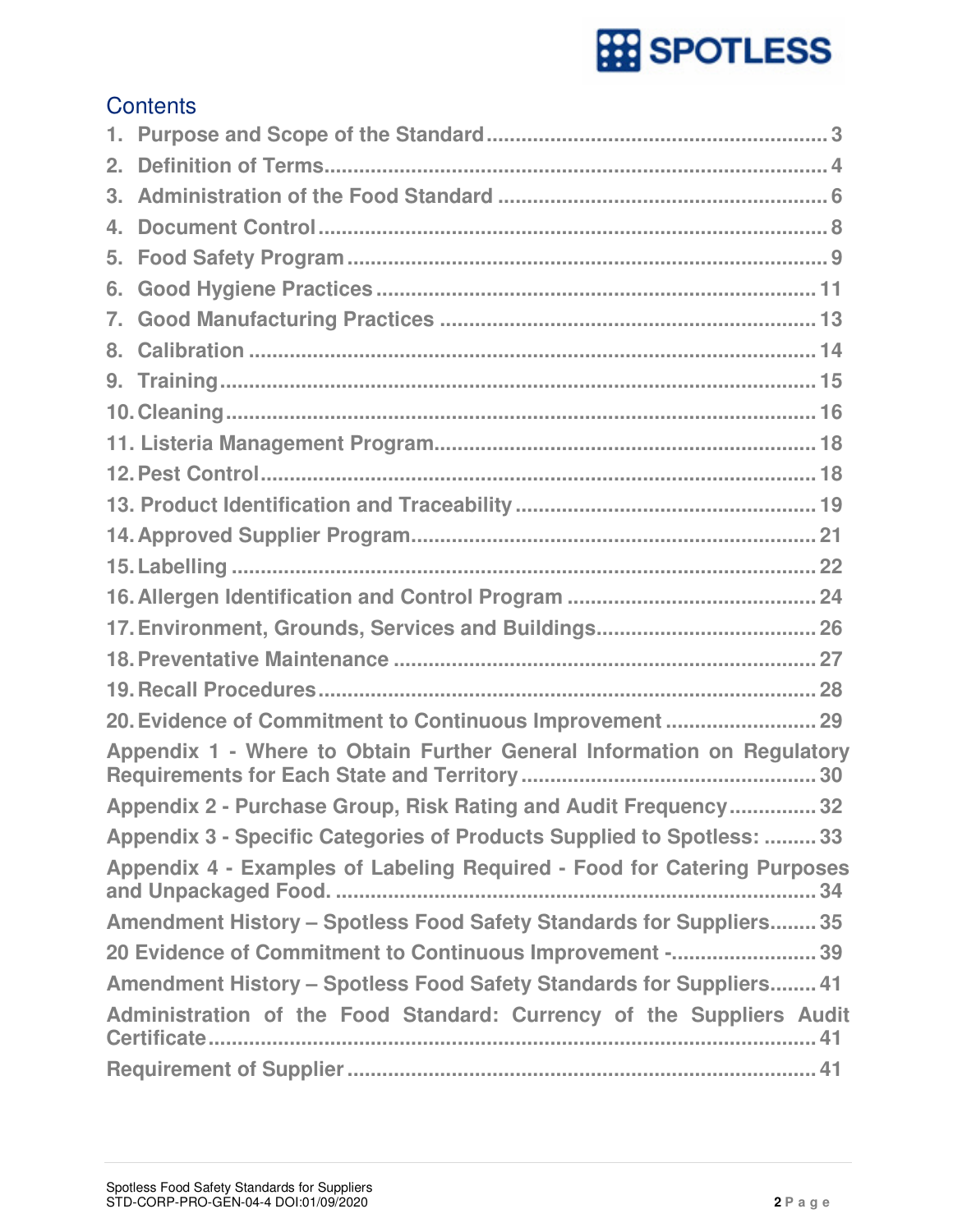

# 1. Purpose and Scope of the Standard

# **Purpose**

Spotless Facility Services Pty. Ltd. (Spotless), a wholly owned entity of Spotless Group Limited, is committed to providing its consumer with a product and service that is of the highest quality and safety.

To achieve this Spotless has developed a Food Safety Standard for our Suppliers, which covers receiving, storage, handling, production and distribution of food related products.

To ensure Suppliers engaged by Spotless are capable of providing Safe Food to our Operations, in accordance with the "Spotless Food Safety Standard for Suppliers".

### **Scope**

The Standard requires that suppliers use the preliminary steps & seven principles of the HACCP-Hazard Analysis Critical Control Point tool, highlighted in section 5 for the development of the Food Safety Program &/or Quality Assurance Management System (QAMS), to identify all significant hazards. You are required to effectively prevent, reduce or eliminate all food quality and food safety hazards that may occur.

Support Programs that cover, but are not limited to, issues such as training, good manufacturing practice, pest control and product recall etc., will be developed to aid in the implementation of an effective Food Safety Program&/or QAMS.

Implementation of this Standard will provide Spotless with a high level of confidence in your ability to produce and supply a product of consistent quality and safety. This standard will ensure that you are compliant with the regulatory requirements.

Distributors of potentially high-risk food items will have specific requirements of their suppliers that are listed in this Standard.

Suppliers are expected to work towards implementing and maintaining this Standard in the form of a Food Safety Program &/or QAMS, to continue to supply Spotless.

Once the system is developed, documented and implemented, you will be expected to prove the effectiveness of the system. Validation and verification will be undertaken by suitably HACCP trained and skilled auditors.

The system will also need to be validated by a Spotless nominated external auditing body to ensure compliance with the Standard. On successful completion of this validation, you will be granted certification to the Standard. This certification will specifically identify the products, processes and premises that you have nominated for certification.

Validation of the Food Safety Program &/or QAMS to the Standard will be ongoing and conducted regularly by the agreed third party audit body. Suppliers of products classified as high risk will be audited on a six monthly bases twice (2) per annum, medium and low risk suppliers once (1) per annum.

The risk categories of High, Medium & Low risk suppliers shall be categorised by Spotless, based on purchase groups (See Appendix 2 - Purchase Groups**,** Risk Rating and Audit Frequency).

To ensure that the Food Safety Program &/or QAMS is well understood and the principles are effectively implemented, at least one person from your company undertakes formal Food Safety training that provides the skills and knowledge to manage the Food Safety Program &/or QAMS within your business.

The training should provide you with some form of recognised certification at the successful completion of the course.

This Standard has been created to provide you with the "purpose" of each element that describes what is involved and why it is important, whilst the "what do I need to do to comply with this element", covers the requirements & provides some guidance on implementation.

We look forward to your commitment and co-operation to achieving this Standard. The result is you providing us and your wider consumer base with a safe, quality and reliable product that consumer will enjoy repeatedly.

Paul Masulans **Head of Business Support Services Spotless Group**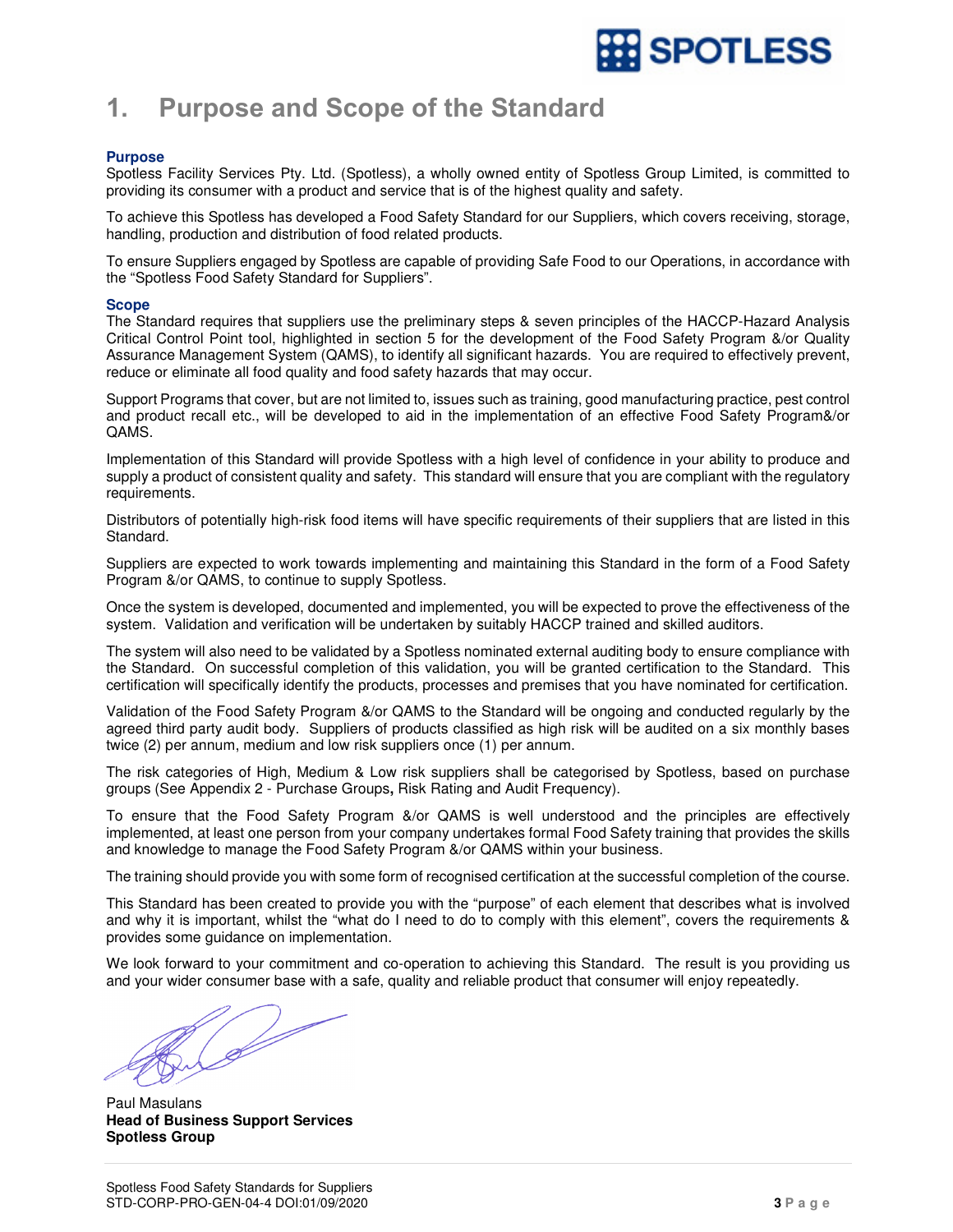

# **2. Definition of Terms**

# **Allergen**

A material or product that, when introduced to sensitive populations, brings on a negative health effect to the consumer. These health effects can be potentially fatal.

# **Audit**

Systematic and independent examination to determine whether specified safety and quality activities have been implemented and are being adhered to.

# **Best- Before Date**

Is the last date on which you can expect a food to retain all of its quality attributes (colour, taste, texture, flavour, freshness etc.) provided it has been stored according to any stated storage conditions. Manufacturers of packaged foods are responsible for determining the best before date.

# **Compliance**

The ability to meet the requirements of a standard, guideline or documented policy.

# **Control Point (CPs)**

Any point, or step or operation in a process where the process or hazard can be controlled.

# **Corrective Action**

Action taken to regain control over a process that is outside the specified critical limits or action taken to identify, review and dispose of any discrepancies.

# **Critical Control Point (CCPs)**

Any point where loss of control leads to an unacceptable risk.

# **Critical Limit**

A tolerance that must not be exceeded, to ensure the control point does not initiate a hazard. This may also include customer requirements/specifications related to quality attributes of the product.

# **Exemplar Global or Equivalent Organisation**

Is the registration body which registers auditors. It is also involved in approving auditor training, determining appropriateness of various standards to be audited & developing auditor evaluation procedures.

# **Flow Chart**

A systematic representation of the sequence of steps or operations used in the production and manufacture of a particular food item.

# **Food Safety Auditor**

A person who is certificated by **Exemplar Global** or an equivalent organisation to conduct food safety audits.

# **Form**

A formatted document outlining areas of monitoring for which observations and data is to be recorded.

# **Frequency**

The amount of times and activity, that is to occur within a given time.

# **HACCP - Hazard Analysis Critical Control Point**

The process of identifying and assessing product and production related hazards and the process of controlling and monitoring them.

# **HACCP/Food Safety Program &/or QAMS Audit Table**

All documented critical control points &/or quality control points, with their monitoring and corrective actions, formatted into a table.

# **HACCP/ Food Safety Program &/or QAMS**

The documented process flow diagrams, product description and intended use, hazard analysis tables, HACCP audit tables and verification schedules for a product and process.

#### **Halal**

Primarily a product that does not contain pork &/or its derivatives, and alcohol &/or its derivatives. It is a product, which meets all requirements of Muslim Food Law.

# **Harbourage**

A place where pests and vermin can nest and breed.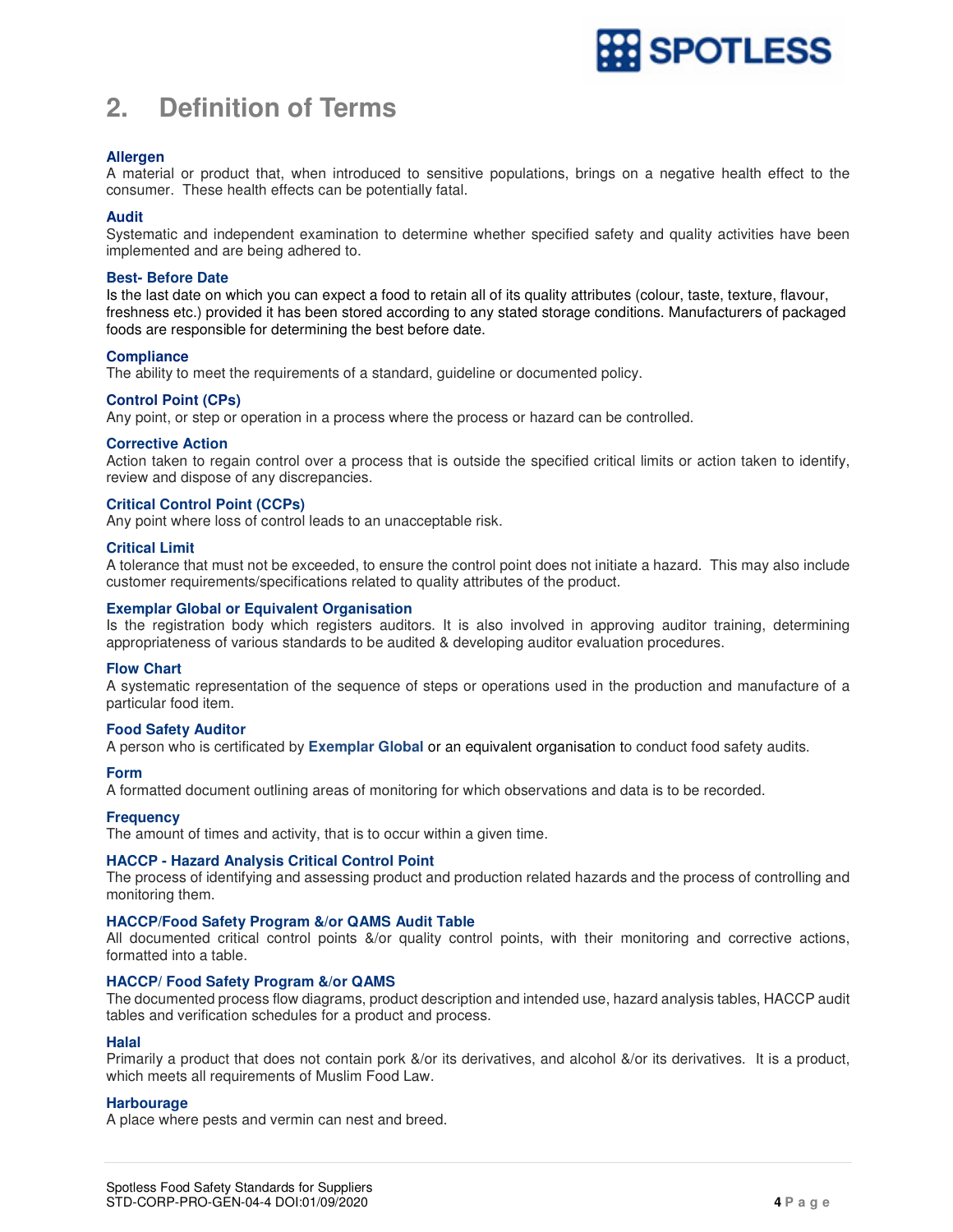

# **Hazard**

Any physical, chemical, microbiological or quality property that can alter, taint, damage or render useless, any critical property of a product or process, which may result in a risk to health and safety &/or poor quality attributes.

### **Hygiene**

The cleanliness or property of health of a particular person, surface, product or process.

#### **IMTE**

Inspection Measuring and Test Equipment.

### **Implemented**

The act of putting into place all procedures, documents and activities by distributing documents, providing training and assessing the effectiveness of programs.

# **Kosher**

A product, which meets all of the requirements of Jewish Food Law.

### **Likelihood**

The chance that an event will occur.

### **Listeria**

A group of bacteria capable of causing illness including potentially fatal infections in the elderly, newborns, pregnant women, and persons with a weakened immune system.

Listeria is a bacterium commonly found in the environment. The specific type of Listeria that infects people is Listeria s (abbreviated as L. monocytogenes or often just called Listeria). These bacteria can cause serious illness and in some cases death, particularly in vulnerable people.

#### **Listeria Management**

Documented programme in place for RTE food operator to minimise the potential contamination with the Listeria species.

### **Material Safety Data Sheet**

A document that outlines the physical properties of a chemical or compound. It clearly identifies any risks and effects to human health and any first aid and emergency procedures with which to treat or contain the material.

### **Nutritional Analysis**

Results that indicate the level of nutrition, sustenance or goodness contained within a determined serving of product.

### **Potentially Hazardous Foods**

Food that must be kept at certain temperatures to minimise the growth of any harmful micro-organisms, that may be present in the food, or to prevent formation of toxins in the food.

# **Procedure**

A document describing the structure or rules with which a process is to be followed.

# **Product Description and Intended Use**

A document that identifies the unique characteristics, or properties, storage and usage information of a group of similar products.

# **Product Specification**

A legal document that specifically addresses all unique properties of an individual product, including its quality, safety, legal and labelling parameters.

# **QAMS**

Quality Assurance Management System – An accredited Quality Assurance Management System as an alternative or adjunct to an accredited Food Safety Program.

# **Quality**

Fitness for purpose. A product or service that can consistently meet the specific requirements of the consumer.

# **Quality Control Point (QCPs)**

Any point in a process where loss of control leads to a consumer complaint or product return. These actions may require compensation in the form of monies or exchange and furnishing of product(s).

# **Record**

A form that has documented data or observations recorded on it.

#### **Spotless**

Spotless Facility Services Pty. Ltd.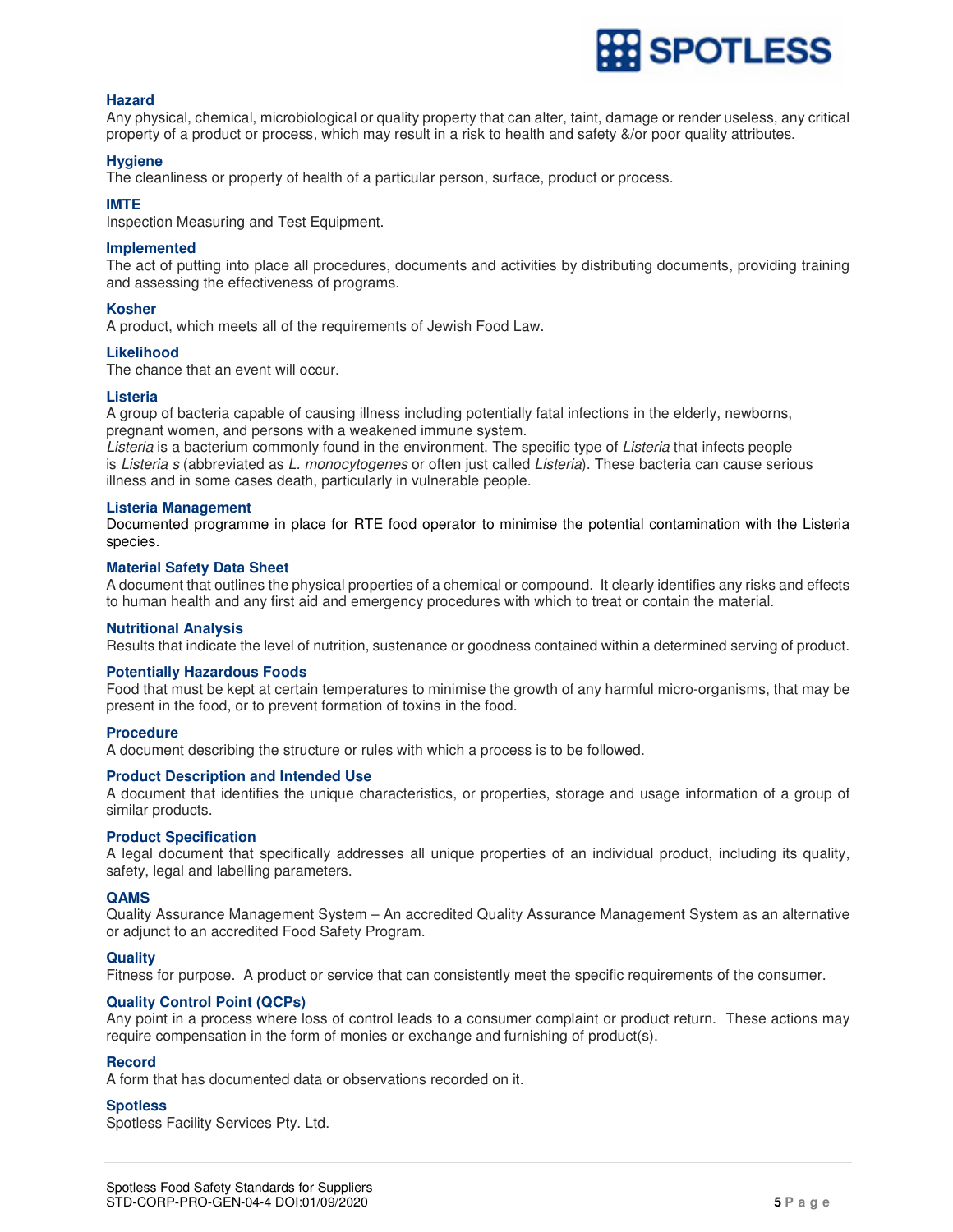

# **Significance**

The importance of the effect to health and to the business, when assessing a hazard against the likelihood of the hazard occurring & the severity of that hazard.

# **Supplier**

A company, industry, group of companies or a business with a registered trade name.

# **Supplier Service Provider**

A company providing services to the supplier for example a pest control service provider.

### **Support Programs**

Also known as Prerequisite Programs, which are implemented prior to the Food Safety Program, they include: Document Control, Good Hygiene/Manufacturing Practices, Calibration, Training, Cleaning, Pest Control, Approved Supplier Program, Allergen Control Program, and Preventative Maintenance etc.

# **Third Party Certification Body**

A business which has been accredited to certify other businesses via an independent audit process using suitably qualified auditors. For the purposes of the Spotless Standard the auditors must be either full or senior food safety auditors certified by Exemplar Global.

### **Use-By Date**

Is the last date on which the food may be consumed safely provided it has been stored according to stated storage conditions? Manufacturers of packaged foods are responsible for determining the use-by date.

# **Validation**

The act of providing documented evidence through research, results or theoretical values that a particular food safety or quality property of the product can be met.

# **Verification**

A detailed examination of the Food Safety Program &/or QAMS & Support Programs, to determine if they are documented, implemented and effective.

### **Work Instruction**

A detailed document outlining specific duties that makes up a process or group of duties.

# **3. Administration of the Food Standard**

# **Who is required to be audited to the Spotless Food Safety Standard for Suppliers**

All Manufactures, Wholesalers or Distributors supplying any type of food to Spotless, whether raw or cooked, must be audited to the Spotless Food Safety Standard for Suppliers Issue 4.3 Further, some beverage suppliers will also need to be audited at Spotless discretion.

**Currency of the Suppliers Audit Certificate** 

Once a Supplier has been audited to the Spotless Food Safety Standard for Suppliers they will be issued with a "Spotless Compliance Certificate" this will record among other information the Audit Date, the Previous Audit Date and the Next Audit Date. Suppliers need to maintain the currency of their certificate and be audited in line with the schedules identified in Appendix 2: Purchase Group Risk Rating and Audit Frequency. Following the initial Supplier audit; Suppliers that are certified to a GFSI standard, Spotless approves the audit frequency to that of the relevant GFSI standard.

# **Requirement of Certification Body**

- Schedule Suppliers Audits in a timely manner to ensure on going compliance
- If a Compliance Certificate cannot be issued due to Major CAR yet to be closed out, provide details of CAR to Supplier.QA@spotless.com.au
- Send completed Spotless Compliance Certificate to Spotless Supplier Food Safety Coordinator Supplier.QA@spotless.com.au
- Whilst undertaking the audit, the auditor will inspect the business / facilities Food licence / Registration / Notification as required in that jurisdiction and attach a copy of this to the Spotless Food Safety Compliance Certificate.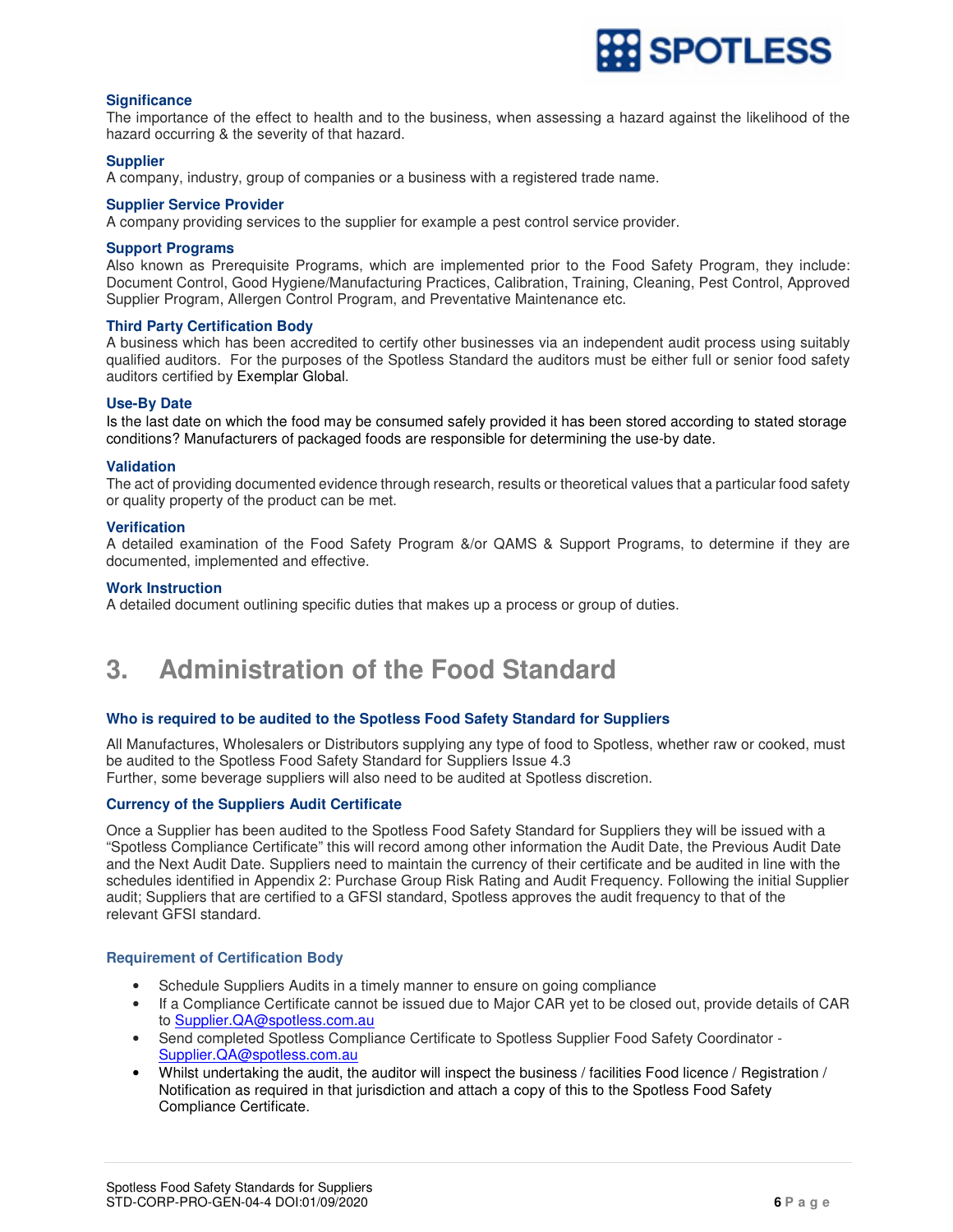

# **Requirement of Supplier**

Suppliers need to ensure they are audited 30 days either side if the due date, by an auditor from one of the approved Certification Companies, detailed below. If this cannot be achieved the Supplier must contact the Food Safety Coordinator via email (Supplier.QA@spotless.com.au) to explain why the audit cannot be undertaken and when it will occur.

# **Approved Certification Bodies**

Spotless has approved Certification Body, which are:

- BSI Group FoodDivision.Au@bsigroup.com;
- SAI Global Foodoperations@saiglobal.com;
- SGS AgriFood.AU@sgs.com;
- Merieux NutriSciences Certification certification.au@mxns.com;
- Sci Qual International food@sciqual.com.au;
- Ausqua ausqual@ausqual.com.aul;
- DQS Certification info@dqs.global;
- Global Mark customer.service@global-mark.com.au.

Audits performed by non-approved Audit Companies will not be recognised.

# **Information Obtained from a Third Party Audit**

Suppliers MUST be aware that if they undertake an Audit to the Spotless Food Safety Standard for Suppliers - the information obtained during the audit can and will be made available to Spotless by the Certification Body. The disclosure of information obtained will include, but not be limited to:

- Concerns relating to the continued supply to Spotless
- Information on any Corrective Action Requests (CARs) raised, whether these be:
	- o Minor
	- o Major
	- o Critical
- Any other information required by Spotless to ensure we maintain a safe food chain to our clients & consumers

# **Closing Corrective Action Requests (CARs)**

Any CAR raised by an Auditor MUST be closed in the following time frame:

- $\circ$  Minor Closed within 30 days from issue;
- $\circ$  Major Closed within 14 days from issue;
- $\circ$  Critical Supplier Suspended from Supply to Spotless, maybe deleted as a Supplier.

If the CARs are not closed within the above time frame, the Supplier will be suspended from supplying Spotless.

Should there be a valid reason why a CAR cannot be closed within the time frame, the Supplier must notify both the Certification Body and Spotless Procurement Supplier Food Safety Coordinator via email (Supplier.QA@spotless.com.au ), advising why they should be granted an extension and the time frame required.

# **Major and Critical CAR**

If an Auditor becomes aware that there is an issue that presents a Food Safety risk to Spotless in continuing to receive product from the Supplier, then the Auditor MUST advise Spotless before leaving the Suppliers Premises of the issue and reason the CAR has been issued.

- Procurement Manager: 0408759 818
- National Food Compliance Manager: 0422 004 041

# **Spotless Supplier Visits / Audits**

An out of sequence audit may be requested by Spotless of a Supplier, if Spotless becomes aware of a food safety concern. Spotless may also request a visit to a Suppliers premises to inspect the Suppliers operation including the manufacturing process. Whilst undertaking this visit, Spotless may also request to examine relevant Food Safety Program &/or QAMS documents.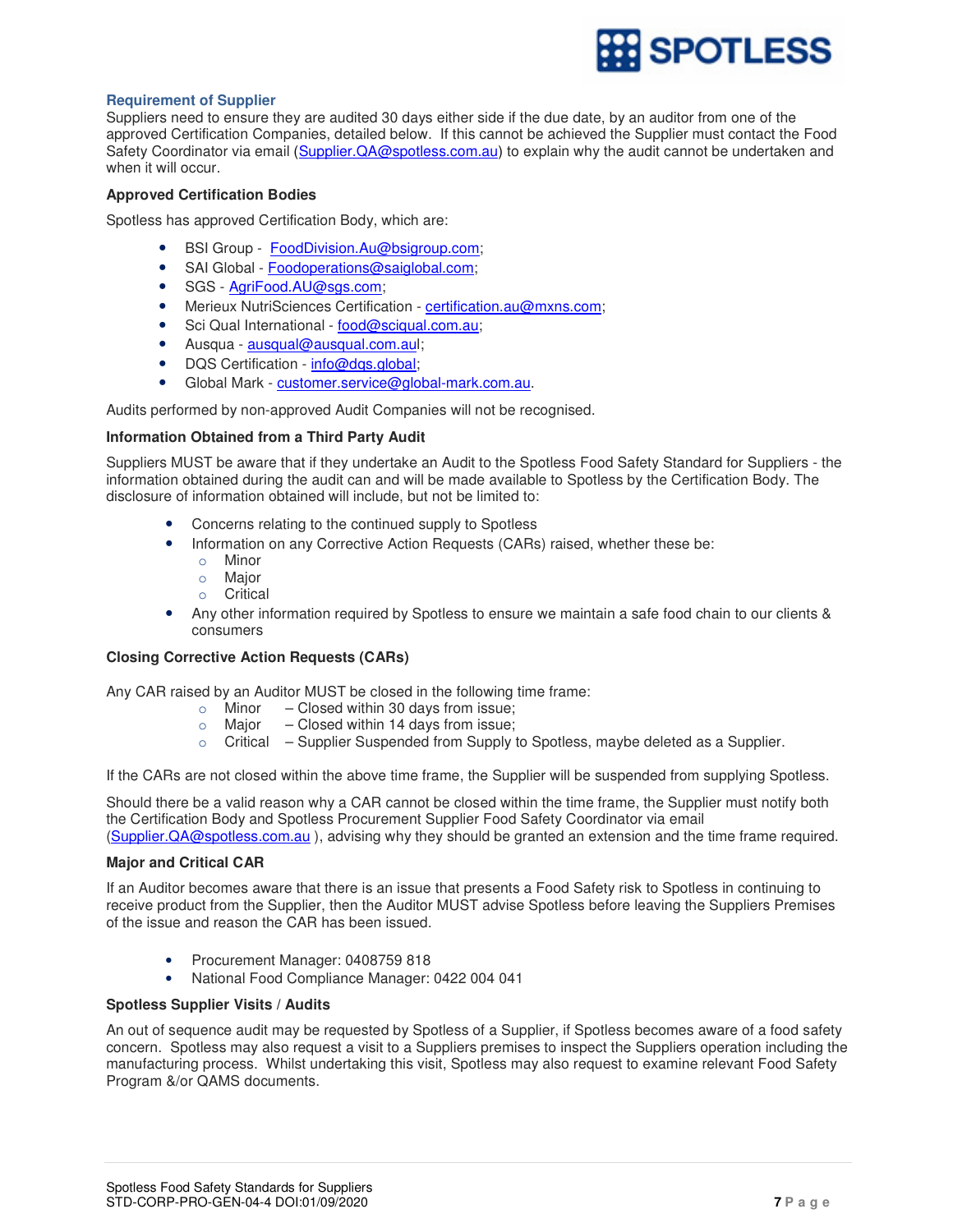

# **4. Document Control**

# **Purpose of this Element**

To demonstrate that a supplier can effectively control the product and services that is critical to quality, safety and commitment, via documentation. The documenting and implementing of procedures, work instructions, forms and specifications provides a number of functions to the business, these being:

- To provide a direction for employees to consistently work and achieve;
- To create a training tool to induct new employees and retrain or multi-skill existing employees;
- To provide both the customer and the supplier a clear description of the products and services offered;
- To identify all critical quality and safety parameters involved with the provision of goods and services offered;
- To give external auditors objective evidence that the processes are capable of being controlled and that these processes and controls are effective.

Document control is the means by which a supplier provides relevant and current information about procedures, products and services to its employees, suppliers and consumers.

It is a requirement that only the most current and controlled documents are available for use. It is recognised that over time, procedures, directives, products and services change and the documentation will change to reflect this. To avoid any confusion, misconception or dissatisfaction, all out dated and superseded documents shall be removed from use or circulation.

# **What do I need to do to comply with this element?**

The supplier shall develop, document and implement a manual that includes:

# **A Food Safety & Quality Policy**

The policy shall outline the supplier objectives for supply and the goals to achieve the required standard; it should also outline the commitment to continuous improvement. This shall be signed and dated by the manager with executive responsibility.

# **Supplier Structure, Job Descriptions and Responsibilities**

The supplier shall define individual's responsibilities with respect to food safety and quality. Job descriptions or equivalent documentation will identify clearly, what the employee's duties and responsibilities are in relation to the Suppliers Food Safety Program. A designated person shall be defined as the management's representative for food safety and quality matters.

# **A Document Register**

Any document that is created to meet the requirement of this Standard, be it a procedure, work instruction, operating procedure, form or reference, will be controlled to ensure only the most current version is available to all staff. Each document shall be authorised by the designed management representative. This information will be recorded in a register that covers all this information.

# **An Amendments Register**

Registers or equivalent shall be kept for all documents, procedures, forms and records that are contained within the manual and are identified as being developed for the standard. A register will be kept for any changes that occur to any documentation identified in the manual.

# **Liability Insurance**

The supplier will purchase liability insurance to cover both product and public liability indemnity to a total value of no less than AUS\$10 million per incident.

# **A Customer Complaints Procedure**

All customer complaints will be recorded and investigated to identify the cause and the appropriate action to certify the complaint. All corrective actions, correspondence and investigations will be documented, controlled and kept for review. This shall include all feedback regarding food safety issues as well as quality, delivery, labelling, etc.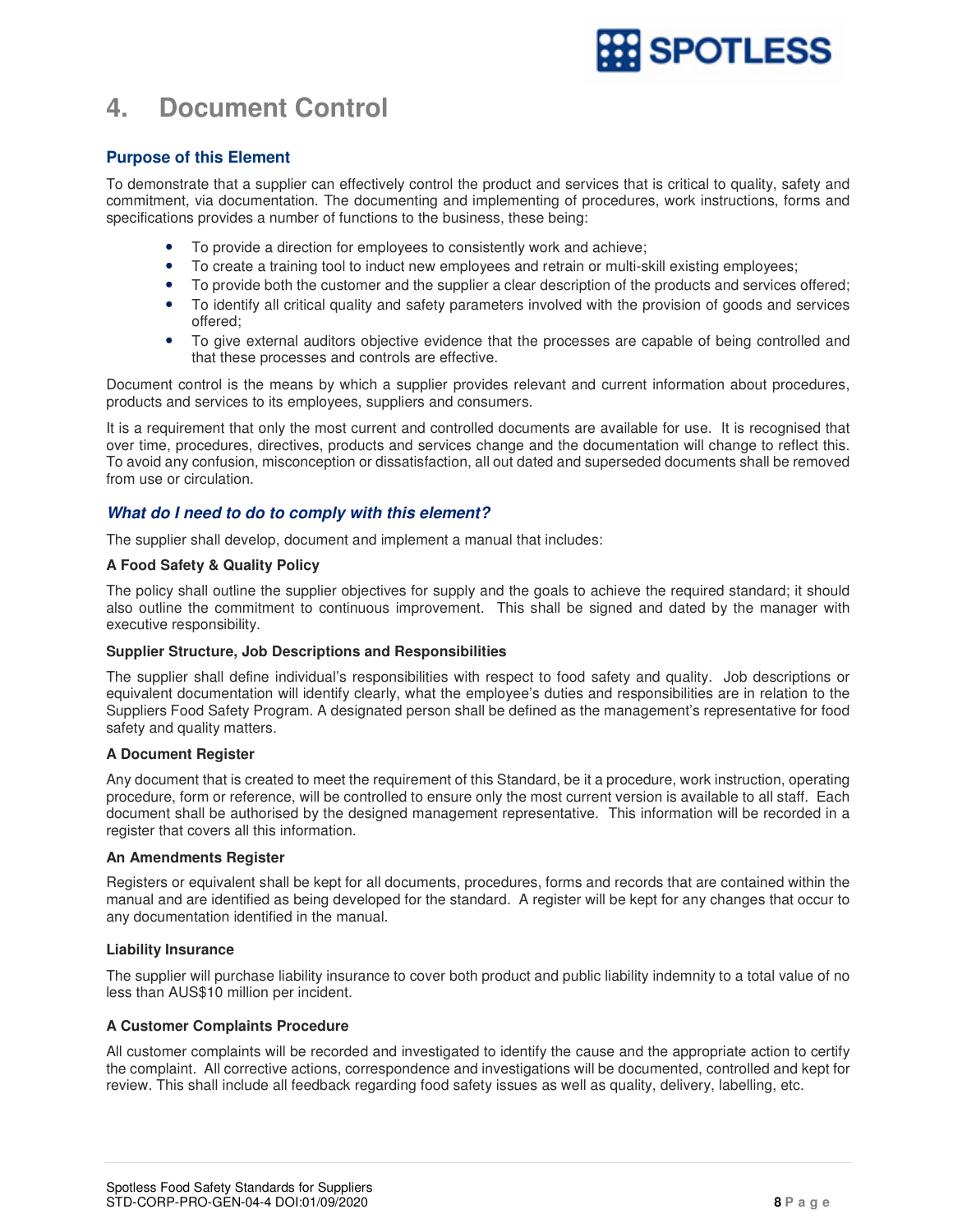

# **Corrective and Preventative Actions Procedure**

A procedure shall be developed, documented and implemented to identify any problems that arise as a result of normal work practices, reviews or complaints. The procedure shall address: -

- How the problem is investigated to determine the root cause;
- The immediate and preventative action taken to eliminate future occurrences, and
- How it shall be addressed and who will address it.

When the corrective action has been completed, it shall be reviewed for effectiveness and the results documented.

# **Document Control Procedure**

The supplier shall describe how the documentation, identified in the manual, is developed, documented, circulated, reviewed, amended, identified and stored to ensure that only the most current version is available to all staff. The procedure will describe how all documentation is protected from theft, damage or loss.

Records for the verification of these procedures and any corrective actions to problems identified shall be kept by the supplier.

# **References:**

Food Standard Code 3.2.1 Food Safety Programs, Division 2, 3 General Food Safety Program requirements(c) 4 Auditing of Food Safety Programs (b) & (c) and 5 Content of Food Safety Programs.

# **5. Food Safety Program**

# **Food Safety Program &/or QAMS**

Using the preliminary steps & 7 principles of HACCP-Hazard Analysis Critical Control Point tool.

# **Purpose of this element**

A supplier must describe all the activities conducted & the methods of identifying, assessing & controlling food safety hazards, quality & regulatory points in the processes which affect product safety & quality. The aim is to ensure that the product, based on its intended use is safe at the time of consumption and meets product specifications.

# **What do I need to do to comply with this element?**

The supplier shall develop, document and implement the following:

The preliminary steps & the 7 principles of HACCP (Food Safety Program or QAMS) provide guidelines to identify assess and control any hazards that can affect the quality and safety of the product or service.

The preliminary steps are as follows:

**Food Safety Manager / Champion** - Is the person nominated by management to be responsible for the Food Safety Program or QAMS. However, management has the overall responsibility for the Program.

**Food Safety Team** - Are members selected by the supplier to develop, document & review the Food Safety Program or QAMS. It may be internal staff e.g. QA, Maintenance, Production Operator, Purchasing etc., or an external resource e.g. consultant. At least one member of the Food Safety Team must be externally trained and hold a recognised certificate in Food Safety, in order to have knowledge & understanding of the Food Safety Program &/or QAMS and Food Safety Principles.

At least one member of the food safety team must be externally trained and training must be maintained current (within the last 5 years).

**Scope** – Define what the Food Safety Program &/or QAMS will cover, i.e. from the receiving of raw materials, processing operations, packing and distribution etc.

**Purpose** - Describe the type of hazards that need to be eliminated reduced or controlled to an acceptable safe level.

**Product Description & Intended Use** - A document will be developed that covers the following items for like products/processes, any different product type will require a separate:

Description of your product/s & processes: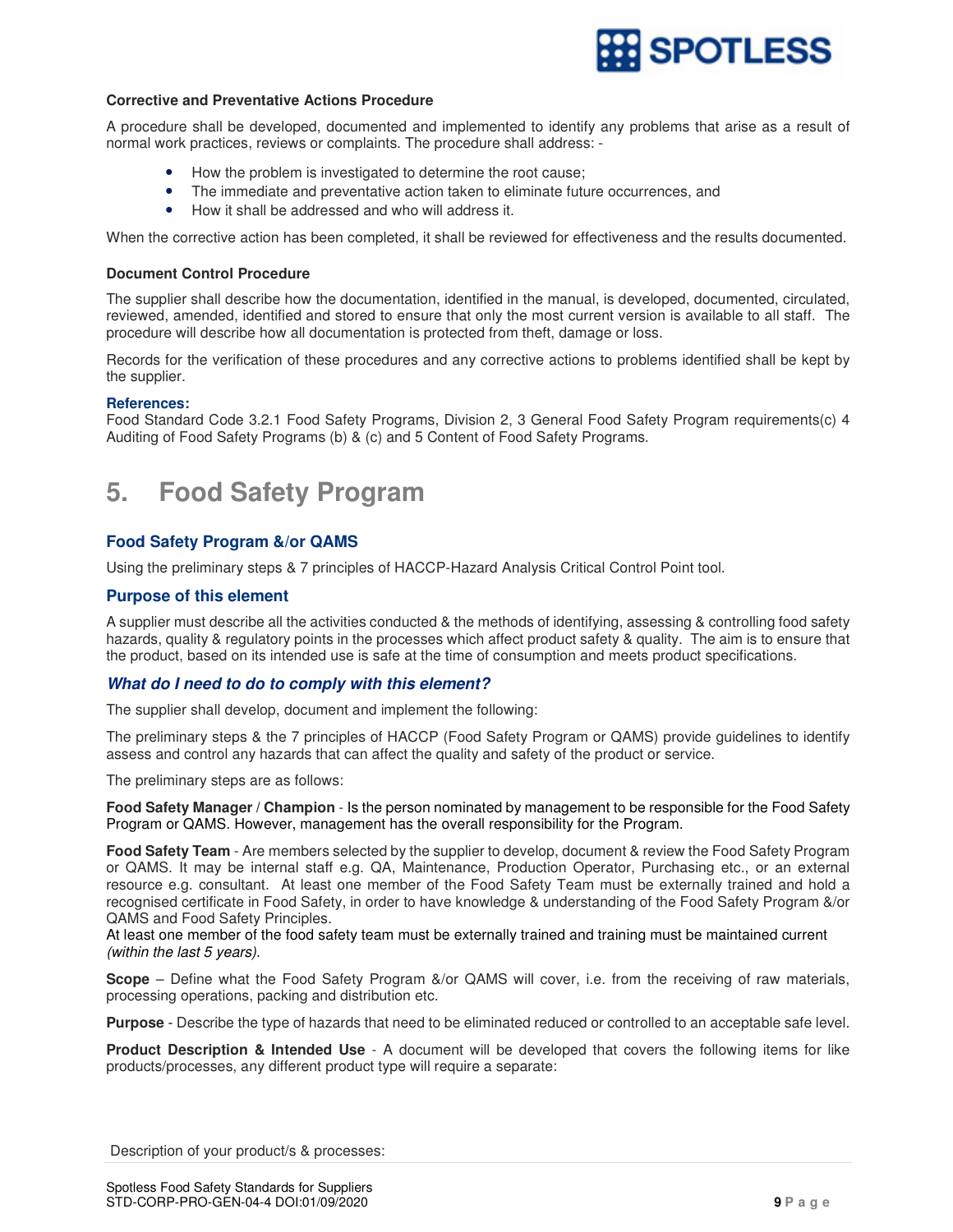

- Composition e.g. ingredient lists;
- Method of preservation e.g. acidity, thermal processing etc.;
- Packaging primary (food contact), secondary & shipping;
- Storage & Handling Requirements;
- Distribution Requirements;
- Shelf life:
- Intended use i.e. customer preparation & consumption e.g. Require heating or require product to be fully cooked - Special labelling covers additional criteria to directions for use, i.e. refrigerate after opening or store in an air tight container after opening etc.;
- Sensitive Population e.g. allergies, infants, elderly etc.

Finished product specifications may be established to be more product specific, in addition to the product description & intended use.

Specifications must be developed for each individual product or product type and service covered by the scope of the certification.

- **A. Develop a Process Flow Diagram** Identify all the steps in your process; include all process inputs e.g. rework, packaging etc. Where a product or process requires a specific step procedure or handling method, a new flow chart will be developed.
- **B. Verify the Process Flow Diagram** When the process flow diagram is complete, the Food Safety Team needs to verify that all steps have been covered accurately.

Documentation shall cover the seven principles of HACCP (Food Safety Program), which are as follows:

**Principle 1 - Hazard Analysis** - The supplier shall include a documented hazard analysis for each flow chart or process**.** The supplier shall ensure that the hazard analysis is documented showing the:

- Process Step;
- Inputs;
- Hazard- biological, physical, chemical (must include allergens), quality;
- Significance:
- Likelihood & Justification;
- Determine Control Measures to prevent, eliminate or reduce the hazard to an acceptable level/s.

**Principle 2 - Determine the Critical Control Points** –The control measures identified for the significant hazards are assessed on the basis of whether it is a critical point in the process for controlling, reducing or eliminating the significant hazard. If it cannot, then they shall be determined as Critical Control Points (CCP's), Quality Control Points (QCP's) and Control Points (CP's).

There is an option to identify the CCP's, QCP's and CP's on the flow charts.

**Principle 3 - Establish Critical Limit (s) -** All CCP's, QCP's & CP's shall then be assigned a critical limit by within which they can operate. This shall be monitored to ensure it remains within the limits.

**Validation/Justification of the Critical Limit(s) -** To demonstrate that any critical limits used by the product and process, are not placed at risk, all limits, data and safety values should be validated by the collection of data, testing results, theoretical values, guidelines and industry standards.

**Principle 4 - Determine Appropriate Monitoring Procedures -** to control the Hazard e.g. CCP, QCP or CP.

**Principle 5 - Establish Corrective Actions -** Establish the corrective action to be taken when monitoring indicates that a particular CCP, QCP or CP is not under control. If the critical limits are exceeded, the supplier shall ensure that the corrective action for the product and process is determined, delivered and recorded.

**Principle 6 - Establish Verification Procedures -** Establish procedures for verification to confirm that the HACCP system is working effectively. The supplier shall include a verification schedule. The verification will include:

- Activity;
	- Frequency of verification;
- Person responsible for verification;
- All records kept.

The verification schedule will include the routine review of all elements of the Food Safety Program &/or QAMS and the Pre-requisite Programs outlined in this Standard.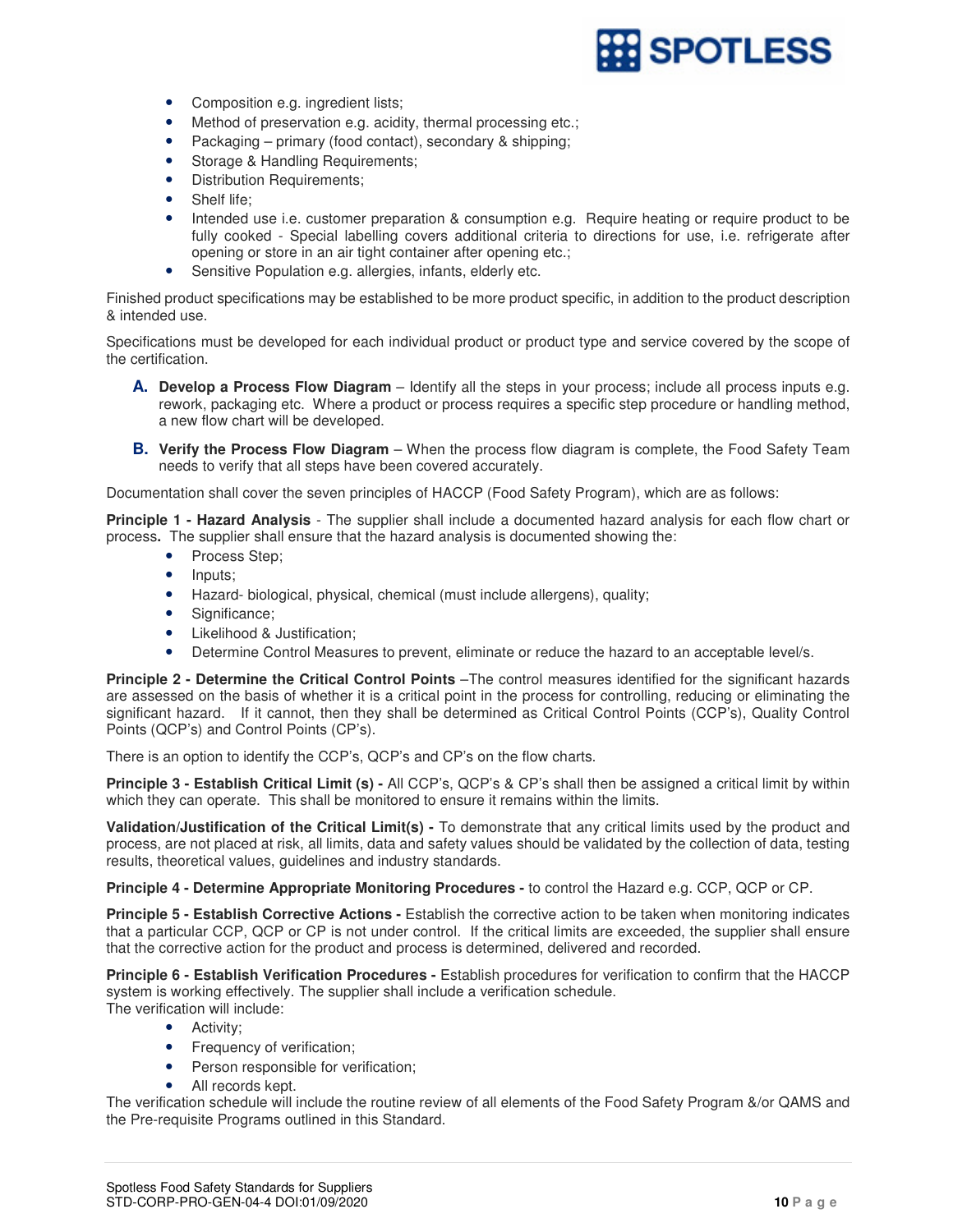

Records for the verification of these procedures and any corrective actions to problems identified shall be kept by the supplier.

To ensure that the Food Safety Program &/or QAMS remains relevant and effective, a routine review of all documentation, activities and Pre-requisite Programs shall be conducted. The supplier must be able to demonstrate to external auditors that the system has been implemented and is effective. This shall be done by keeping records of any monitoring activities, corrective actions, validation of results and verification activities.

Examples of typical verification activities that must be followed (where appropriate) to ensure the system is effective are:

- Microbial testing;
- Chemical testing;
- Swabbing e.g. cleaning & sanitation and allergens;
- Shelf Life Validation microbiological and food quality;
- Where the shelf life of a product is being routinely verified, they must first be validated to ensure that the product can meet these requirements;
- Physical Assessment of Product against Specification;
- Regular Internal Audits;
- Onsite review;
- Review of Customer Complaints;
- CCP Appropriateness:
- Revalidation of Critical Limits;
- Review of Monitoring and Corrective Actions;
- Audit of Pre-requisite Programs;
- Food Safety Program &/or QAMS Audit;
- Review of Changes to Documentation.

**Principle 7 - Records & Documentation -** Establish documentation concerning all procedures and records appropriate to these principles and their application.

Summarise Principles 1 to 5 and Principle 7 in a Food Safety (HACCP) Audit Table.

The supplier shall include a documented Food Safety audit table addressing each flow chart or process.

The audit table will include the:

- Step;
- Hazard;
- Determined Critical Control Point (CCP), Quality Control Point (QCP) or Control Point (CP);
- Critical limit;
- Monitoring procedure what, how, where, when, who;
- Corrective action Action outcome of product and who is responsible. Action outcome of process and who is responsible;
- All records kept.

In addition to the 7 principles of a Food Safety Program &/or QAMS.

# **Review Changes:**

Establish a system/procedure, when any changes occur to formulation, packaging, ingredients, equipment, the process, supplier, marketing claims of product, etc.

# **References:**

Food Standard Code: 3.2.1 Food Safety Programs

 3.2.2 Food Safety Practices and General Requirements 3.2.3 Food Premises and Equipment www.foodstandards.gov.au

# **6. Good Hygiene Practices**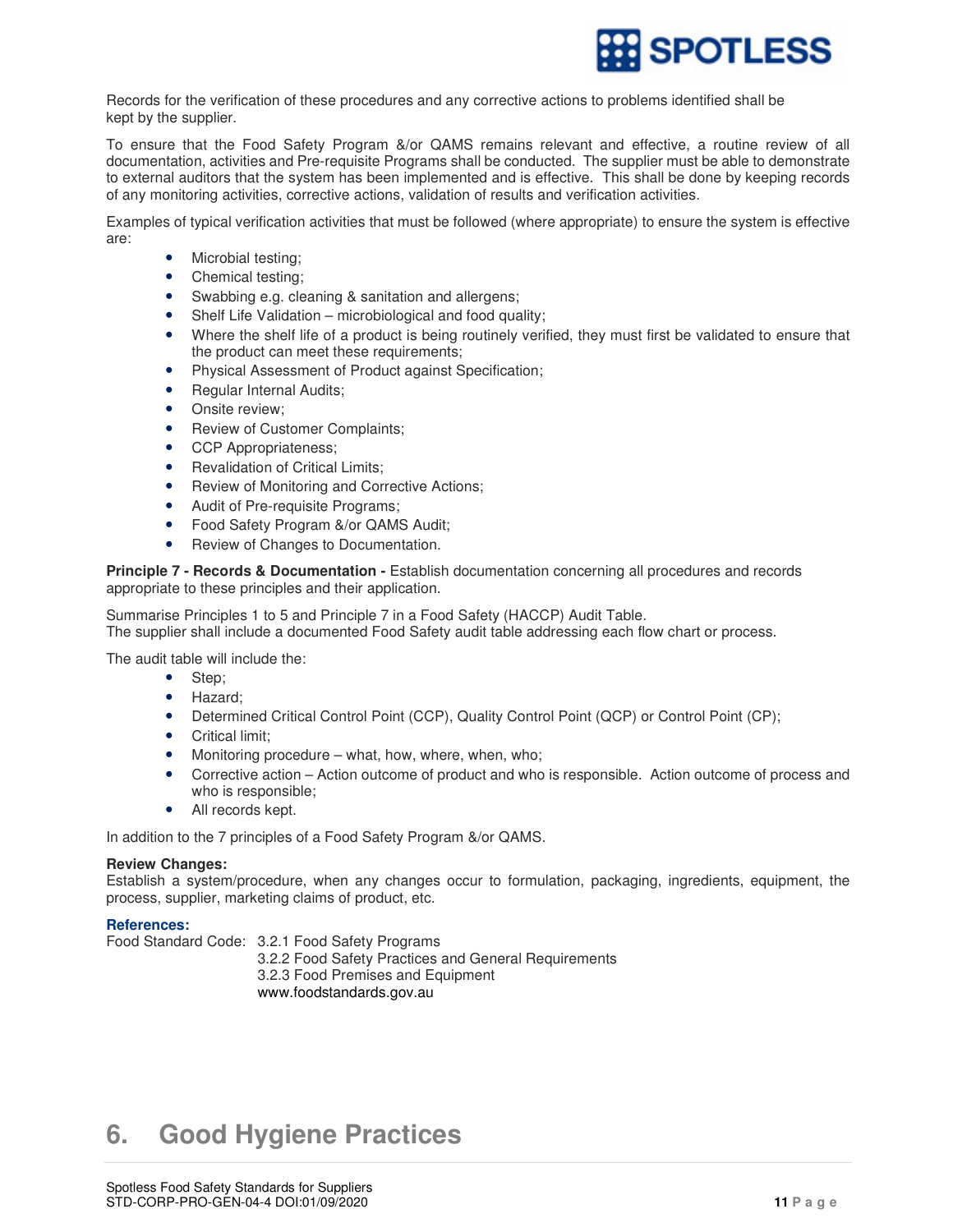

# **Purpose of this Element**

To ensure that the product, or service is not compromised by the employees and their practices.

Employees and their practices introduce a number of risks to the production of food or a food service. These risks should be realised and reduced or eliminated to ensure the product's integrity is protected.

The way people are dressed, their personal appearance and their habits should be controlled by documenting a set of procedures by which an employee is to follow.

If people conduct work duties whilst affected with an illness or with an undressed wound, they present a serious microbiological risk to the product. These employees should be removed from duties which are exposed to the product, until the illness or injury has cleared.

Staff have a responsibility under the Food Act to inform their supervisor if they are suffering from an illness or condition associated with a disease that is transmitted through food.

The provision of areas for employee breaks should be of a suitable condition and location to ensure that any hazards are not introduced from break activities or any reintroduction of hazards from the environment in which they break.

# **What do I need to do to comply with this element?**

The supplier shall develop, document and implement a procedure to control any associated risks to products via employees. The document shall, where applicable, include the following:

### **Personal Hygiene Policy**

The policy shall identify how staff are to dress, act and clean themselves whilst on site, to minimise any risk to the product safety or quality. It should identify the supplier's policy on clothing, hair/beard nets, hand washing, returning to work from breaks, staff cleanliness, coughing and sneezing.

The wearing of make-up, cosmetics, false fingernails or nail polish will be assessed in the context of the product or service delivered, and subsequently documented.

### **Illness and Injury Policy**

The supplier shall identify how it manages any employee who is affected by cold, flu or other contagious or food borne illness. Where an employee has cuts, abrasion or other open wound, the supplier shall document a procedure to ensure that the employee does not expose the product to any risk. Staff that report that they are suffering from the symptoms of a food borne illness as defined in the Food Standards code should be excluded from duties were there is a risk to the product until they are deemed safe to resume work by a medical practitioner.

# **Clothing and Jewellery Policy**

The supplier shall ensure that the product is not contaminated by any foreign objects such as jewellery or items carried on clothing.

Where uniforms are worn, a policy shall be developed to cover the use, storage and cleaning of these.

Where gloves are worn, a policy shall be developed to ensure the gloves are changed frequently or when contaminated, and for what tasks gloves are required to be used and when they are required to be changed.

### **Induction Program**

All employees shall be made aware of the supplier's policies on hygiene practices and shall sign a document stating that they have understood these terms. The induction shall be covered extensively under training procedures, but will be outlined in the hygiene policy.

# **Eating, Drinks and Smoking Policy**

To avoid any tainting, spoilage or contamination of product, the supplier will document a procedure to define where staff can eat, drink and smoke. This policy shall ensure that there will be no risk to product quality or safety.

# **Staff Movement Policy**

Where staff moves throughout the site as part of their duties, they may introduce the risk of product contamination from other environments on or around the site. The supplier will identify any potential risks because of staff movements and implement a procedure for its control.

# **Visitor Policy**

Where visitors, including sub-contractors, are moving through or about an environment, they may cross-contaminate the product or the environment. The supplier will document a procedure for control.

A procedure shall be developed to ensure all staff are following these policies. This can be in the form of a checklist, audit procedure or another observation technique. Any verification activity must be routinely conducted. This routine shall be developed and documented, preferably within the verification schedule.

Records for the verification of these procedures and any corrective actions to problems identified shall be kept by the supplier.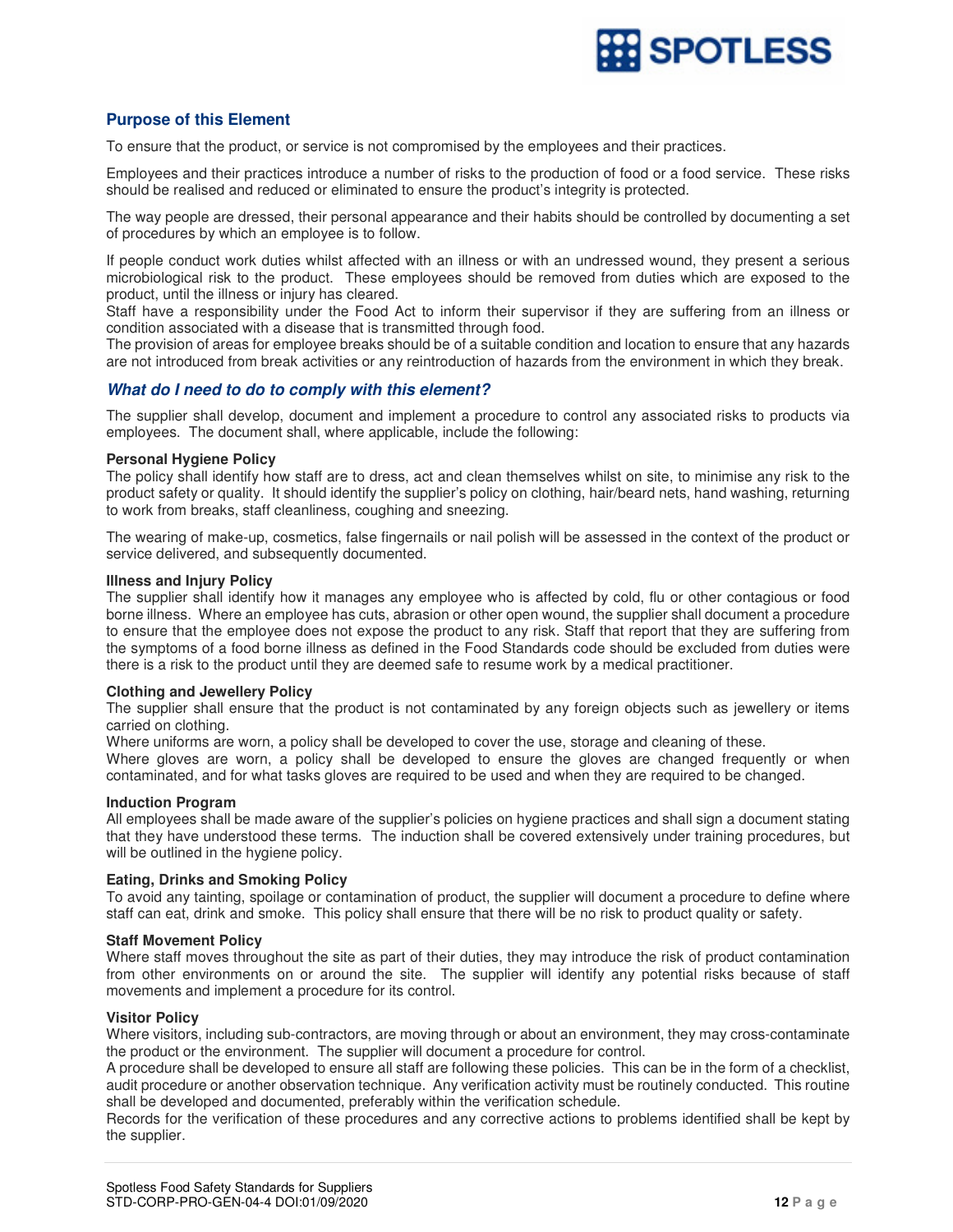

### **Verification that Hygiene Practices are effective**

Good Hygiene Practice activities shall be routinely monitored and reviewed to ensure effectiveness. Where any verification activities are conducted, they will be recorded and kept.

Any problems identified, as a result of these verification activities will be recorded, acted upon and the resolution recorded and kept for review.

The keeping of records provides objective evidence to external auditors, that the supplier is able to control any hazards associated with personnel and their activities and the supplier is able to rectify any problems associated with these activities.

### **References:**

Food Standard Code 3.2.2. Food Safety Practices and General Requirements Division 4 including Subdivisions 1 & 2

# **7. Good Manufacturing Practices**

# **Purpose of this Element**

To ensure that the product produced undergoes minimal exposure to hazards caused whilst on site and during transportation, and to provide clear guidelines for employees, who directly handle or can have a direct effect on the quality or safety of the product, to follow and to ensure minimal risk to the product.

The guidelines form part of the manufacturing requirements for the production of the finished product. They can be used also as a training aid to induct new employees or retrain existing employees.

Signage helps remind workers of the policies adopted by the supplier and should be placed in prominent and sensible positions where they will have maximum effect.

Waste control reduces the likelihood of pest harbourage and improves the housekeeping of the site, again reducing the likelihood of product contamination.

By documenting these procedures, the supplier has a set of parameters with which to verify the effectiveness of foreign contamination control and gives external auditors objective evidence that the company can identify potential hazards and also be able to monitor and manage these hazards as they arise.

# **What do I need to do to comply with this element?**

To ensure the quality and safety of products and services offered to the consumer, the supplier must develop, document and implement a procedure that ensures practices are appropriate and maintained throughout the process.

The procedure will specifically refer to the following:

#### **Receipt of Potentially Hazardous Foods**

When receiving Potentially Hazardous Foods, temperatures of chilled foods must be below 5°C and temperature of hot foods must be above 60°c. Frozen food must be frozen hard.

A procedure will be developed and documented for the:

- Receiving;
- Temperature recording;
- Maintenance of records of potentially hazardous product.

#### **Cross Contamination Risk Procedures**

In the event that production of goods can cause a cross contamination from other ingredients or equipment, a procedure shall be developed to reduce or eliminate the risk.

#### **Waste Identification and Control**

Where a waste or by product is generated as a result of the process, it should be effectively identified to ensure that it cannot be reintroduced into the process or finished product.

#### **Storage of Chemicals**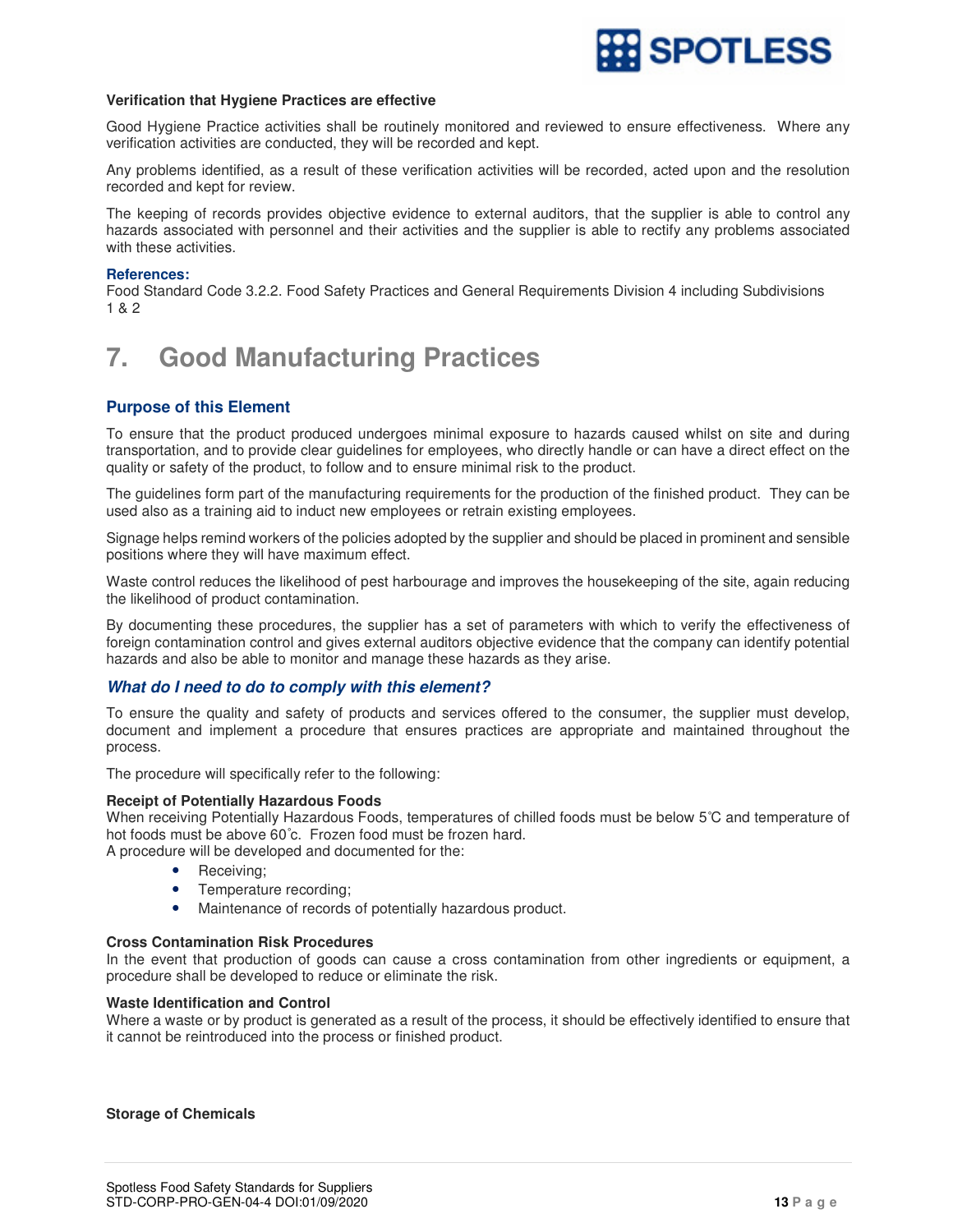

Any chemicals used on site that can taint or harm the product shall be isolated from any production environment. A procedure for the control of these chemicals shall be developed and documented. Where necessary, these chemicals shall be placed under secured storage and are released to authorised personnel only.

### **Dropped Product Policy**

Any product that is dropped on the floor or another non-food grade or sanitised surface will be discarded or treated in a manner that effectively eliminates any contamination to product or process.

#### **Glass Policy**

Glass poses a critical foreign object contamination risk to the product. A policy will be developed outlining the use of any glass on site. Where glass forms the basis of the construction or lighting of the site, practices shall be put in place to remove or reduce the hazard of glass contamination. Where the removal of glass from a work environment is not practical, a procedure will be developed to control the hazard in the event of any glass breakage.

### **Wood Policy**

A policy will be developed outlining the use of wood in the receiving, production, packing and food storage areas of the facility. Practises shall be put in place to reduce or prevent the introduction of any foreign objects to product. The policies should state quite clearly whether these materials should be introduced or are acceptable for use within the processing environment.

### **Metal Policy**

Metal can also pose a contamination risk to the product; therefore, a policy will be developed to stop metal objects contaminating the food. This shall include equipment, hand tools, utensils, and any other metal object introduced, whether this is in the receiving, production, packing or food storage area. Any metal object required in the manufacturing process, shall be designed, constructed and maintained to prevent contamination to the food product.

### **Stock Rotation Policy**

In order to protect the quality and safety of product being offered to consumers, there should be an adequate stock rotation policy in place to ensure that the oldest products and materials are used first and are within their "use by" or "best before" date for product with "use by" or "best before" dates.

### **Temperature Controls/Actual Temperature Monitoring Processes**

Temperature is one of the main hazards in a processing environment. In order to control, reduce or eliminate the hazard caused by inadequate temperature controls, a procedure should be developed to state what monitoring is required, how often, where and at what temperature.

# **Use of Signs**

Signs help remind employees of their obligations to food safety and quality by employing practices and techniques. There should be a policy to state the type of signage that will be used and where it will be used. Signage should not be displayed in a manner that creates a hazard.

#### **Water Quality**

Water quality can affect the safety or quality of a product or service and should be considered by suppliers that are using recycled, treated, or non-town water supplies.

# **Transport**

Potentially hazardous chilled foods must be delivered at temperatures below 5<sup>0</sup>C and potentially hazardous hot food must be delivered above 60°C. Frozen food must be delivered frozen hard.

A procedure shall be developed to ensure that the products temperature during transportation is maintained within the temperatures guidelines advised above. This may be in the form of a driver logbook or similar. Verification activities must be developed and documented. This may be through the use of data loggers at specified frequencies. Records of verification and any corrective actions shall be kept.

A procedure shall be developed to ensure all staff are following the policies developed. This can be in the form of a checklist, and audit procedure or another observation technique. Any verification activity must be routinely conducted. This routine shall be developed and documented, preferably within the verification schedule.

Records of the verification and any corrective actions shall be kept.

# **References:**

Food Standard Code 3.2.2 Food Safety Practices and General Requirements Division 3, 5 Food receipt (3), 11 Food Disposal, Division 4, 13 General requirements

Food Standard Code 3.2.3 Food Premises and Equipment Division 4, Division 5, 15 Storage facilities & 17 Food transport vehicles

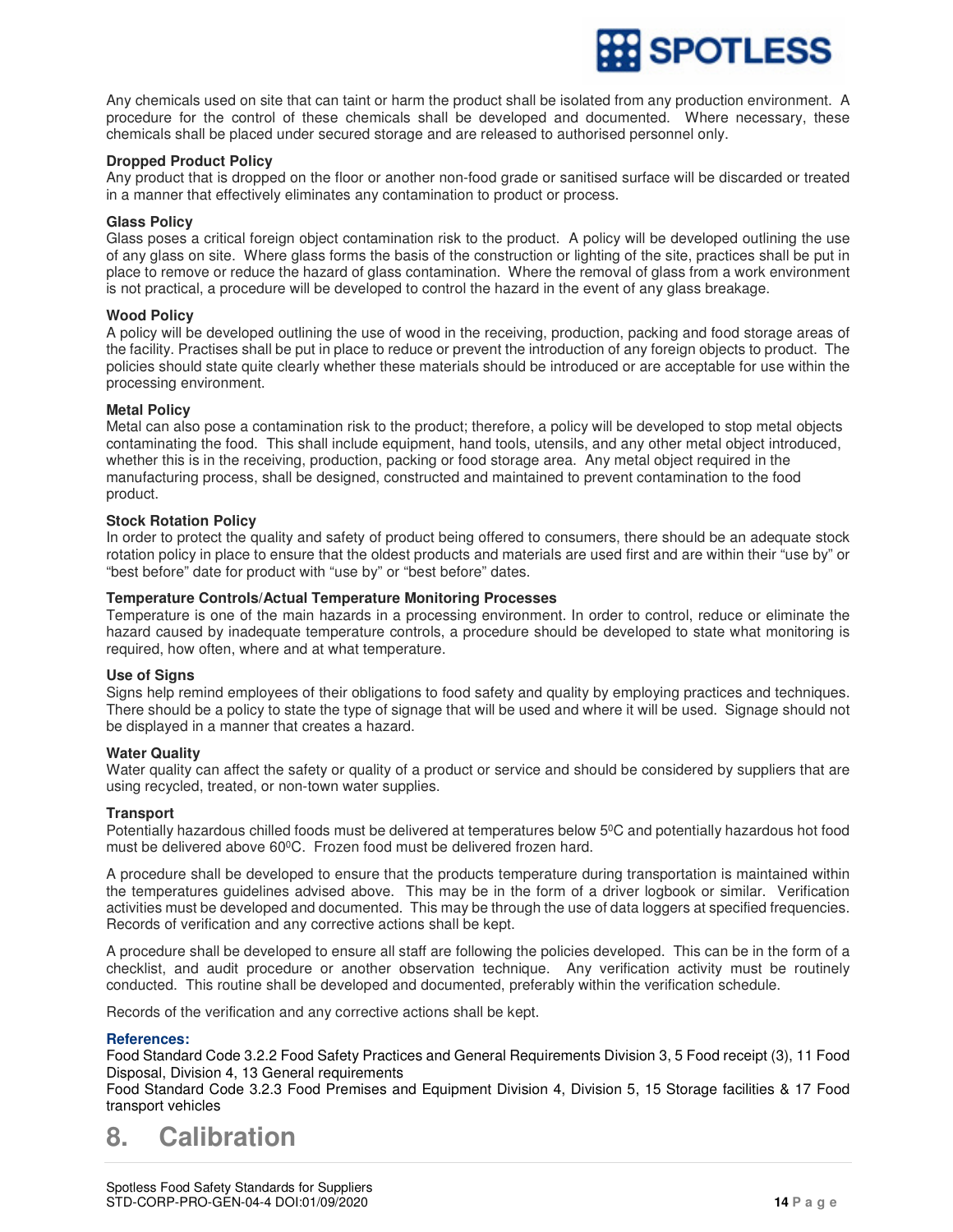

# **Purpose of this Element**

When testing all products against parameters that have been deemed essential or critical, as defined by the Food Safety Program &/or QAMS, it is important that the equipment is reading true and accurately.

The frequency of testing will be determined by the amount of use the equipment receives, the location and the range of values at which the product is tested at.

By completing a list of all equipment, it gives the supplier an indication of the amount of equipment that performs an essential role and creates part of the preventive maintenance schedule.

The difference between calibration checks and full calibration should be understood and documented.

# **What do I need to do to comply with this Element?**

The supplier shall develop, document and implement a procedure to ensure that all equipment used to inspect, measure or test the product at a critical control point or a quality control point is functioning correctly and reading accurately.

The procedure will address the following:

# **List of inspection, test and measuring equipment**

All measurement, inspection, test and monitoring equipment that are critical to the quality and/or safety of the product will be recorded. The list of this equipment will identify each individual piece of equipment, its accuracy and its location. In some cases special storage of equipment may be required in order to preserve its accuracy.

# **Schedule of calibration checks and full calibrations**

The supplier will list all equipment that is used in the testing of product and the frequency with which it is tested. Included in this listing of equipment shall be the accuracy to which each piece of equipment reliably works. This is generally the manufacturer's requirement unless the accuracy can be increased because of some internal procedure.

# **Procedures for calibration**

If any calibration of equipment is conducted by the supplier, then there will be a set of procedures or work instructions developed to demonstrate the method. These methods will be of an acceptable or recognised standard used within industry. Equipment used to verify or calibrate inspection, measuring or test equipment should be certificates as traceable to a National or International Standard where one exists. If one does not exist the basis of calibration shall be documented.

# **Replacement policy for equipment out of calibration**

Where a piece of equipment is found to be out of calibration, it must be identified in a manner that distinguishes it from any operational equipment and shall be removed from service. A policy outlining this procedure will be documented.

# **Investigation of any product found to be inspected, tested or measured on equipment that is out of calibration**

When a piece of equipment is found to be out of calibration, a procedure will be developed to address either the replacement or correction of the equipment and the retest or investigation of any product that may have been tested on this equipment. The corrective action should be recorded, and reviewed routinely.

The procedure will ensure that activities are in place to verify the effectiveness of the procedure and to correct any problems that are identified. Any verification activity must be routinely conducted. This routine shall be developed and documented, preferably within the verification schedule.

Records of the verification and any corrective actions shall be kept.

# **References:**

Food Standard Code 3.2.2 Food Safety Practices and General Requirements Division 6, 22 Temperature Measuring **Devices** 

# **9. Training**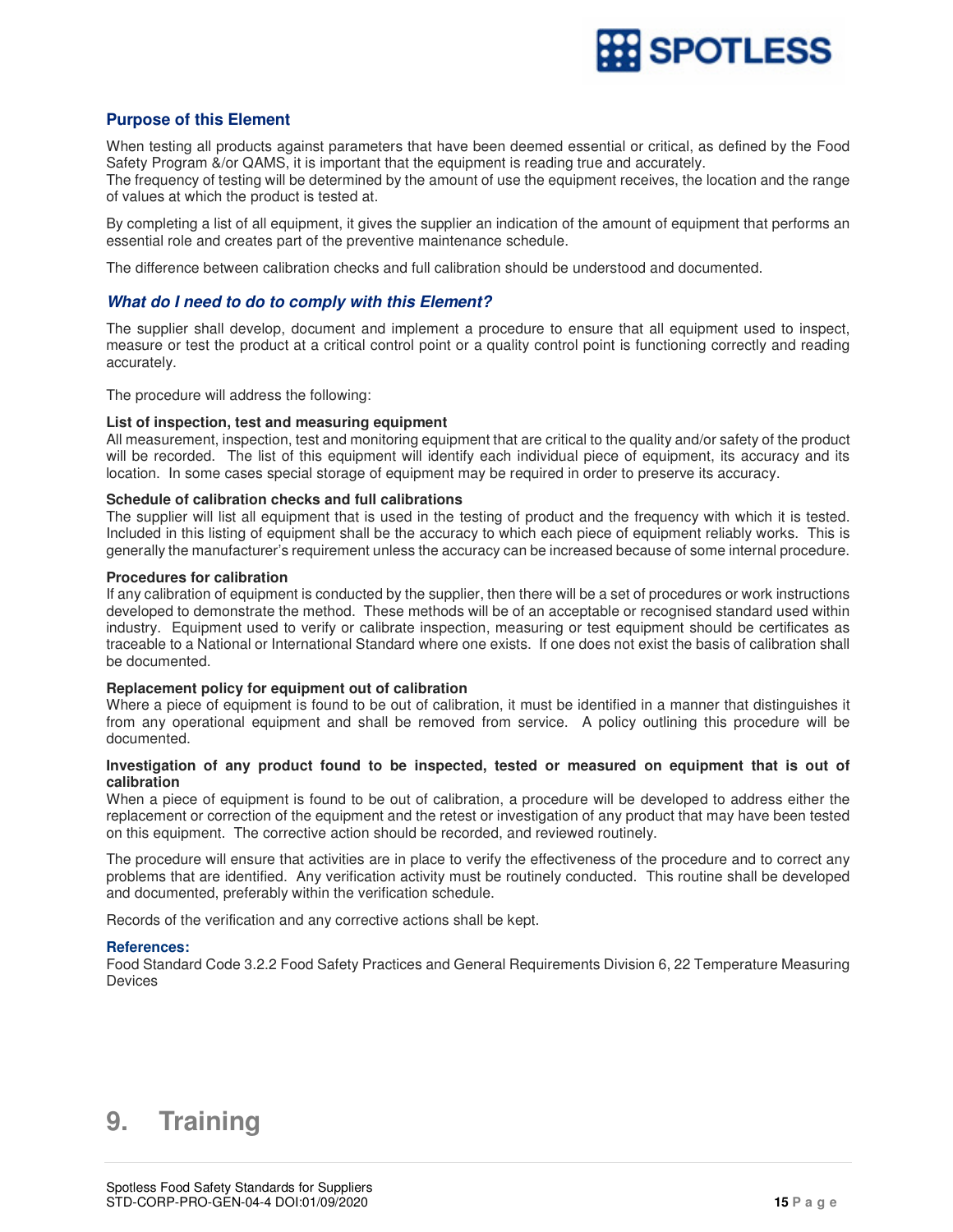

# **Purpose of this Element**

To ensure that employees have the skills and knowledge to consistently undertake the tasks performed. In areas where the quality or safety of the product can be compromised because of inadequate handling or testing methods appropriate training must be provided.

By reviewing training of employees, the supplier is able to identify any shortcomings in the skills and knowledge of its employees. Where employees change positions or take on new roles or rotate shifts, training should ensure that the employees are adequately skilled and have the knowledge to carry out the task.

Keeping records of training provides the supplier with a history of training events and provides external auditors objective evidence of activities performed.

# **What do I need to do to comply with this Element?**

The supplier will ensure that all activities, duties or other functions that have an effect on the quality or safety of the product or services, or an activity that is identified as a CCP, CP or QCP, are conducted by suitably trained staff.

The procedure will address the following:

### **Identification of training needs**

At least one person from the business shall hold an accredited Food Safety Certificate (not more than five years old) having attended a Food Safety &/or QAMS training program. The course undertaken must have been delivered by a Registered Training Organisation. A record of the training and type of training received shall be documented.

A regular review of staff training levels and requirements will ensure that as staff change their roles and functions, all critical operations will be performed by skilled staff.

### **A training schedule**

A supplier shall develop a training program identifying all staff and the available training offered by the company. Training shall be recorded, and ongoing needs assessed and documented.

# **Training procedures**

Where specific training procedures are employed, the supplier shall document these. Areas where specific training may be required are production techniques, sampling techniques or analysis methods.

The procedure will ensure that activities are in place to verify the effectiveness of the procedure and to correct any problems that are identified.

Records of the verification and any corrective actions shall be kept.

#### **References:**

Food Standard Code 3.2.2 Food Safety Practices and General Requirements Division 2, 3 Food Handling, - Skills & Knowledge, Division 4, 18 General duties of food business.

# **10. Cleaning**

# **Purpose of this Element**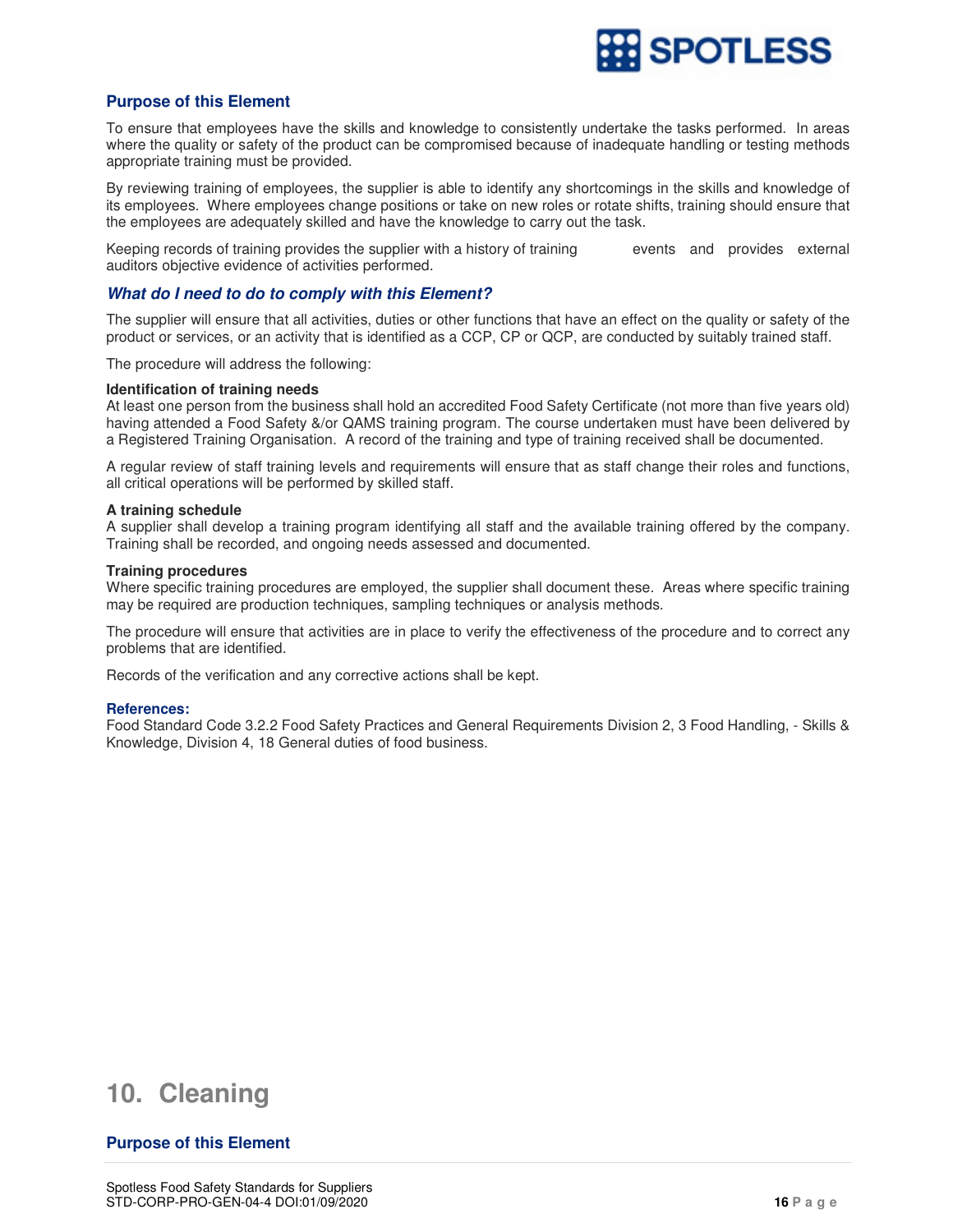

Cleaning of premises, plant and equipment reduces the risk of chemical, physical and microbiological contamination. Personnel involved with the cleaning program must be aware of the potential risk of using chemicals, and using chemicals outside the required dosage.

# **What do I need to do to comply with this Element?**

The procedure will address the following:

### **Use of hot water**

Where appropriate, the use of hot water, in conjunction with cleaning chemicals, provides an effective means of reducing microbial and chemical contaminants. This shall be documented in the cleaning schedule.

### **Adequate drainage**

Proper drainage ensures that water does not pool and create a potential microbiological hazard. The supplier shall implement a system for the removal of excess water from floors and equipment.

### **Cleaning procedure and schedule**

The supplier shall develop, document and implement a procedure for the cleaning of all equipment, utensils and surfaces. This will ensure all areas and items used for food preparation are effectively cleaned and sanitised; the supplier shall create a schedule of locations for cleaning, the chemicals used (where necessary), the methods used and the frequency of cleaning

### **Cleaning chemicals and equipment used**

All chemicals used for cleaning and sanitising must be accompanied by a Material Safety Data Sheet and be suitable for use in a food environment. All MSDS shall be current and match the products in use on site; MSDS shall not be greater than 5 years old.

All cleaning equipment shall be maintained in good repair, stores when not being used in a designated area away from all food products to ensure no contamination.

### **"Between batch" cleaning procedure**

Cleaning between batches may be particularly important when changing between Kosher and non-Kosher, Halal and non-Halal, and allergen and non-allergen products. Where the quality of a product can be affected by contamination by previous batches, the supplier must define a procedure for the clean down in between batches.

# **Commercial laundered protective clothing**

Where company uniforms are provided and cleaning is arranged, a documented policy in line with personal hygiene requirements shall be written outlining the frequency of cleaning and the frequency of changing uniforms. A managed work wear provider should be considered as they will manage your uniform design, rotation and laundering requirements.

#### **Swab Test Verification**

To monitor the effectiveness of the cleaning & sanitation procedures, it is required that microbiological testing of food & non-food contact surfaces is undertaken, i.e. of the manufacturing environment.

# Example for Food Contact Swabbing:

Regularly used equipment/ tools /areas shall be swabbed for total plate count, Coliforms, E.coli, Salmonella, etc. after cleaning & sanitation. It is recommended to consult your NATA accredited laboratory to provide guidance on what bacteria & technique to swab (if applicable), as this will be dependent on the type of product/s manufactured. E.g. canned, chilled, frozen, confectionery etc.

#### Example for Non Food Contact Swabbing:

Environmental swabs shall be taken for overhead piping, door handles in amenities, steps, ladders, walls, benches, floors, floor mats, internal drain covers & drains, cool room handles, air curtains, food transport vehicles and in all other areas and surfaces proximate to the food manufacturing areas

#### Cleaning and swab testing records:

To ensure the cleaning program has been effective, swab testing where applicable, will be carried out. The supplier will document the testing program for swabbing where food preparation or production occurs.

Records should be kept to demonstrate verification has occurred. Where problems with the cleaning program have been identified, corrective action must be taken to prevent contamination. Records of the corrective action are to be kept by the supplier.

#### **References:**

Food Standard Code 3.2.2 Food Safety Practices and General Requirements Division 5, 19 Cleanliness & 20 Cleaning & sanitising of specific equipment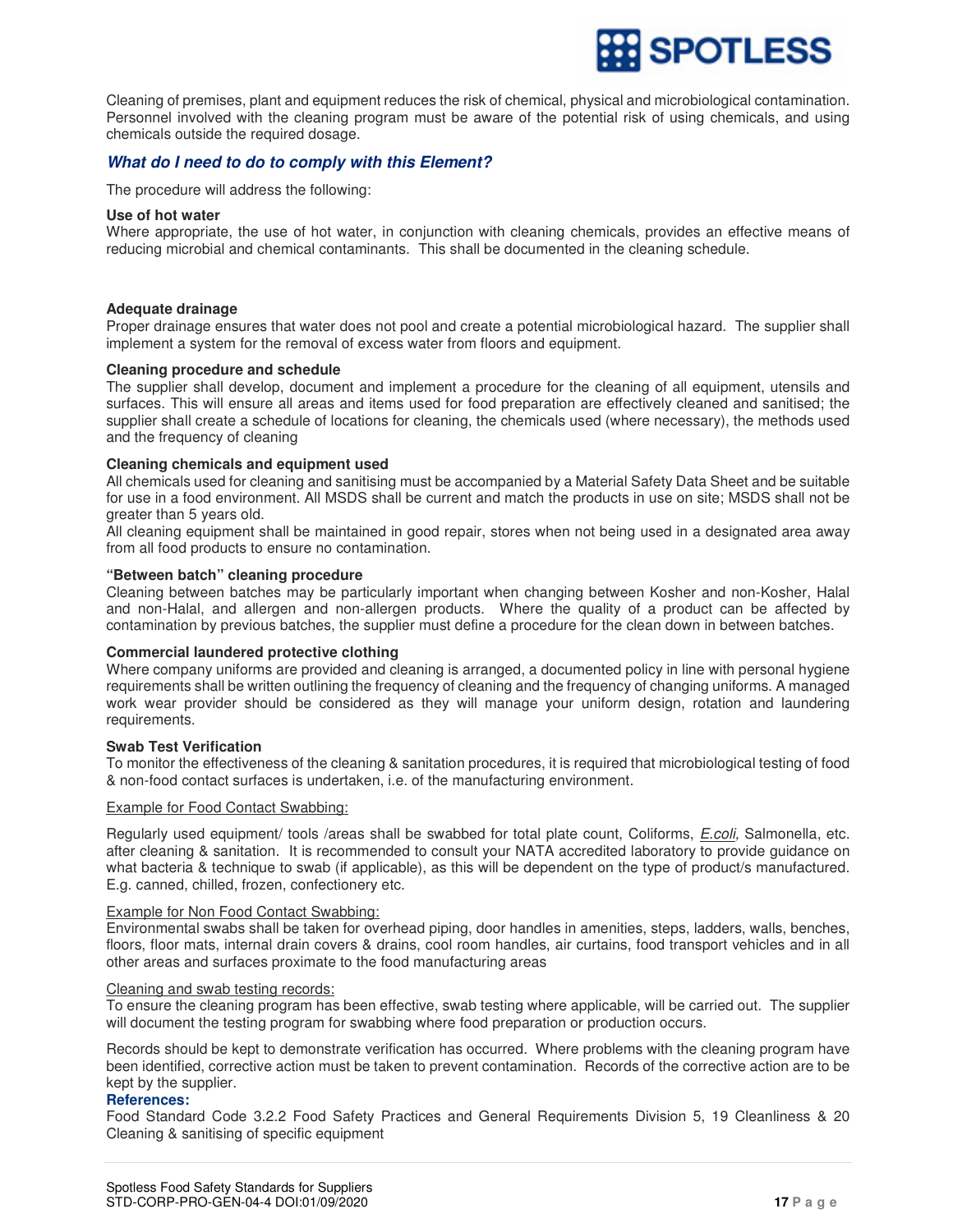# **SPOTLESS**

# **11. Listeria Management Program**

# **Listeria Management**

Suppliers of Ready To Eat (RTE) product shall develop, document and implement a listeria management program

# **Purpose of this Element**

The purpose of this element is for suppliers of RTE product to have in place a program for the management of Listeria hazards in, production lines, associated production areas and in end products. The program will manage the detection, investigation and subsequent follow up activities in the event of a detection of Listeria monocytogenes in RTE products and production areas.

# **What do I need to do to comply with this element?**

To put into place a systematic program to find and eliminate possible Listeria harbourage sites in plant and equipment in the RTE manufacturing facility and production areas.

# **The Listeria management program shall address the following:**

- Identify the scope of the program;
- Responsibilities for management and maintenance of the program;
- Product sampling;
- Environmental listeria control;
- Operational controls;
- Staff training;
- Immediate and corrective actions;
- Data management;
- Management review.

# **Provision of Program to Spotless**

Suppliers of RTE Product to Spotless Health & Aged care sites are required to provide the Listeria Management Program to FoodSafetyProgramAU@spotless.com.au annually (1<sup>st</sup> July)

Documents provided must include:

• Listeria Management Program.

# **12. Pest Control**

# **Purpose of this Element**

Pest infestation poses physical, microbiological and in some cases a chemical hazard to product quality and safety. The control of pests will reduce the likelihood that product integrity will be compromised.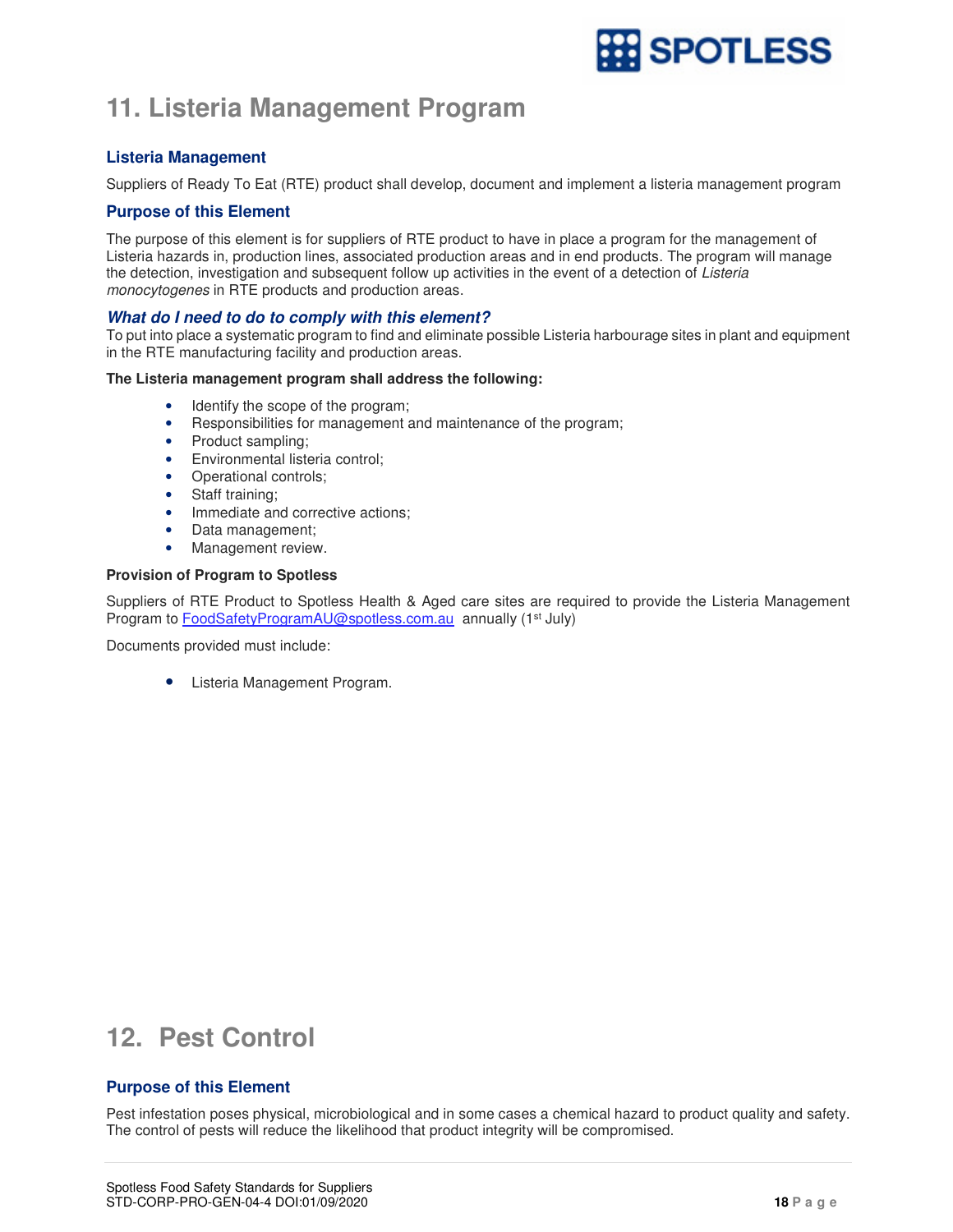

Pests can be an environmental, housekeeping or purchase related problem which should be addressed.

The supplier must ensure the pest control system is effective. A system of monitoring, auditing and review will be developed and any shortcomings or problems identified by this monitoring are to be acted upon and recorded.

# **What do I need to do to comply with this element?**

The supplier must ensure that products or services are protected from pest infestation and contamination. The supplier shall develop clearly outlined procedures:

The procedure shall include:

- Contractor credentials;
- Pest control, where contracted, should be conducted by qualified and credentialed and/or licensed personnel. This documentation will be retained by the supplier.

### **Pest control schedule**

#### Bait maps

To ensure the entire premises are controlled routinely to minimise the risk of pests, a schedule of treatments shall be developed. The schedule should address such issues as electric insect killers, strip curtains, air curtains, inhouse pest control, and contractor review. To aid in the application and verification of pest control, a bait map shall be provided depicting the type of control and the area it is being applied.

### Chemicals used and Material Safety Data Sheets (MSDS)

Any pest control chemical used on site will be accompanied with a Material Safety Data Sheet and proof of suitability for use within a food production environment.

### **Pest control procedures and records**

#### Pest sightings

Where pest control is handled by the supplier or in conjunction within an external contractor, procedures will be written depicting the type of control used. Where sightings are made between scheduled pest control services, these shall be recorded and immediate remedial action taken. The subsequent remedial action taken will also be placed on record.

The procedure will ensure that activities are in place to verify the effectiveness of the pest control procedure and to correct any problems that are identified. Any verification activity must be routinely conducted. This routine shall be developed and documented, preferably within the verification schedule.

Records of the verification and any corrective actions shall be kept.

# **References**

Food Standard Code 3.2.2 Food Safety Practices and General Requirements Division 6, 24 Animals & Pests

# **13. Product Identification and Traceability**

# **Purpose of this Element**

The loss of identification of materials and product poses a threat to quality and safety of the finished product or service.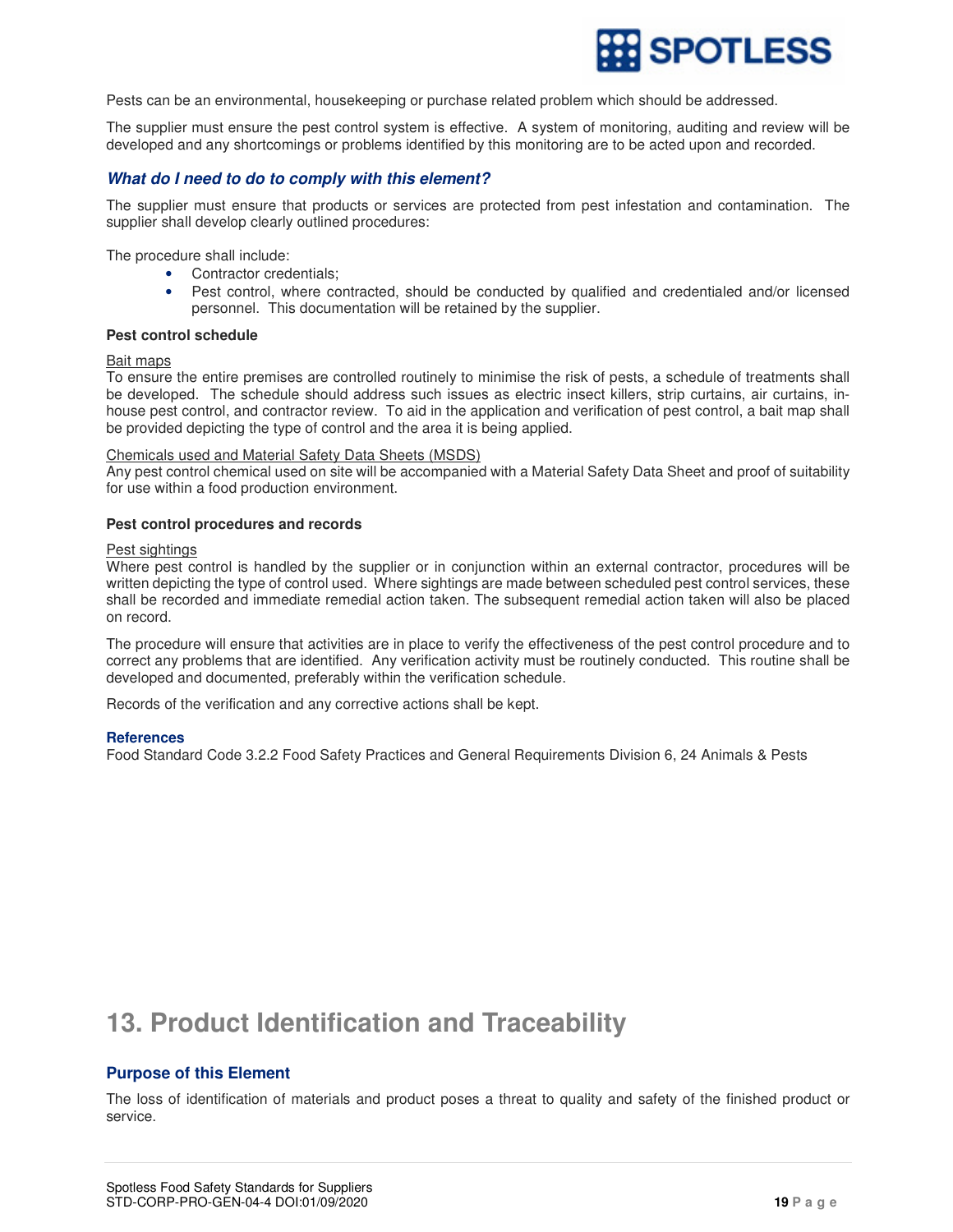

Traceability ensures that the correct product is delivered to the correct customer at the right time in the right quantities.

Where multiple batches are being manufactured simultaneously, the risk of mishandling and compromising of product significantly increases. With the correct labelling, handling and storage of material and product, the risks are significantly reduced.

Identification of product reduces the extent of a recall in the event of a serious problem, it also helps to identify where the problem occurred during the storage, handling processing and delivery stages.

Where problems are identified, actions shall be taken and records shall be kept, documenting the type of action taken and the product details. These shall be routinely reviewed to analyse trends that might be developing.

# **What do I need to do to comply with this Element?**

To ensure the product or service offered by the supplier can be identified at all stages, including receiving, storage, processing and delivery, a documented procedure will be implemented. This identification procedure will be reviewed annually to verify the effectiveness of the procedure and to correct any problems that are identified.

The procedure shall address and include some or all of the following:

### **Identification of incoming ingredients, packaging (if applicable) and/or products**

For example: The invoice &/or delivery docket with the name of the business/supplier, date of delivery received, temperature, name of products/raw materials delivered, product lot identification or date marking such as a "Use By", "Best Before", "Packed On" or "Baked On" and the quantities delivered.

# **Traceability to Customers (Spotless outlets receiving product)**

For example: Delivery docket with the name of the business, name of goods, lot identification or date marking and quantities delivered of each item. Finished product is clearly identified and all identification details are accurately recorded to ensure traceability back to growers and/or suppliers.

Suppliers must be able to identify the supplier of the individual items purchased by the company.

A procedure shall be implemented to ensure that supplier and product details are captured upon delivery.

# **Batch ingredient identification and control**

For example: May have your own batch numbering system for a number of batches made on different shifts &/or lines, such as the use of pallet labels, tags, coloured tags, coloured tubs etc.

### **Identification and control of "work in progress"**

For example: Coloured WIP labels with identification of product name &/or code, batch, date made, date to be used by, etc.

# **Reworked product**

To ensure the quality, safety and integrity of the product is maintained during production, all batched or semimanufactured and reworked products will be adequately identified and recorded. A procedure will be written detailing how the product is recognised, handled and stored to ensure individual batches can be identified.

#### **Packing policy**

The supplier must ensure the integrity of product is maintained and easily identifiable from its packaging. The procedure must identify how the product is packed, identified and handled to ensure quality and safety.

# **Waste bins unique and clearly identified**

Where waste is generated during manufacture, storage or handling, this waste shall be contained and identified to ensure it does not contaminate the product or is able to re-enter the manufacture process.

A procedure will be written identifying how waste is identified and handled. Waste must NOT be contained or identified, using raw or finished product packaging and labelling.

The procedure will ensure that activities are in place to verify the effectiveness of the procedure and to correct any problems that are identified. Any verification activity must be routinely conducted. This routine shall be developed and documented, preferably within the verification schedule.

Records of the verification and any corrective actions shall be kept.

#### **Product Traceability Exercise**

Product traceability shall be tested at least annually to ensure the procedure in place is working effectively for the accountability of raw materials, packaging, process aids & rework, which are linked to the finished product, as well as delivery of finished goods to Spotless sites. E.g. Record / Document / Paper trail.

Records must be maintained of the traceability exercise, deficiencies recorded & corrective action to resolve the identified deficiencies.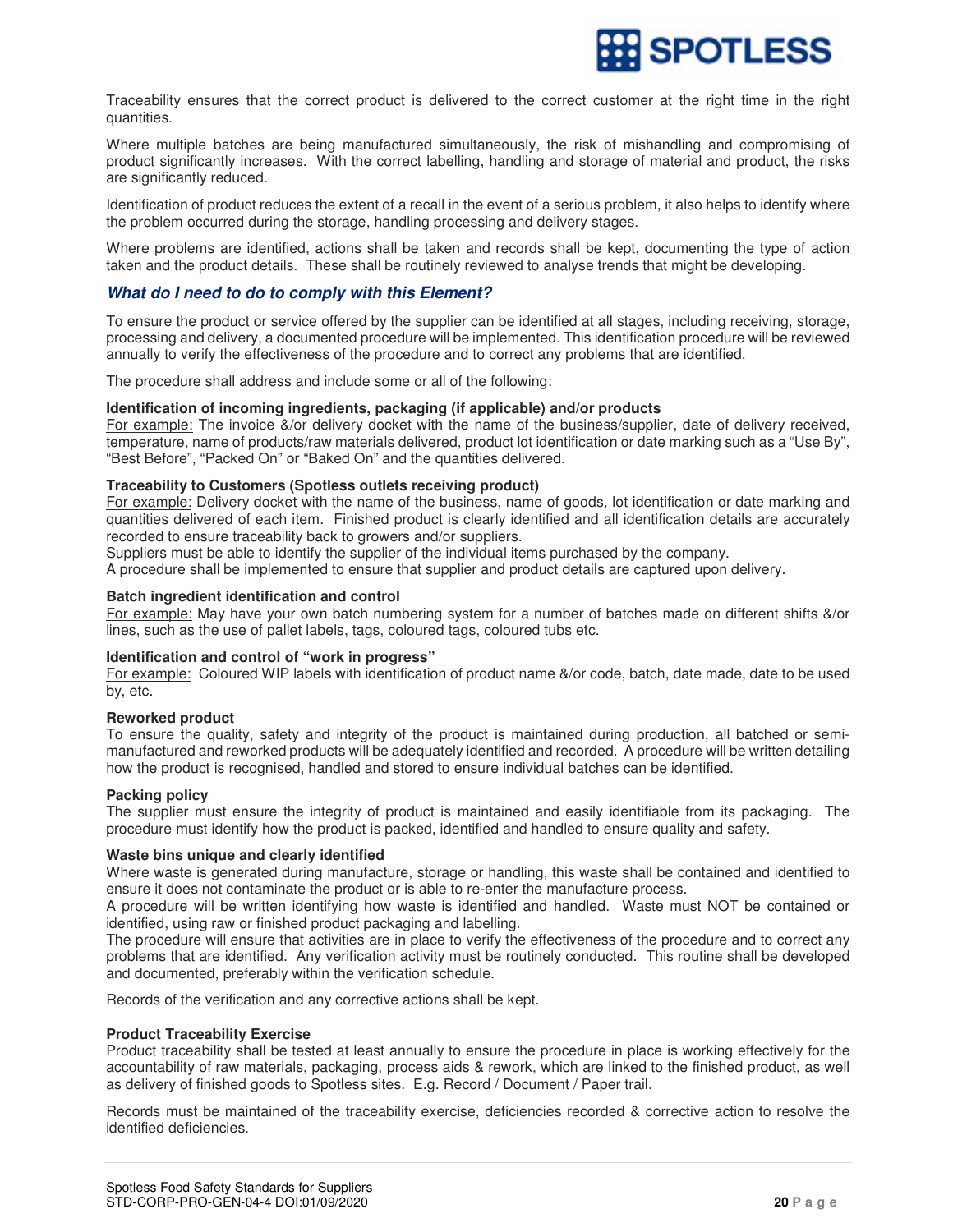

# **References:**

Food Standard Code: 1.2.2 Food Identification Requirements.

# **14. Approved Supplier Program**

# **Purpose of this Element**

Products and services offered to a supplier can pose a serious threat to the quality and safety of the finished product. Often the hazards are "brought in", and are not easily removed by production techniques.

For these reasons, the suppliers' service providers must demonstrate their ability to deliver a product or service to a standard acceptable and agreed to by the supplier. It is the supplier's responsibility to ensure the service providers can deliver a product or service that does not compromise the quality and safety of their product.

Spotless suppliers who are distributors of Potentially Hazardous Foods do not have control over the manufacturing and/or preparation of those foods. For this reason, it is important that the business can provide a high level of confidence in the safety of production of these foods. The only acceptable means of demonstrating confidence is to ensure that providers of product have processes which are being controlled through the Food Safety Program &/or QAMS method, and which has been independently audited by suitably qualified auditors.

Companies that provide a product or service to the Supplier can present a quality or food safety hazard to the end product. For these reasons, any item or service that can affect the quality or safety of the product by introducing a chemical, microbiological or physical contaminant shall be controlled by managing the integrity of the supply chain.

Examples of services are:

- Pest contractors, where chemicals and baits are introduced;
- Cleaning contractors, where chemicals are used;
- Calibration services, which ensure the accuracy of equipment;
- Waste removal contractors, where rubbish provides harbourage and food for pests;
- Transport services, where goods are being carried with other products and not necessarily food, are being transported together, sometimes over long distances.

Where problems are identified due to assessment of the material, product, services or supplier, the appropriate corrective action should be undertaken and records, of the problem and the corrective action shall be documented.

# **What do I need to do to comply with this Element?**

Where a material, service or input is identified as having the potential to affect the quality or safety of the end product or service, then suppliers' service provider shall be assessed to establish a high level of confidence in the product or service provided.

This process shall be documented and implemented and will address the following:

#### **Quality assurance of suppliers to manufacturers/processors**

For example: Does the manufacturer/processor have a Food Safety Program & /or QAMS in place, which is certified, or may request for an annual update of the Food Safety Program & /or QAMS certification certificate.

#### **Means by which the incoming goods or services are evaluated**

For example: Inspection of product at delivery &/or inspection of product prior to use against agreed specifications. This may be a record of the delivery docket with a signature and date or may include an incoming good inspection & receipt record, which covers what was delivered, who delivered it, quantity, date of delivery, temperature of product, product inspection, who inspected product, and if it is approved to be used via a signature and date. The supplier may request a certificate of analysis or conformance, check the condition of delivery e.g. pallet liners requested for all deliveries, food transport vehicle cleanliness, chemical, microbiological &/or sensory analysis.

What corrective action is taken if the delivered goods are not from an approved supplier? Is product placed on hold for assessment/evaluation before rejection or approval for use?

# **Methods for monitoring performance**

The supplier shall ensure that a procedure is documented and implemented and depicts how it assesses the suppliers of materials/products/services. The procedure shall identify how suppliers become approved and to what level of approval, where provisional, A class, B class, or based on risk & supply history etc. The procedure will identify how often the suppliers are evaluated and if monitoring to each delivery or supply is required e.g. may request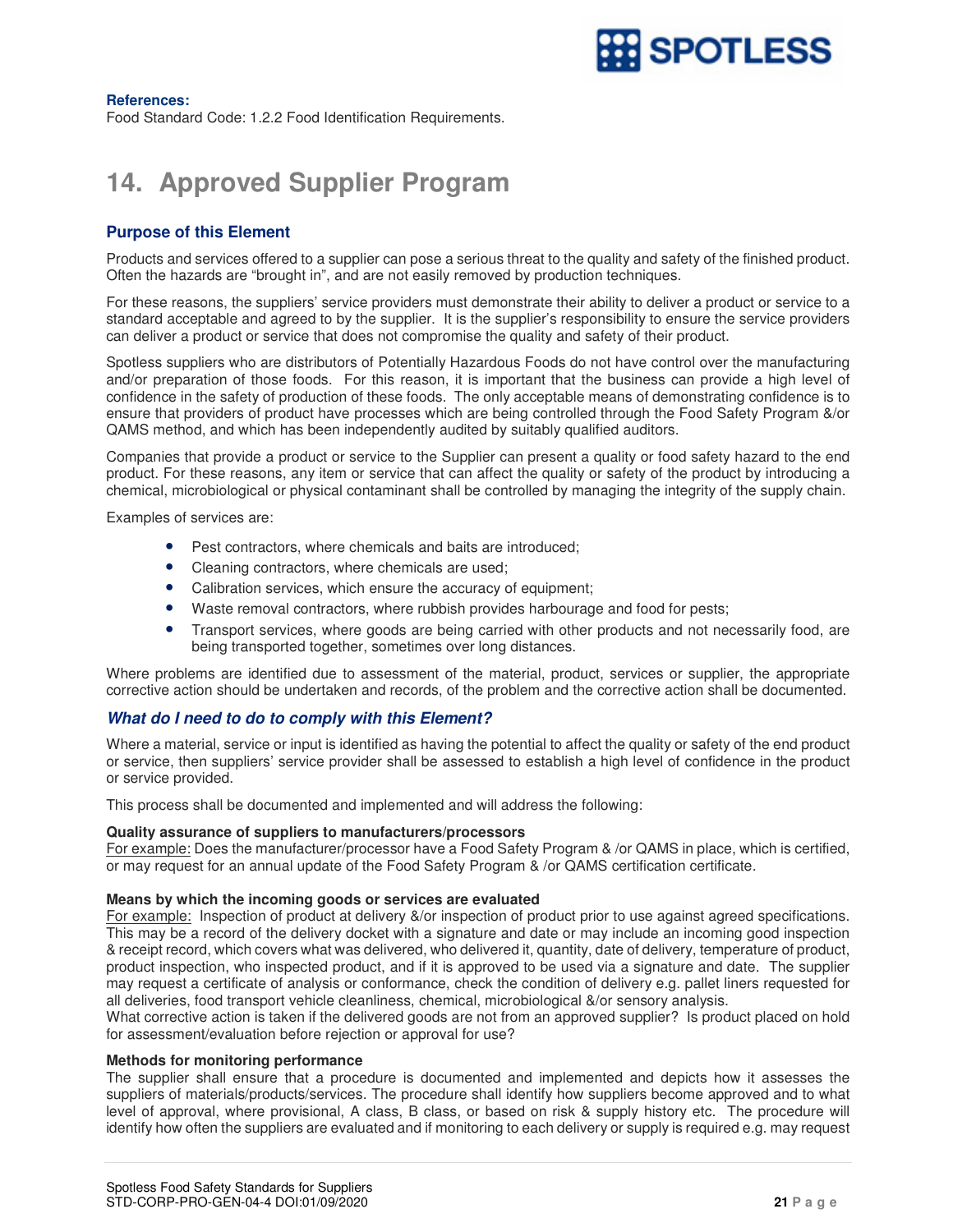

suppliers to complete a questionnaire covering allergens & GMO/irradiation declarations, certificates of analysis that may cover sensory, chemical & microbiological analysis.

Distributors of Potentially Hazardous Foods shall ensure that their suppliers are quality assured under the Food Safety Program &/or QAMS based third party food safety audit process. The Certification Body must supply auditors that are certified to be a registered food safety auditor with Exemplar Global. Records of Certification of the suppliers shall be kept.

### **Approved supplier list**

For suppliers that meet the agreed specifications to become approved are listed on an approved suppliers list or equivalent.

The approved supplier list must contain as a minimum:

- Company name;
- Contact details;
- Product &/or services provided;
- Date last reviewed;
- Certification Expiry Date.

It is recommended that the approved supplier list is reviewed annually.

### **Record keeping**

Where a supplier has been assessed, records of this assessment shall be kept and the determination of their status identified.

### **Product testing/sampling frequency**

At routine intervals, the supplier shall verify the materials offered by inspecting the goods and assessing against the specifications. This will be contained in a documented procedure.

### **Raw material and packaging**

Where necessary the supplier will request specifications from its suppliers, of all raw materials used and food contact packaging in the production of the finished goods. All documentation obtained by the supplier will be retained and reviewed periodically.

The procedure shall outline the products or services to be assessed, the sampling plan for these products or services and the frequency of this testing.

The procedure will ensure that activities are in place to verify the effectiveness of the Approved Supplier Program in place and to correct any problems that are identified. Any verification activity must be routinely conducted. This routine shall be developed and documented, preferably within the verification schedule.

Records of the verification and any corrective actions shall be kept.

#### **References:**

Food Standard Code: 3.2.2 Food Safety Practices and General Requirements Division 3, 5 Food Receipt

# **15. Labelling**

# **Purpose of this Element:**

Food processers and manufacturer's supplying to catering establishments, restaurants, canteens, schools, hospitals & institutions where food is prepared or offered for immediate consumption, must meet the requirement of the Food Standards Code legislation regarding product labelling and markings.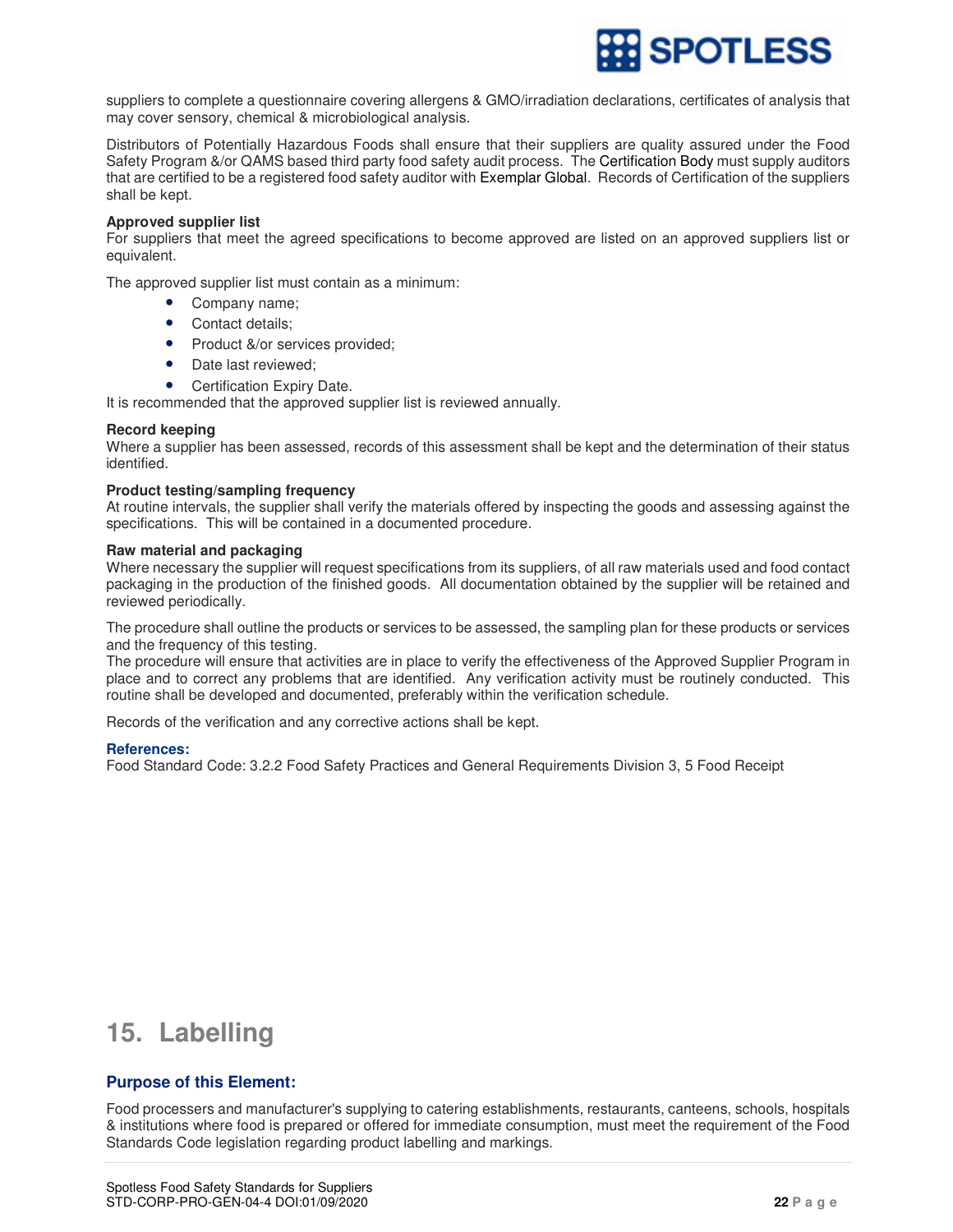

# **What do I need to do to comply with this element?**

The supplier shall ensure the products supplied to Spotless meet all relevant FSANZ Food Standards Code requirements

# **Standard 1.2.10**

Below is a brief explanation on each standard:

#### **Standard 1.2.2 - Food Identification Requirements:**

Must provide name of food, lot identification & name and address of supplier.

#### **Standard 1.2.3 - Mandatory Warning & Advisory Statements & Declarations:**

Must provide information on allergens & other substances in your product, as described in the Spotless Food Safety Standard section 15.

### **Standard 1.2.5 - Date Marking of Food:**

Product must have a date marking system i.e. the prescribed form of date marking statement and date coding e.g. Best Before or Use by 17 MAR 2011. Product must not be sold after its use-by date and provide a statement of storage conditions to maintain the shelf-life, as prescribed in the standard.

#### **Standard 1.2.6 - Directions for Use & Storage:**

Must provide information on the direction for use and/or directions for storage of food, specific use and storage requirements for health and safety of consumer.

### **Standard 1.5.2- Food Produced Using Gene Technology:**

You must know if your ingredients used are produced by gene technology and disclose details in labelling.

# **Standard 1.5.3- Irradiation of Food:**

You must know if ingredients used are irradiated and if so, know if the type of product is permitted to be irradiated. The standard prescribes that irradiation records must be kept and describes the prescribed labelling.

If products supplied to Spotless is also supplied packaged for retail sale, then the product must be labelled as per the above standards and the label must also comply with:

Labels on food for Retail Sale (packed food) must comply with:

- FSANZ Food Standards Code Labelling Requirements;
- Standard 1.2.1 Application of Labelling and Other Information Requirements;
- Trade Measurement Requirements;
- The ACCC Requirements, relating to the Trade Practices Act.
- The Australian Competition and Consumer Commission (ACCC) requirement, relating to the Trade Practices Act.

#### **Labelling Procedure:**

The labelling procedure shall be reviewed annually to verify the effectiveness of the procedure and to correct any problems that are identified; any verification activity must be routinely conducted. This routine shall be developed and documented, preferably within the verification schedule.

Reviews for Labels for retail sale &/or Documentation for catering purposes shall be conducted when new products are developed, formulation changes, change in labelling laws, change or introduction of ingredients which are allergenic ingredients, change to process that may change the nutritional composition of products, any new or undetected hazards in product process.

# **Standard 1.2.1 Division 3-Sales of Food to Caterers**

### **Requirements to have labels or otherwise provide information**

On delivery of products to Spotless, information MUST be provided with the products supplied, that is for bulk products e.g. Bread Rolls in a tray/bag/box (which is partly packaged), a document or label must bear the information as prescribed in Standard 1.2.2- Food Identification Requirements

Refer to Appendix 4 for examples.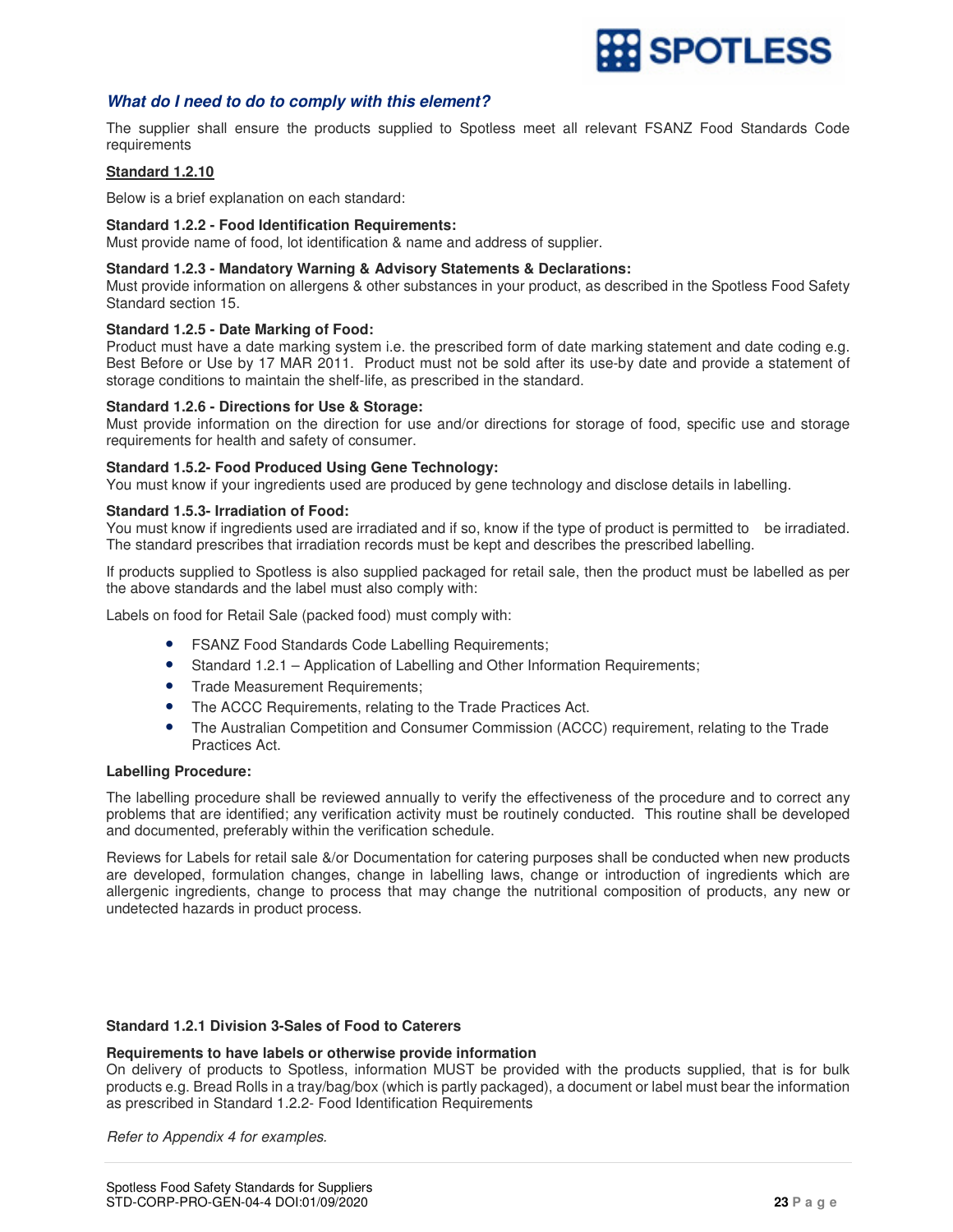

The document above is not applicable for unpacked or unprocessed food, such as whole or cut fresh fruit and vegetables, except sprouting seeds or similar products (provided the true nature of the products are not obscured).

# **16. Allergen Identification and Control Program**

# **Purpose of this Element**

It is the responsibility of a supplier to make all efforts to identify, monitor & reduce hazards associated with allergens. An allergen control program shall be established to outline the sources of allergens, based on raw materials used, rework & manufactured products, the method/s of control and prevention of any cross contamination, as well as the responsibility of taking action when an allergen is detected in a non-allergenic product. This must be incorporated in the Food Safety Program &/or QAMS

The supplier shall have an understanding of the product labelling requirements in Standard 1.2.1 Application of Labelling & Other Information Requirements and Standard 1.2.3 Mandatory Warning & Advisory Statements & Declarations. This dictates that allergens must be legally declared, via an ingredient list, allergen cross contamination risk statement e.g. Made on equipment that also processes products containing peanuts, or any other substance as specified in Clause 4 of section1.2.3 of the standard, present on a retail label, specification attached to a delivery docket/invoice or a mix of products in one outer. Again, the allergen labelling must be incorporated in the Food Safety Program &/or QAMS.

# **What do I need to do to comply with this element?**

### **Allergen & Substances Identification**

Labelling of products is broken down into the following categories:

### **Mandatory Advisory Statements and Declarations**

Refer to Standard 1.2.3 Clause 2, which lists the ingredients that must be declared via an advisory statement on the product label.

# **Mandatory Warning Statements and Declarations**

Refer to Standard 1.2.3 Clause 3, which lists the ingredients that must be declared via warning statement on the product label.

# **Mandatory Declaration of Certain Substances in Food**

Refer to Standard 1.2.3 Clause 4 (refer Table 1) which lists the allergens that may be present in a food as:

- An ingredient; or
- An ingredient of a compound ingredient; or
- A food additive or component of a food additive; or
- A processing aid or component of a processing aid.

The presence of these allergens in Table 1 (on the following page) must be:

- Declared on the label on a package of the food; or
- where the food is not required to bare a label as per clause 2 of Standard 1.2.1 the following shall be adhered to:
	- o Declared on or in connection with the display of the food; or
	- o Declared to the purchaser upon request; or
	- $\circ$  Displayed on or in connection with food dispensed from a vending machine.

# **TABLE 1**

**Cereals** and their products containing gluten namely, wheat, rye, barley, oats and spelt and their hybridised strains other than where these substances are present in beer and spirits standardised in Standards 2.7.2 and 2.7.5 respectively.

**Crustacean** and their products

**Egg** and egg products

**Fish** and fish products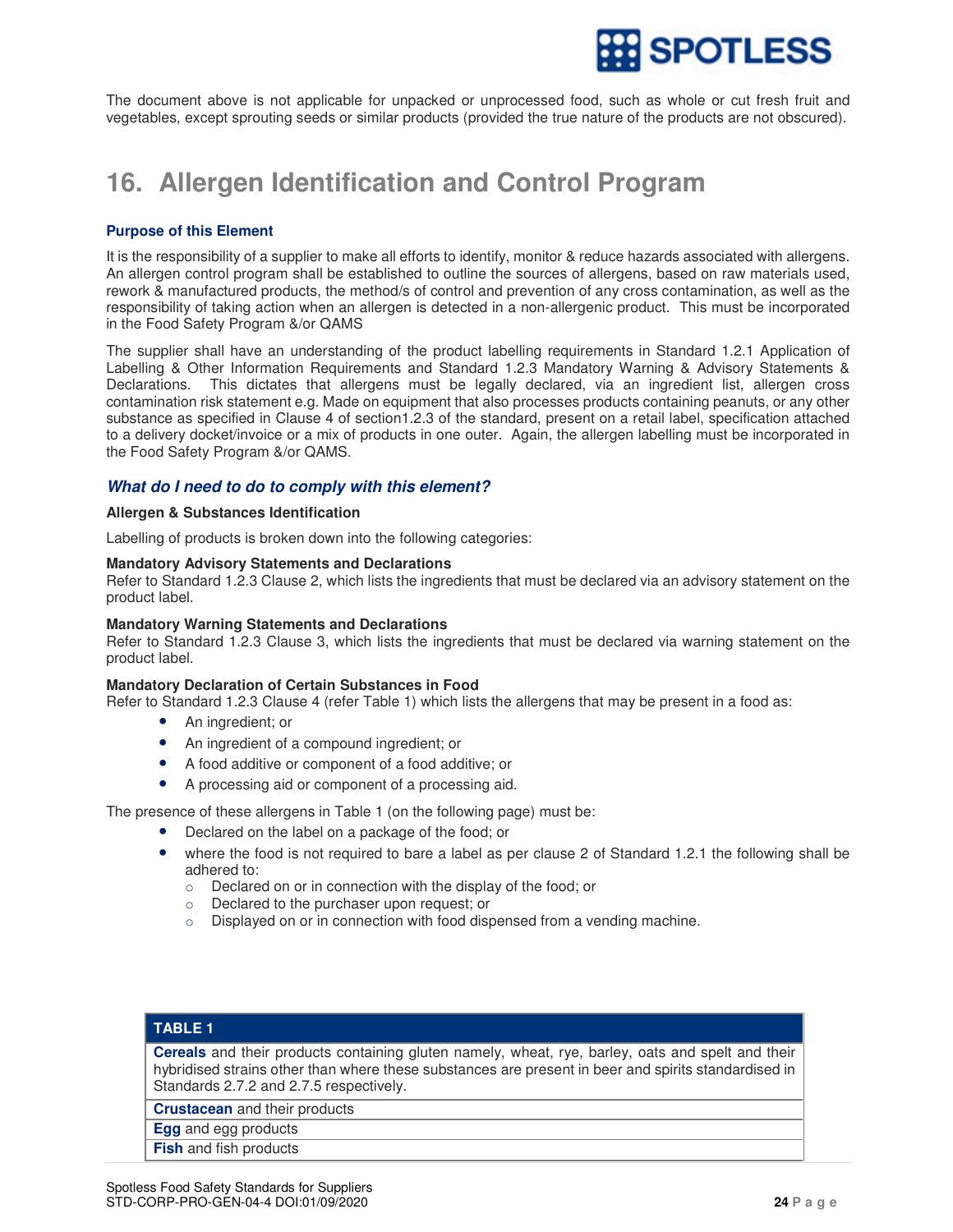

**Milk** and milk products **Soybeans** and their products **Peanuts** and their products **Sulphites** added in concentrations of 10 mg/kg or more **Tree nuts** (e.g. brazil nuts, almonds or cashew nuts) and sesame seeds and their products other than coconut from the fruit of the palm Cocos nuciferous **Lupin** and Lupin products

Advisory Statement for Products containing Polyols or Polydextrose

Refer to Standard 1.2.3 Mandatory Advisory Statements & Declarations, 5, which lists the ingredients if consumed in excess, may cause a laxative effect. An advisory Statement on the product label would be required.

# **Allergen Control Program:**

An allergen control program is required; it must be documented & implemented to include identification, monitoring and management of allergens as detailed below:

# **Raw Material Risk Assessment**

Identify all ingredients, processing aids, and lubricants etc. that contain allergens. Include a list and also incorporate this in the hazard analysis of the Food Safety Program. This information can be obtained from raw material specifications & Material Safety Data Sheets. Make sure that the raw material specifications obtained from suppliers are updated at least annually. Why? If a supplier decides to substitute an ingredient with an allergenic ingredient, how are you notified of this change?

# **Receiving & Storage of Allergenic Raw Material**

Explain how on receiving a delivery, that non-allergenic raw materials are separated from allergenic materials delivered at the same time (if applicable).

Explain how allergens are identified at receipt e.g. a coloured label.

Explain how allergenic raw material is handled, that is, the allergenic raw materials should be segregated from nonallergenic materials e.g. designate an area of racks/storage, which is clearly labelled only for allergens. If space is limited, ensure that allergens are stored at ground level, rather than being stored above non-allergenic raw materials, to prevent cross contamination.

# **Control measures to prevent cross contamination of an allergenic product with a non-allergen product of manufacturing equipment**

Dedicate production lines only for allergenic products (if practicable).

Schedule production for non-allergenic products running first, then allergenic products e.g. you may produce a product that contains only one allergen, then the next run you may produce a product containing 2 or 3 allergens etc. This is undertaken in sequence.

If production scheduling needs to produce an allergenic product first, before a non-allergenic product, ensure sanitation controls are in place and its verification analysis, to ensure there is no allergen residue remaining. Please note: cleaning & sanitising alone, does not **guarantee all traces of allergen residue have been removed.** This can be done via visual inspection, allergen test kits &/or allergen product testing of the non-allergenic product made. Do not forget to consider allergen aerosols; this can be tested via air testing.

If the above cleaning & sanitation controls are not practicable, then separate equipment, handling tools, tubs etc. must be utilised.

Other forms of control measures are the use of dedicated utensils, equipment, cleaning tools & storage of WIP (Work In Progress) for allergenic containing products. Avoid air guns and water hoses which would spread the allergens throughout the facility.

Ensure during formulation, mixing, blending etc., work in progress, during packaging and finish product storage, identification and segregation controls of the product, in accordance with point 2 in this section.

# **Control measures for rework of allergenic products**

Where rework is used, procedures must indicate how it is controlled to prevent contamination of non-allergenic products, i.e. clearly identified, segregated and fully traceable of all ingredients used.

# **Labelling of finished product**

Ensure a documented method of ingredient listing, that includes the allergen/s present, as well as the allergen/s that may be present due to use of the same manufacturing equipment &/or facilities used. Refer to Food Standards Code 1.2.3 for labelling.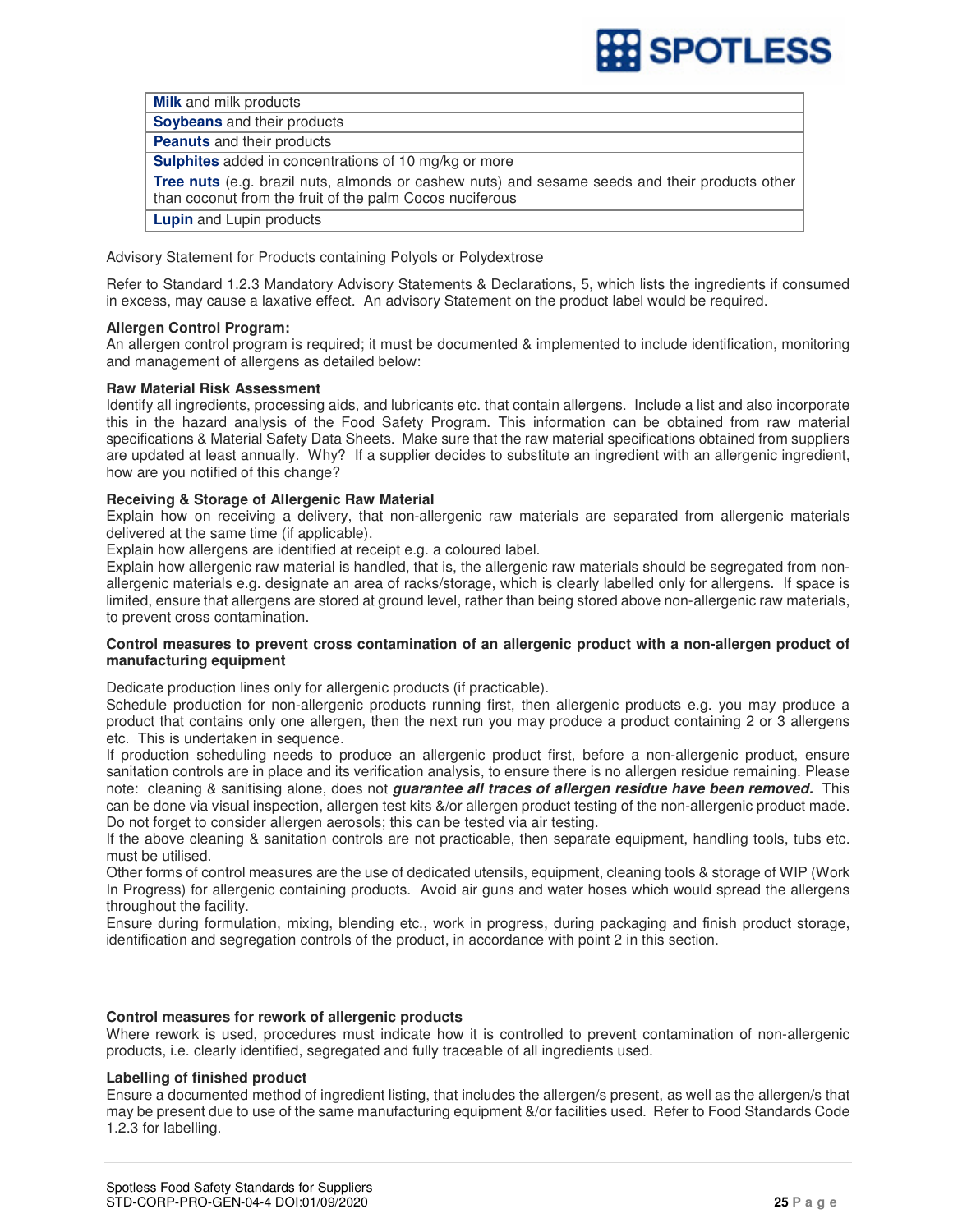

# **Record keeping**

Records must be kept depicting the type of allergen, where it was used and the individual product labelling during production.

The procedure will ensure that activities are in place to verify the effectiveness of the procedure and to correct any problems that are identified. Any verification activity must be routinely conducted. This routine shall be developed and documented, preferably within the verification schedule.

Records of the verification and any corrective actions shall be kept.

### **References:**

Food Standard - 1.2.1 Application of Labelling and Other Information Requirements

1.2.3 Mandatory Advisory Statements and Declarations

# **17. Environment, Grounds, Services and Buildings**

# **Purpose of this Element:**

The supplier must identify any risks introduced by the premises and its surrounds. Often the area chosen for the construction of a manufacturing plant should be assessed for suitability in relation to the following, which could potentially affect the quality and safety of products:

- Neighbouring industry and operation;
- Water;
- Gas;
- Electricity;
- Transport accessibility.

The supplier must ensure that the premises meet local building standards and any other industry requirement. The placement of fittings, services and plant shall facilitate optimal cleaning and housekeeping of the site and reduce the likelihood of harbourage of pests and foreign contamination.

There must be adequate facilities for the storage of chemicals, materials and product to ensure quality and safety. Personnel should be allocated adequate areas for changing, cleaning and eating. Amenities must be sanitary and accessible; ensuring that access route to these does not cause cross contamination to other people, processes or product.

Where problems are identified from the inspection of these requirements, corrective action must be undertaken and documented.

# **What do I need to do to comply with this Element?**

The supplier will ensure the plant; premises and its surrounds pose no immediate threat to the quality or safety of the product or service offered.

To ensure the hazards are reduced or eliminated, a procedure shall be developed, documented and implemented to cover the following:

Status on the condition of the exterior building and surrounds, including areas of harbourage for pests, site of waste control, littler control, loading and delivery dock areas.

For Example: Is the garbage/waste enclosed & regularly emptied and separated from the food and designed to be easily cleaned.

# **Status on the condition of the walls, drains, floors and ceilings, amenities, lighting, footbaths, etc.**

For Example: Walls & ceiling must be made of material unlikely to contaminate the product, which is easily cleaned & sanitised, sealed, impervious to the absorption of dirt, grease/fats or water and unable to harbour pests.

# **Status on the ventilation, forklifts, service piping of sewage & waste water, water supply etc.**

For Example: The food premise must have some form of ventilation to remove vapours, steam, smoke & fumes. For instance, forklifts are generally stored & charged in separate areas to food and must run be electric or LPG powers and not diesel to prevent food contamination.

# **Site security – visitors, sub-contractors, ex-employees**

For Example: Visitors, sub-contractors or ex-employees shall not be given access onto the food premises without firstly having permission and recording of access within a visitors register. There shall be a single point of entry, provision of a visitors ID tag and protective clothing, and will be escorted at appropriate times.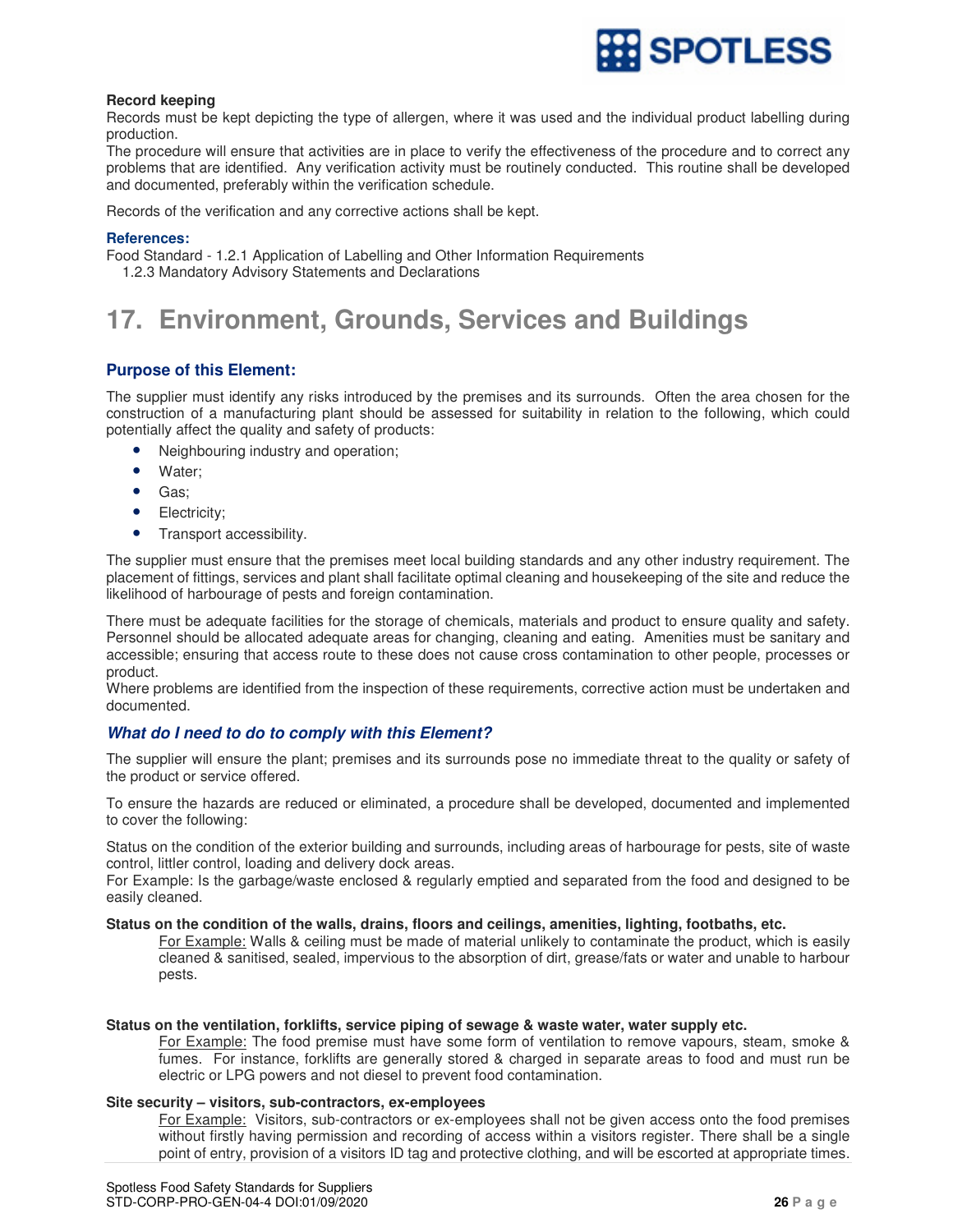

Suppliers must be prepared for any deliberate acts of sabotage via the use of the recall procedure which must be actioned immediately.

The procedure will ensure that activities are in place to verify the effectiveness of the procedure and to correct any problems that are identified. Any verification activity must be routinely conducted. This routine shall be developed and documented, preferably within the verification schedule.

Records of the verification and any corrective actions shall be kept.

# **References:**

Food Standard - 3.2.2. Food Safety Practices and General Requirements Division 5, Cleaning, sanitising and Maintenance.

- 3.2.3 Food Premises and Equipment.

# **18. Preventative Maintenance**

# **Purpose of this Element:**

Preventive maintenance reduces the likelihood of equipment, premises and plant affecting the safe production of the product.

Breakdowns can mean a delay to a process which could potentially compromise the product quality and safety. Procedures should be written to handle this situation during breakdowns, i.e. what is the action taken to ensure the safe food process is not compromised. The procedure should identify how the problem is determined, who is contacted, what happens to work-in-progress, and how the issue is rectified.

When performing routine maintenance, consideration must be given to the types of lubricants, additives and chemicals used for service e.g. Lubricants may contain allergens such as Soy, or Paints used in food areas must be non-toxic. Tools used, and any by-product generated from servicing should be addressed. e.g. minimise /eliminate the use of wooden handles/tools.

Chemicals used by maintenance, that contact food directly or indirectly must be food grade. Material Safety Data Sheets (MSDS's) need to be available to show that these chemicals are appropriate and how they should be handled and stored. MSDS's must be readily available & must be current i.e. not greater than 5 years old.

Preventive maintenance records help to establish trends when allocating budgets, equipment and personnel to the manufacturing process. It also provides objective evidence to external auditors that maintenance can be controlled and is effective.

# **What do I need to do to comply with this element?**

To ensure that all plant, premises and equipment are in a condition that does not present a hazard to food quality and safety, the supplier will develop, document and implement a preventive maintenance program.

The procedure shall include the following:

# **Routine and Non-routine maintenance**

The supplier must ensure that all plant and equipment is maintained to avoid compromising the quality and safety of the product. A schedule will be developed outlining the equipment for routine maintenance, the type of maintenance performed and the materials required for maintenance. The schedule shall cover all areas of the food premises such as exterior & interior building.

For Example: Construction, process equipment, cooling units, loading & unloading areas, dry store areas, staff amenities & facilities, such as footbaths, hand basins, toilets, change rooms, lockers etc. Where nonroutine or breakdown maintenance occurs, corrective action should be taken and recorded. The recording of non-routine maintenance may provide a history/pattern, that identifies equipment or items that need to be included in the routine maintenance schedule.

Work order system is in place to minimise production disposition of ingredients and work in-progress in the event of unscheduled maintenance

A system will be developed to prioritise the maintenance required. Where production shall be affected as a result of the routine and non-routine maintenance, procedures shall be developed to handle materials, in-progress and finished product.

Controls for maintenance equipment including hot and cold equipment, cooking and cooling equipment, pressurised equipment, etc.

Where specialised handling is required for the maintenance of equipment, this shall be documented in the procedure.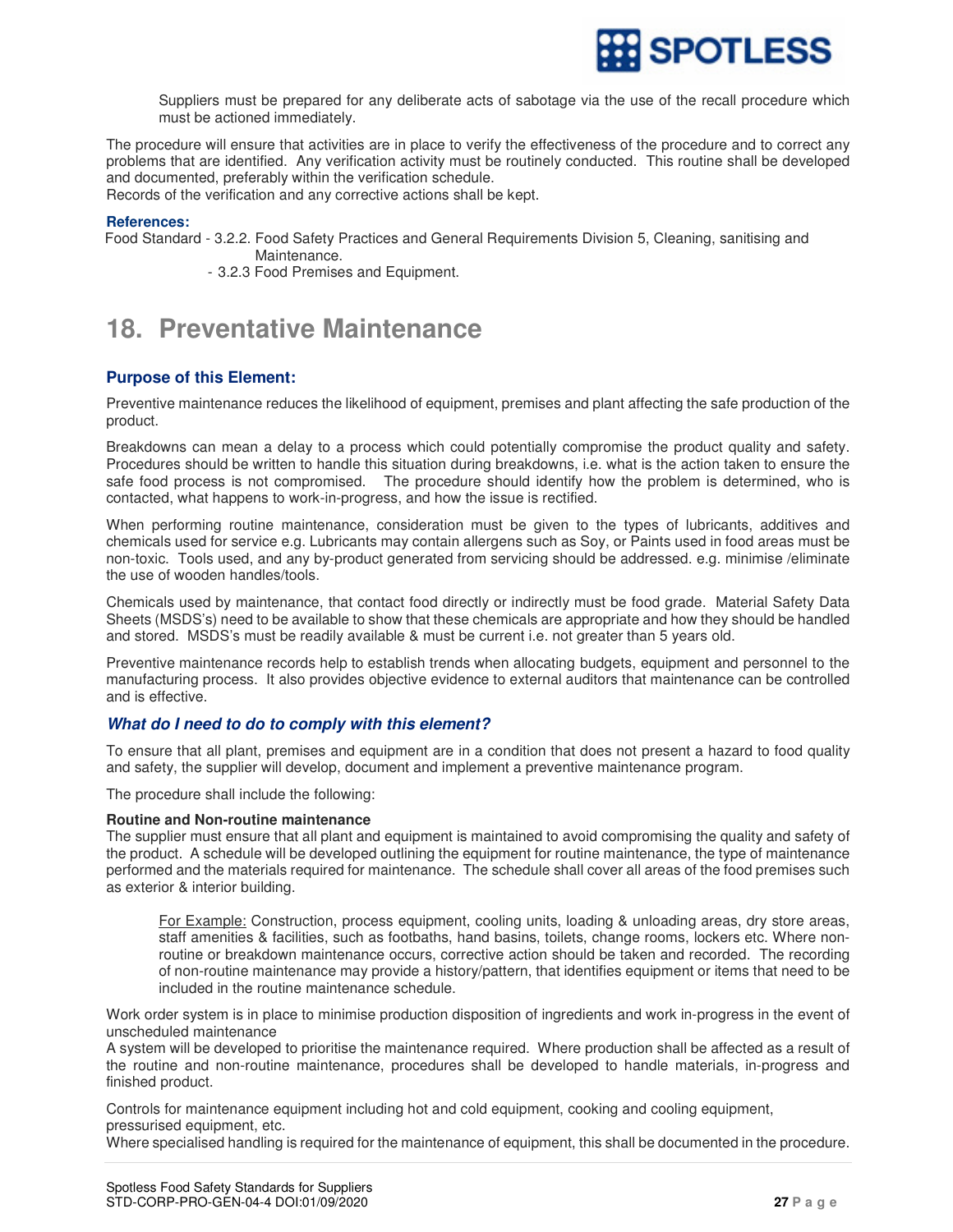

# **Record keeping**

Records will need to be established to capture the work undertaken on premises, plant and equipment. This will be reviewed routinely to analyse any potential concerns with equipment capability or maintenance/breakdown trends occurring.

The procedures will ensure that activities are in place to verify the effectiveness of the procedure and to correct any problems that are identified. Any verification activity must be routinely conducted. This routine shall be developed and documented, preferably within the verification schedule.

Records of the verification and any corrective actions shall be kept.

### **Equipment and building maintenance repair procedures**

Maintenance and Service Contractors must comply with personal hygiene requirements and the process hygiene requirements to ensure no risk to the product.

Temporary repairs to equipment via the use of tape, cardboard, string, rope and plastic sheeting etc, are all items that may compromise safe food production through contamination. These temporary repairs may cause inadequate cleaning, potential harbourage of pests and lead to contamination of the product.

Temporary repairs must be reported to the production / maintenance management immediately, the food safety risk to the product assessed and if required, appropriate corrective action implemented. Temporary repairs must be replaced with a permanent solution within a reasonable time frame.

### **Tools & work debris**

E.g. metal shavings, conveyor/electrical wires, cut-offs, grease, springs, ball bearings etc. must be removed and area cleaned before production can commence.

### **References:**

Food Standard - 3.2.2. Food Safety Practices and General Requirements Division 5, Cleaning, Sanitising and Maintenance

# **19. Recall Procedures**

# **Purpose of this Element:**

A product recall or product withdrawal procedure is the last action a supplier can take to protect its consumers from any potential or imminent harm. A recall can also protect a supplier's image from faulty or affected product that does not present harm to the consumer.

Product recalls or withdrawals can be generated due to a number of quality or food safety issue.

The supplier must appoint a senior team to appropriately manage the recall. This team must be suitably skilled or trained to handle the situation.

By testing the system with a mock recall, the supplier can ensure that the recall or withdrawal is timely, efficient and minimises harm to both the consumer and the supplier.

Product recall can be tested from the raw material back to the supplier, from the raw material forward to the customer and from the customer back to the raw material and supplier.

The product recall system must be modelled on a recognised industry guideline, such as the Food Standards Australia New Zealand (FSANZ) Food Industry Recall Protocol – most up to date edition. It should describe who is notified in the event of a recall and how media is to be included, where necessary.

# **What do I need to do to comply with this element?**

The supplier must develop an appropriate product recall procedure for all products that are outside of its control, e.g. with its customers or the consumer, based on FSANZ Food Industry Recall Protocol.

The procedure shall include the following:

# **Written procedures for both product withdrawal and product recall** (Trade and Consumer Levels)

The procedure will identify the difference between a product withdrawal and a product recall. This may be a description of incidents that may trigger a withdrawal or recall, specific to the products manufactured. It shall identify the people responsible for investigation, how it is investigated and how it shall be handled.

# **Internal responsibility and external notification lists and 24hr contacts**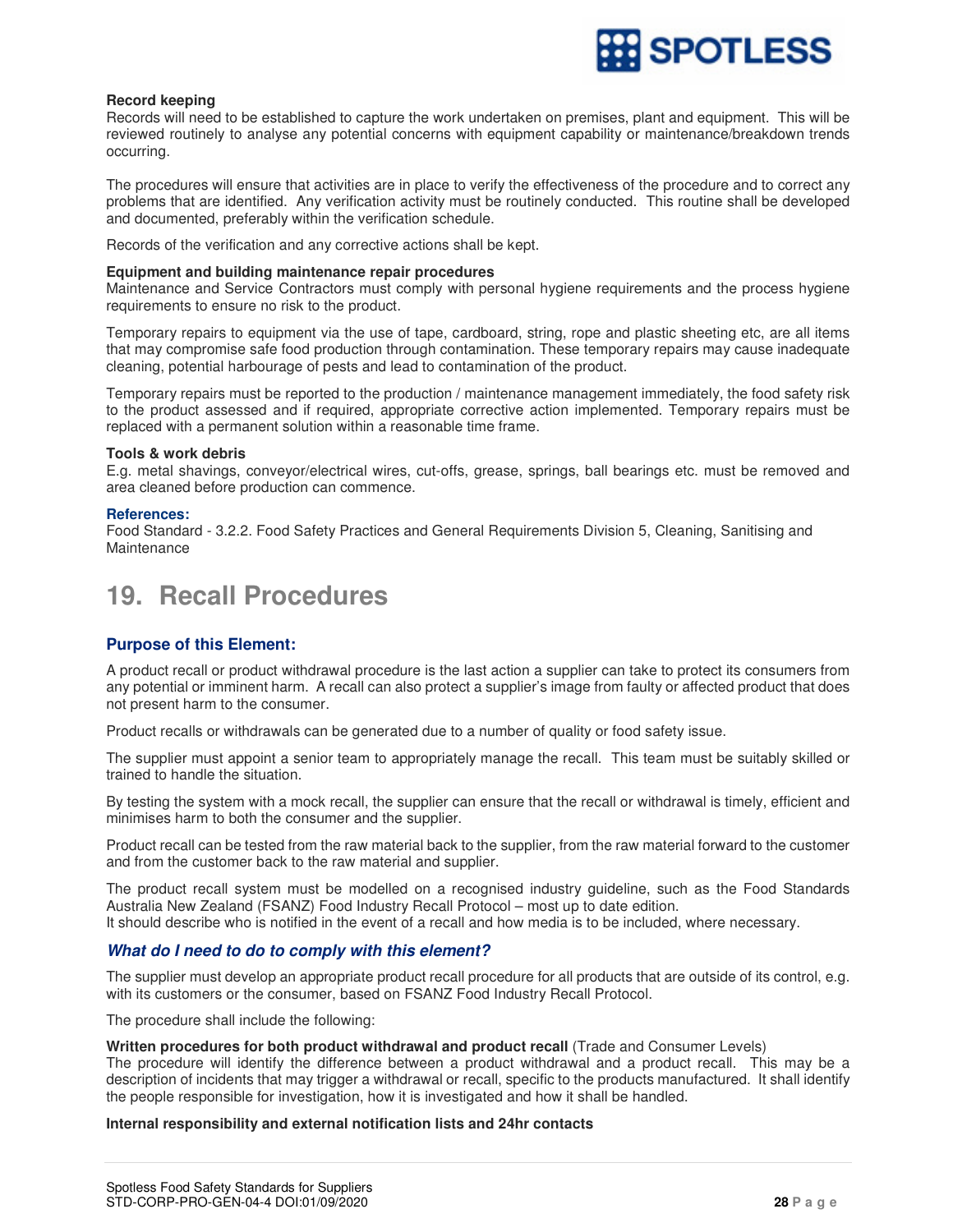

People who are directly responsible for conducting a recall or withdrawal, notifying authorities and conducting an assessment must be listed with current contact numbers. Note, the contact numbers should be tested during a mock recall.

# **Contact details for Spotless, Government Authority and Certification Body**

Should a recall or withdrawal be necessary, the supplier must notify the above parties within 12 hours of the notice being enacted. This information must be updated annually.

#### **Recall procedure including mock recalls**

The supplier will ensure that the recall procedure is effective and time efficient by performing a mock recall at least annually, to ensure the procedure is relevant and that the "Recall Team" understands their roles.

The target of this exercise (i.e. the mock recall), is that 100% product and/or raw material and /or food contact packaging is recovered within a certain time frame.

The procedure will ensure that activities are in place to verify the effectiveness of the procedure and to correct any problems that are identified. Any verifications activity must be routinely conducted. This routine shall be developed and documented, preferably within the verification schedule.

### **Record keeping**

All activities relating to a recall or withdrawal, includes a Mock Recall will be documented and reviewed to determine its effectiveness. Records must document who was contacted, what the problem was, who acted upon it and how it was resolved.

Records of the verification, recall and any subsequent actions shall be kept e.g. Mock recall support records, such as raw material records, on-line records, rework records, non-conformance records, distribution records, store allocation records etc.

### **References:**

Food Standards - 3.2.2 Food Safety Practices and General Requirements Division 3, 12 Food Recall Food Standards Australia New Zealand Food Industry Recall Protocol – "A Guide to writing a Food Recall Plan & Conducting a Food Recall" – most up to date edition.

# **20**. **Evidence of Commitment to Continuous Improvement**

# **Purpose of this Element:**

The Food Safety Program and/or QAMS should not be seen as a stagnant document, as processes, products, equipment and people change Food Safety Program and/or QAMS must also change to reflect the most up-to-date business and production processes.

A supplier should routinely inspect its own processes to assess if they are appropriate and effective. All reviews should be performed by adequately skilled or trained employees. The frequency of review may be conducted annually or be determined by the complexity of the procedure and the level of risk to the quality and safety of the product.

Where a problem is identified as a result of the review activities, these shall be appropriately actioned and recorded.

Any reviews or corrective actions shall be presented to management or other staff with executive responsibility for review and making changes to the Food Safety Program and/or QAMS.

# **What do I need to do to comply with this element?**

The supplier must recognise that the systems for Food Safety and Quality plans are constantly changing and thus continuous improvement is necessary.

A procedure shall be developed, documented and implemented to demonstrate how the company undergoes review.

The procedure shall include:

# **Regular reviews to demonstrate continuous improvement**

The procedure will ensure that activities are in place to verify the effectiveness of the procedure and to correct any problems that are identified. This can be done by developing checklists, compiling statistics and conducting internal audits.

For example: On an annual basis, senior management may review, but are not limited to the following: Policies; Internal and External Audit findings; Number of non-conformances which may cover (product, raw material, and packaging on hold), as well as Customer complaints with investigations, corrective actions and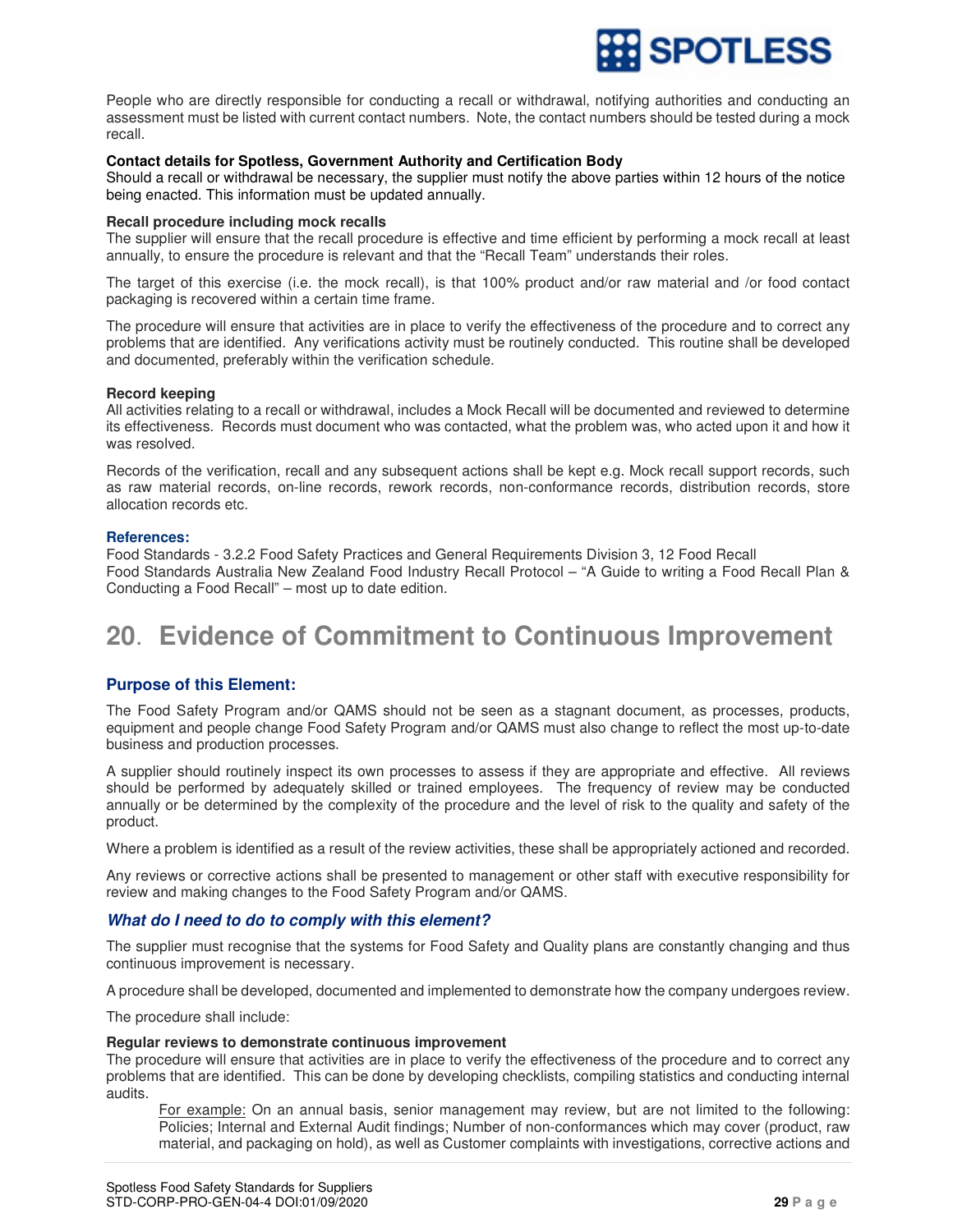

permanent resolution; System Reviews, i.e. of the procedures; Food Safety Program &/or QAMS - are they working?; How many food safety violations occurred for the year etc…

Any verification activity must be routinely conducted. This routine shall be developed and documented, preferably within the verification schedule.

Records of the verification and any corrective actions shall be kept.

### **References:**

Food Standard Code 3.2.1 Food Safety Programs Division 2, 3 e & 5 e

# **Appendix 1 - Where to Obtain Further General Information on Regulatory Requirements for Each State and Territory**

Please note - The information below is a guide for suppliers. It is the responsibility of the supplier to keep updated on any new and/or revised legislation affecting their business.

# **NEW SOUTH WALES:**

### **A. General Requirements:**

Business notification:

Hold a current NSW Food Authority licence (this applies only to specific food businesses in sectors covered by a Regulation under the Food Act 2003 (NSW) OR Notify the Authority of your food activity details.

### **B. Specific Requirements:**

Food Business Licence:

Hold a NSW Food Authority licence for the following industries- Dairy Eggs, Meat, Seafood and Shellfish. Refer to the NSW food Authority website below.

Nominate and Individual as a Food Safety Supervisor.

**For further details refer to the following:** http://www.foodauthority.nsw.gov.au/industry

# **NORTHERN TERRITORY:**

#### **A. General Requirements:**

- a. Business registration:
- b. All Food Businesses must be registered with the Department of Health and Families. Refer to website below.

# **B. Specific Requirements:**

a. Must comply with the NT Food Act. The Act adopts, the FSANZ Food Standards Code.

# **QUEENSLAND:**

# **A. General Requirements:**

Business Licence -

Need to hold a Food Business Licence for any premises, place or vehicle operating in the Council area in which food is prepared, packed, stored, handled, sold, served or supplied. Not required for Packaged Food, Primary produce and fishing industries.

# **B. Specific Requirements:**

Food Safety Scheme must be in place for the following industries:

- Meat and Meat Products
- Egg and Egg Products
- Dairy and Dairy Products
- Seafood Products (in development)
- Certified Food Safety schemes are registered with Safe Food QLD

#### **Regulations:**

Food Production (Safety) Act 2000 Food Act 2006 (QLD) Food Safety Standards (FSANZ)

# **AUSTRALIAN CAPITAL TERRITORY:**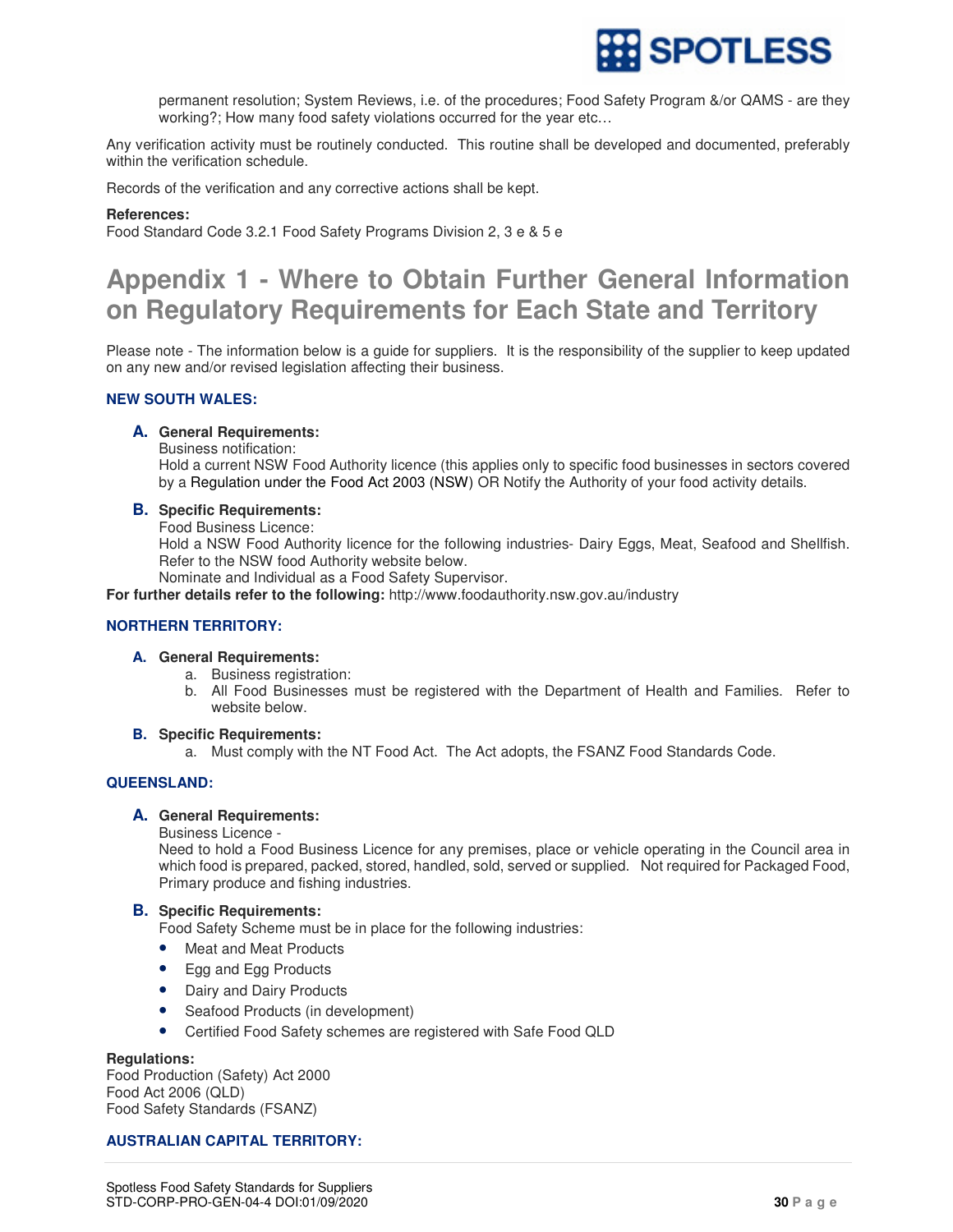

# **A. General Requirements:**

Business Registration -

To be registered with ACT Health- Health Protection Service.

# **B. Specific Requirements:**

High risk food businesses must implement Food Safety Programs; they include:

- Harvesters, processors and distributors of raw oysters and other bivalves
- Producers of manufactured and fermented meats

# **SOUTH AUSTRALIA:**

# **A. General Requirements:**

Business Registration - To be registered with the local council via Food Business Notification except Primary Production.

# **B. Specific Requirements:**

- Food Safety Programs are mandatory for, the Seafood Industry that handle or transport Bi-Valve Molluscs.
- Meat Processors (abattoirs) & retail/wholesale butchers are monitored by Primary Industries and Resources SA (PIRSA)
- Dairy Food Manufacturer's & producers are monitored by Dairy Authority of SA.

# **VICTORIA:**

# **A. General Requirements:**

Business Registration, Specific Licence -

- a. To be registered with the Local Council Health Department.
- b. All Food Businesses must have a Food Safety Program & /or QAMS
- c. Nominate an individual to be the Food Safety Supervisor

# **B. Specific Requirements:**

- For selling, transporting or selling Meat, Fish or Seafood to registered with Prime Safe.
- For selling, transporting or selling Dairy Products to registered with Dairy Food Safety Victoria.

# **WESTERN AUSTRALIA:**

# **A. General Requirements:**

- a. All food premises must comply with the standards set down in the Western Australian Food Act 2008 Additionally Food Processers and Business that are required to be licensed / registered with WA Health or the Local Council must demonstrate that they have the required registration / License.
- b. WA Health Public Health Implementation of the Food Act 2008 tool for Industry

# **B. Specific Requirements:**

- **Dairy:** The Dairy Safety Branch/WA Department of Health monitor performance based on inspection and food safety audit program for the dairy farm sector, which includes the goat and sheep milk industry.
- **Meat & Small goods:** The WA Department of Health monitors these 2 industries, via auditing of the Food Safety Programs in the meat & smallgoods industry.

# **TASMANIA:**

# **A. General Requirements:**

Business Registration, Specific Licences:

Need to be registered with the Local Council Health Department.

Food Premises Inspections:

The safety and quality of food is regulated and monitored by the Public and Environmental Health Service in conjunction with local councils.

The links below provide information on the state's food and nutrition policy

# Tasmanian Food and Nutrition Policy

Tasmanian Food and Nutrition Policy - Action and Monitoring Plan

Local council Environmental Health Officers enforce the food legislation and deal directly with food businesses.

# **B. Specific Requirements:**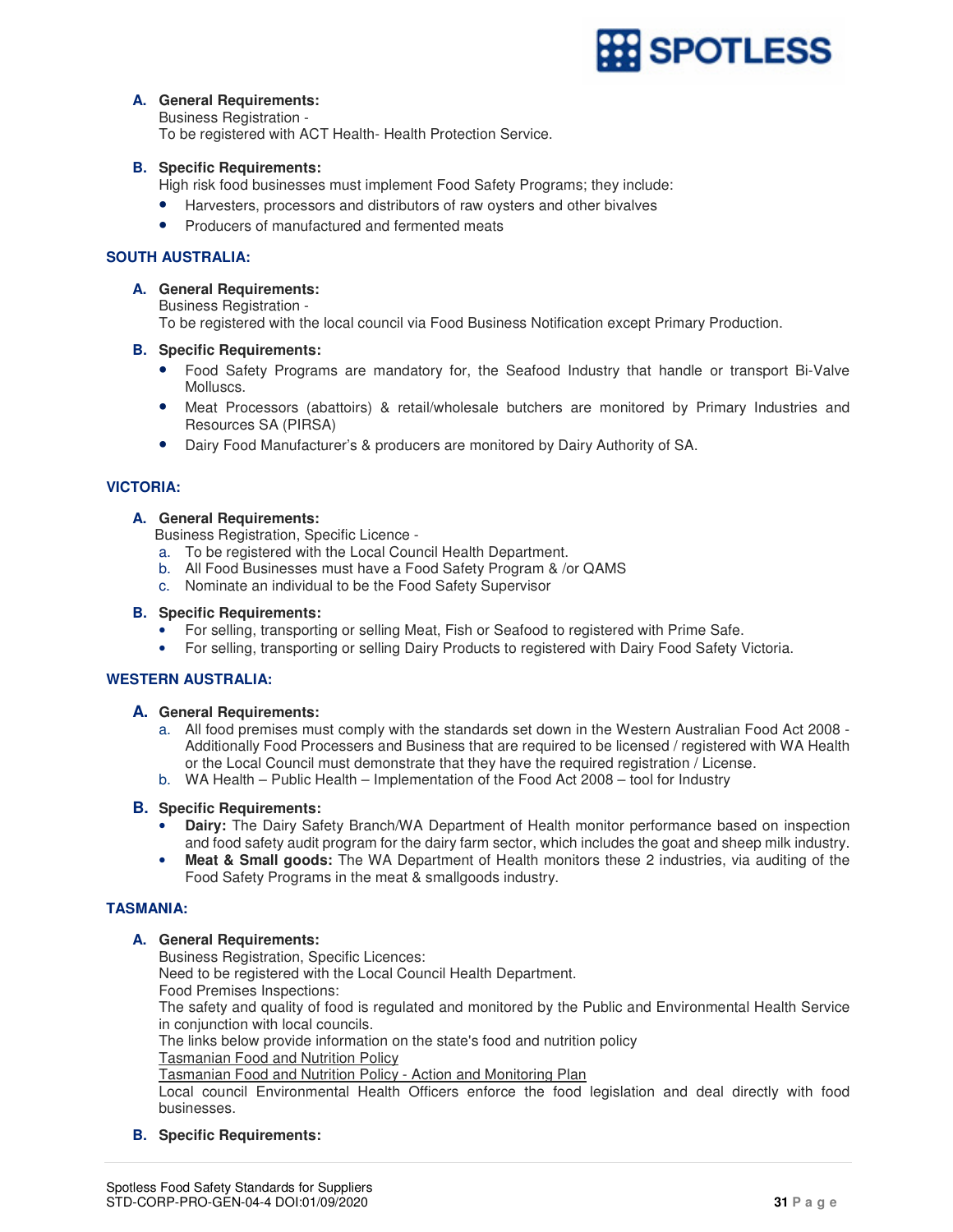

- **Eggs:** Formal approval as an egg producer is required for producers who have more than 20 hens. Contact the Department of Primary Industries and Water to gain approval under Egg Industry Act 2002 if you have more than 20 hens.
	- o For further details contact the local council.
- **Tasmanian Shellfish:** Businesses must have the Australian Shellfish QA Program in place. Contact the Department of Primary Industries, Parks, and Water & Environment.

# **Appendix 2 - Purchase Group, Risk Rating and Audit Frequency**

| <b>CATEGORY DESCRIPTION</b>                                                                                                                  | <b>PURCHASE</b><br><b>GROUP</b>           | <b>RISK</b><br><b>LEVEL</b> | <b>AUDIT</b><br><b>FREQUENCY</b><br>(MONTHS) |
|----------------------------------------------------------------------------------------------------------------------------------------------|-------------------------------------------|-----------------------------|----------------------------------------------|
| CARBONATED BEVERAGES & LONG-LIFE FRUIT JUICE                                                                                                 | <b>CARBONATED BEVERAGES</b>               | <b>LOW</b>                  | 12                                           |
| <b>TEA &amp; COFFEE.</b>                                                                                                                     | TEA & COFFEE.                             | <b>LOW</b>                  | 12                                           |
| WAREHOUSES / LOGISTICS                                                                                                                       | WAREHOUSES / LOGISTICS                    | LOW                         | 12                                           |
| <b>BISCUITS</b>                                                                                                                              | <b>BISCUITS</b>                           | <b>MEDIUM</b>               | 12                                           |
| <b>BREAD</b>                                                                                                                                 | <b>BREAD</b>                              | <b>MEDIUM</b>               | $12 \overline{ }$                            |
| BOTTLED WATER                                                                                                                                | BOTTLED WATER                             | <b>MEDIUM</b>               | $12 \overline{ }$                            |
| <b>CONFECTIONERY</b>                                                                                                                         | <b>CONFECTIONARY</b>                      | <b>MEDIUM</b>               | 12                                           |
| <b>EGGS</b><br>Fresh shell, pasteurised, liquid egg pulp<br>$\bullet$                                                                        | <b>EGGS</b>                               | <b>MEDIUM</b>               | 12                                           |
| <b>FRESH FRUIT &amp; VEGETABLES</b>                                                                                                          | <b>FRUIT &amp; VEGETABLES</b>             | <b>MEDIUM</b>               | $12 \overline{ }$                            |
| <b>FISH</b><br>Wet fish, molluscs, crustacea, comminuted fish, cold<br>$\bullet$<br>smoked fish<br>Mandatory regulatory license<br>$\bullet$ | <b>MEAT &amp; SEAFOOD</b>                 | <b>MEDIUM</b>               | 12                                           |
| <b>FRESH FRUIT JUICES</b><br>Pasteurised<br>$\bullet$                                                                                        | <b>FRUIT JUICES</b>                       | <b>MEDIUM</b>               | 12                                           |
| <b>FRESH PASTA</b>                                                                                                                           | FRESH PASTA                               | <b>MEDIUM</b>               | 12                                           |
| <b>GROCERIES / FROZEN</b>                                                                                                                    | <b>GROCERIES / FROZEN</b>                 | <b>MEDIUM</b>               | $12 \overline{ }$                            |
| ICE                                                                                                                                          | ICE                                       | <b>MEDIUM</b>               | 12                                           |
| <b>IICE CREAM &amp; YOGHURT</b>                                                                                                              | <b>IICE CREAM &amp; YOGHURT</b>           | <b>MEDIUM</b>               | 12                                           |
| MILK - DISTRIBUTORS, PROCESSORS / BOTTLERS                                                                                                   | MILK                                      | <b>MEDIUM</b>               | 12                                           |
| SNACK FOODS (CRISPS & NUTS)                                                                                                                  | <b>SNACK FOODS (CRISPS &amp;</b><br>NUTS) | <b>MEDIUM</b>               | $12 \overline{ }$                            |
| <b>CAKES</b>                                                                                                                                 | <b>CAKES</b>                              | <b>MEDIUM</b>               | 12                                           |
| <b>MEAT</b>                                                                                                                                  | <b>MEAT &amp; SEAFOOD</b>                 | <b>MEDIUM</b>               | 12                                           |
| <b>SMALLGOODS</b><br>Raw cured and/or fermented meat and fish<br>$\bullet$<br>Mandatory regulatory license<br>$\bullet$                      | <b>MEAT &amp; SEAFOOD</b>                 | <b>MEDIUM</b>               | 12                                           |
| <b>CATEGORY DESCRIPTION</b>                                                                                                                  | <b>PURCHASE</b><br><b>GROUP</b>           | <b>RISK</b><br><b>LEVEL</b> | <b>AUDIT</b><br><b>FREQUENCY</b><br>(MONTHS) |
| PATE / TERRINES / DIPS<br>Pasteurised                                                                                                        | PATE, TERRINES, DIPS                      | <b>MEDIUM</b>               | 12                                           |
| POULTRY & GAME                                                                                                                               | <b>MEAT &amp; SEAFOOD</b>                 | <b>MEDIUM</b>               | 12                                           |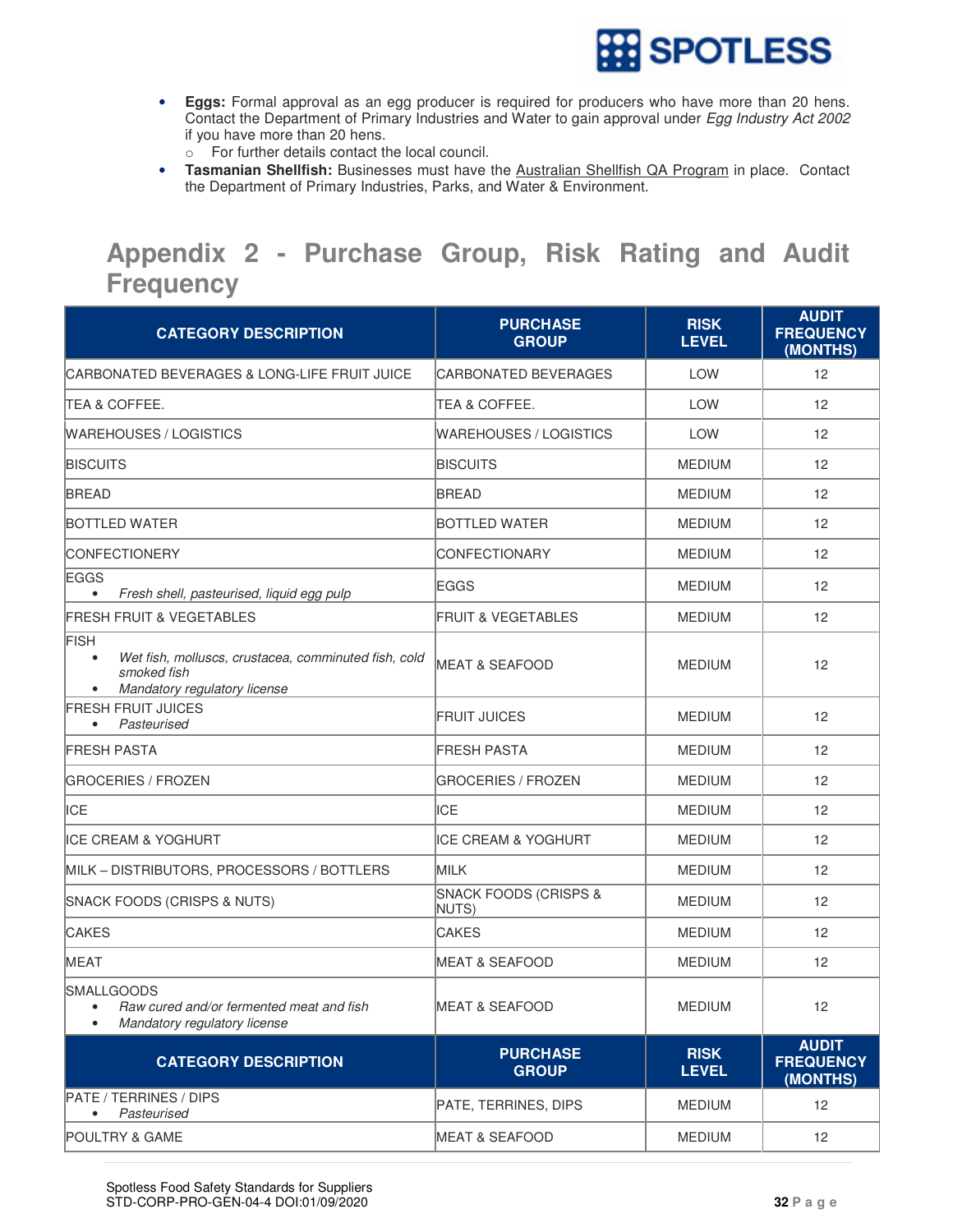

| <b>PREPARED FOODS</b><br>Sandwiches, filled bread products, ready-to-eat meals                                                                       | <b>PRECOOKED FOODS, MEALS</b> | <b>HIGH</b> |  |
|------------------------------------------------------------------------------------------------------------------------------------------------------|-------------------------------|-------------|--|
| <b>MANUFATURING OF PROCESSED FRUIT &amp; VEG.</b><br>Prepared/semi- processed fruit, vegetables and<br>salads including prepared ready-to-eat salads | <b>FRUIT &amp; VEGETABLES</b> | <b>HIGH</b> |  |

# **Appendix 3 - Specific Categories of Products Supplied to Spotless:**

# **CHILLED PRODUCT - below 5°C**

# **Milk and Milk Products (Dairy)**

Some examples include, but are not limited to: Butter, Margarine, Yoghurts, Fermented Milk Products, Milk, Cream, Cheeses, Soft Cheeses, and Dips etc.

# **Fresh Meat**

Some examples include, but are not limited to: Raw cuts of meat, game etc.

# **Processed Meat**

Raw & partially cooked e.g. Sausages, Rissoles Fully cooked e.g. Meat balls, Pate, Meat Pies, Beef Stock, Soups, Sauces (reheated before service) Small Goods E.g. Ham, Strasberg, Bacon, Salami,

# **Poultry**

Raw & partially cooked e.g. Chicken nuggets, Chicken Kiev's, Schnitzel Fully cooked e.g. Chicken breast fillets, Chicken Stock, Soups, Sauces (reheated before service)

# **Egg Products**

Some examples include, but are not limited to: Fresh Pasta (made with eggs), Fresh Noodles, Quiche, Eggs, Custards, Sauces containing eggs, Cooked Eggs etc.

# **Fish & Fish Products**

Some examples include, but are not limited to: Fish, Fish Sauces, Fish Salad, Fish Sticks, Fish Roe, and Bivalves & Crustacean

# **Processed Fruit and Vegetables**

Some examples include but are not limited to: Peeled potatoes, peeled onions, prepared salad vegetables, sliced cucumber, sliced tomatoes, peeled fruit, and orange segments

# **Others – Ready to Eat** (ready to serve or require to be heated for serving)

Some examples include, but are not limited to: Sandwiches, Salad, Rice based meals, Prepared Meals, Pizza, Cream filled cakes, Unpasteurised Fruit and Vegetable Juices, Fruit Salad.

# **FROZEN – Frozen Solid**

Milk and Milk Products (Dairy) E.g. Ice Cream

# **AMBIENT 06°C - 28°C**

Some examples include, but are not limited to: Vinegar based products, Condiments, Confectionery, Baked Goods e.g. bread, crackers, cereal based products, Fruit Preserves, Jams, Oils, Honey, Non-alcoholic & Alcoholic Beverages, Soft Drinks, Pasteurised Fruit & Vegetable Juices

# **DRY GOODS**

Some examples include, but are not limited to: Tea, Spices, Salt, Herbs, Pepper, Coffee, Sugar, Food Colours, Dehydrated Milk powders, unopened condensed /evaporated canned milk, Canned Goods etc.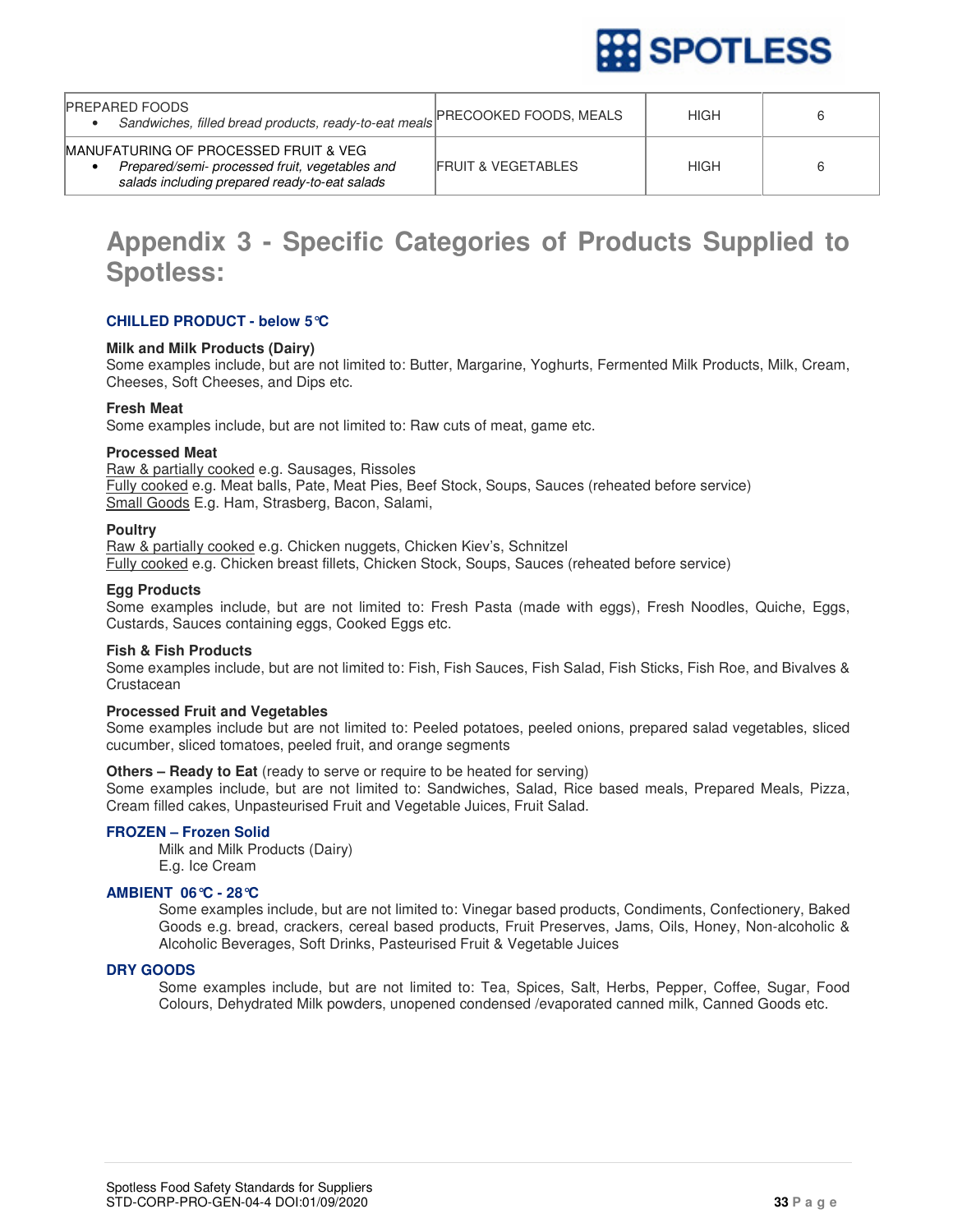

# **Appendix 4 - Examples of Labeling Required - Food for Catering Purposes and Unpackaged Food.**

Product information is required with each delivery as prescribed in the Food Standards Code Standard 1.2.1 Clause 5, Labelling of food for catering purposes

Please note: These examples provide format guidance; the content is a Spotless requirement and meets the requirement of the Food Standards' code 1.2.1

# **LABELING REQUIREMENTS**

**Food for catering purposes:** Sample Label for Prepared Food that is supplied in a package. Example: casserole, soup, cooked pasta, cooked rice, salads, quiche, frittata.

| Sample Packaged Food For Catering Purposes Label             |              |                                   |  |  |
|--------------------------------------------------------------|--------------|-----------------------------------|--|--|
| Company Name:                                                | Ingredients: | Batch Coding:                     |  |  |
| Address:                                                     |              | Use By/ Best Before:              |  |  |
|                                                              |              | Weight                            |  |  |
| Product Name:                                                |              | Nutrition Information Panel (NIP) |  |  |
| Storage requirements:                                        |              | Warning and Advisory statements,  |  |  |
| Usage instructions if required (e.g.)                        |              | Allergen Information              |  |  |
| Heat to above 75 <sup>o</sup> C. Suggested heating methods   |              |                                   |  |  |
| 1: Heat in bag: Steam for 30 to 40 minutes at $90^{\circ}$ C |              |                                   |  |  |
| 2: Heat in bag: Boiling water, simmer approx. 40<br>minutes  |              |                                   |  |  |

# **Food for catering purposes Unpackaged food supplied in a box or other outer.**

Where food for catering purposes is supplied unpackaged in a box or other outer and is not required to bare a label, that food must be accompanied by documentation containing:

- Product Name;
- Directions for storage;
- Usage requirements (if applicable);
- Ingredients;
- Warning and advisory statements.

| Sample Outer Box Label     |
|----------------------------|
| Company Name:              |
| Address:                   |
| Contents of outer:         |
| Usage requirements:        |
| Directions for storage:    |
| Use By/ Best before:       |
| Batch Code -if applicable: |

| Sample Product Information Sheet |                   |                                                           |  |  |
|----------------------------------|-------------------|-----------------------------------------------------------|--|--|
| <b>Product Name</b>              | Company Name:     | Address:                                                  |  |  |
| Ingredients:                     | NIP (If required) | Warning and advisory statements, Allergen<br>Information: |  |  |
|                                  |                   | Directions for use:                                       |  |  |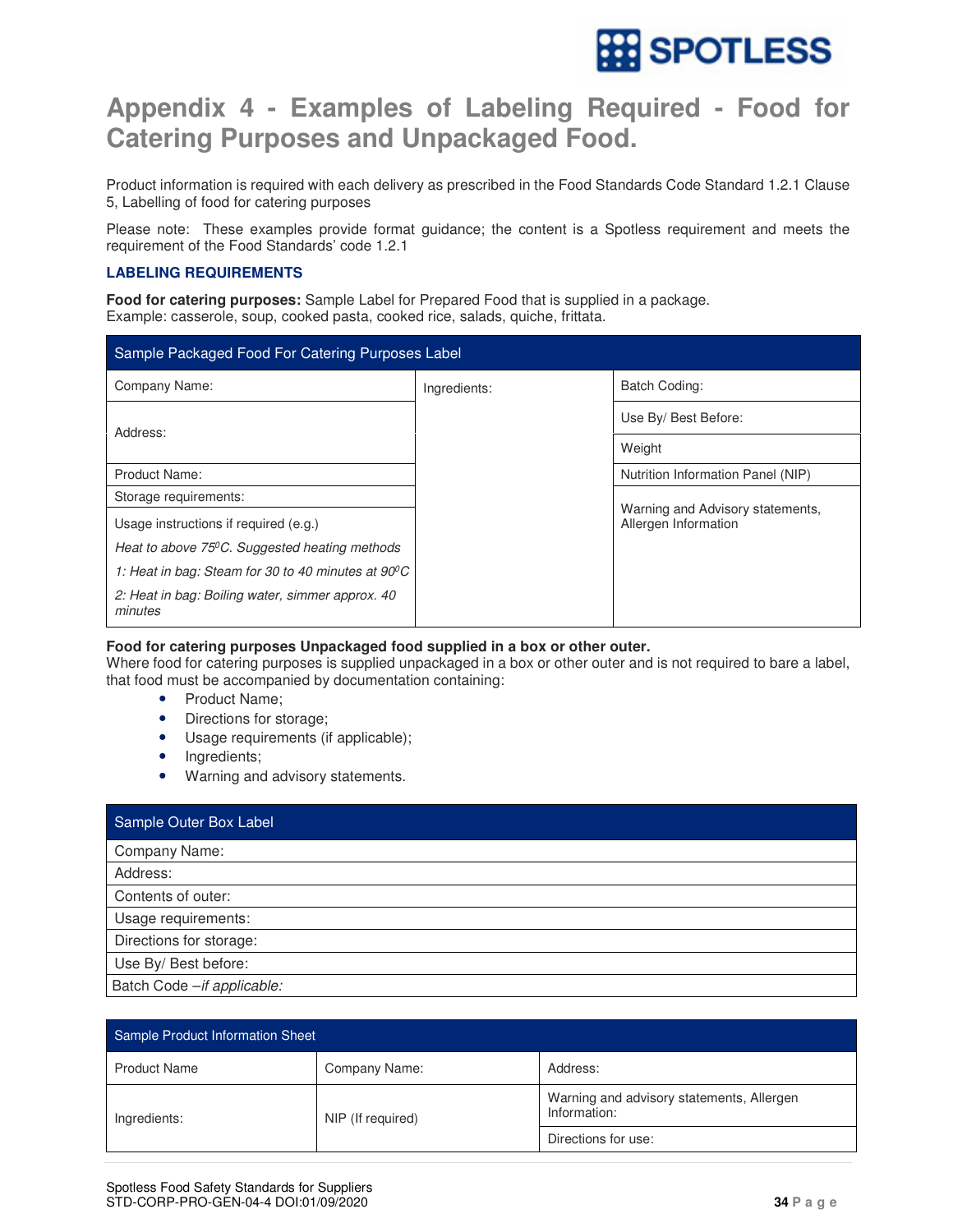

# **Amendment History – Spotless Food Safety Standards for Suppliers**

| <b>Secti</b><br>on/<br>Page | Doc Code & Name                                             | <b>Details of amendment</b>                                                                                                                                                                                                                                                                                                                                                                                                                                                                                                                      | <b>Date of</b><br><b>Issue</b> | <b>Amendment</b><br>authoriser |
|-----------------------------|-------------------------------------------------------------|--------------------------------------------------------------------------------------------------------------------------------------------------------------------------------------------------------------------------------------------------------------------------------------------------------------------------------------------------------------------------------------------------------------------------------------------------------------------------------------------------------------------------------------------------|--------------------------------|--------------------------------|
| Cover<br>Page:              | <b>Document information</b>                                 | Issue No changed to 4.3<br>Date changed to July 2019                                                                                                                                                                                                                                                                                                                                                                                                                                                                                             | 01/07/2019                     | Maureen Wilson                 |
| Page<br>$\overline{2}$      | <b>Spotless Food Safety Policy</b>                          | Removal of the Spotless Food Safety Policy.                                                                                                                                                                                                                                                                                                                                                                                                                                                                                                      | 01/07/2019                     | Maureen Wilson                 |
| Page<br>$\overline{2}$      | <b>Table of content</b>                                     | Added Listeria Management Program - 11 and increasing all<br>proceeding sections by 1 number.                                                                                                                                                                                                                                                                                                                                                                                                                                                    | 01/07/2019                     | Maureen Wilson                 |
| Page<br>3                   | 1. Purpose and Scope of the<br><b>Standard</b>              | Change to General Manager Procurements name, title and<br>signature. Remove Paul Mackie - General Manager<br>Procurement - Spotless Facility Services Pty Ltd and Replaced<br>with-Paul Masulans - Head of Business Support Services -<br>Spotless Group                                                                                                                                                                                                                                                                                         | 01/07/2019                     | Maureen Wilson                 |
| Page                        | 2. Definitions -                                            | Addition of 3rd point - Best- Before Date<br>Is the last date on which you can expect a food to retain all of its<br>quality attributes (colour, taste, texture, flavour, freshness etc.)<br>provided it has been stored according to any stated storage<br>conditions. Manufacturers of packaged foods are responsible for<br>determining the best before date.                                                                                                                                                                                 | 01/07/2019                     | Maureen Wilson                 |
| Page<br>4                   | 2. Definitions -<br>Critical Point (CPs)                    | Deletion of the word "Health" from: any point where loss of<br>control leads to an unacceptable Health risk.                                                                                                                                                                                                                                                                                                                                                                                                                                     | 01/07/2019                     | Maureen Wilson                 |
| Page<br>4                   | 2. Definitions -<br>Food Safety Auditor                     | Replaced the RABQSA - with Exemplar Global or an equivalent<br>organisation                                                                                                                                                                                                                                                                                                                                                                                                                                                                      | 01/07/2019                     | Maureen Wilson                 |
| Page<br>5                   | 2. Definitions -<br>Listeria                                | Addition of 7 <sup>th</sup> point - Listeria<br>A group of bacteria capable of causing illness including<br>potentially fatal infections in the elderly, newborns, pregnant<br>women, and persons with a weakened immune system.<br>Listeria is a bacterium commonly found in the environment. The<br>specific type of Listeria that infects people<br>is Listeria s (abbreviated as L. monocytogenes or often just<br>called Listeria). These bacteria can cause serious illness and in<br>some cases death, particularly in vulnerable people. | 01/07/2019                     | Maureen Wilson                 |
| Page<br>5                   | 2. Definitions -<br><b>Listeria Management</b>              | Addition of 7 <sup>th</sup> point - Listeria Management<br>Documented programme in place for RTE food operator to<br>minimise the potential contamination with the Listeria species.                                                                                                                                                                                                                                                                                                                                                             | 01/07/2019                     | Maureen Wilson                 |
| Page<br>5                   | 2. Definitions -<br>Product Description and<br>Intended Use | Add "storage and usage information" - A document that<br>identifies the unique characteristics, or properties, storage and<br>usage information of a group of similar products.                                                                                                                                                                                                                                                                                                                                                                  | 01/07/2019                     | Maureen Wilson                 |
| Page<br>6.                  | 2. Definitions -<br><b>Third Party Certification Body</b>   | Replace sentence header - Replaced Audit Agency with<br><b>Certification Body</b>                                                                                                                                                                                                                                                                                                                                                                                                                                                                | 01/07/2019                     | Maureen Wilson                 |
| Page<br>6                   | 2. Definitions -<br><b>Third Party Certification Body</b>   | - Replaced the RABQSA – with Exemplar Global                                                                                                                                                                                                                                                                                                                                                                                                                                                                                                     | 01/07/2019                     | Maureen Wilson                 |
| Page<br>6.                  | 2. Definitions -<br><b>Third Party Certification Body</b>   | Replace second sentence header - Replaced the RABQSA<br>with Exemplar Global or Equivalent Organisation<br>Move to page 5 to comply with alphabetical order.                                                                                                                                                                                                                                                                                                                                                                                     | 01/07/2019                     | Maureen Wilson                 |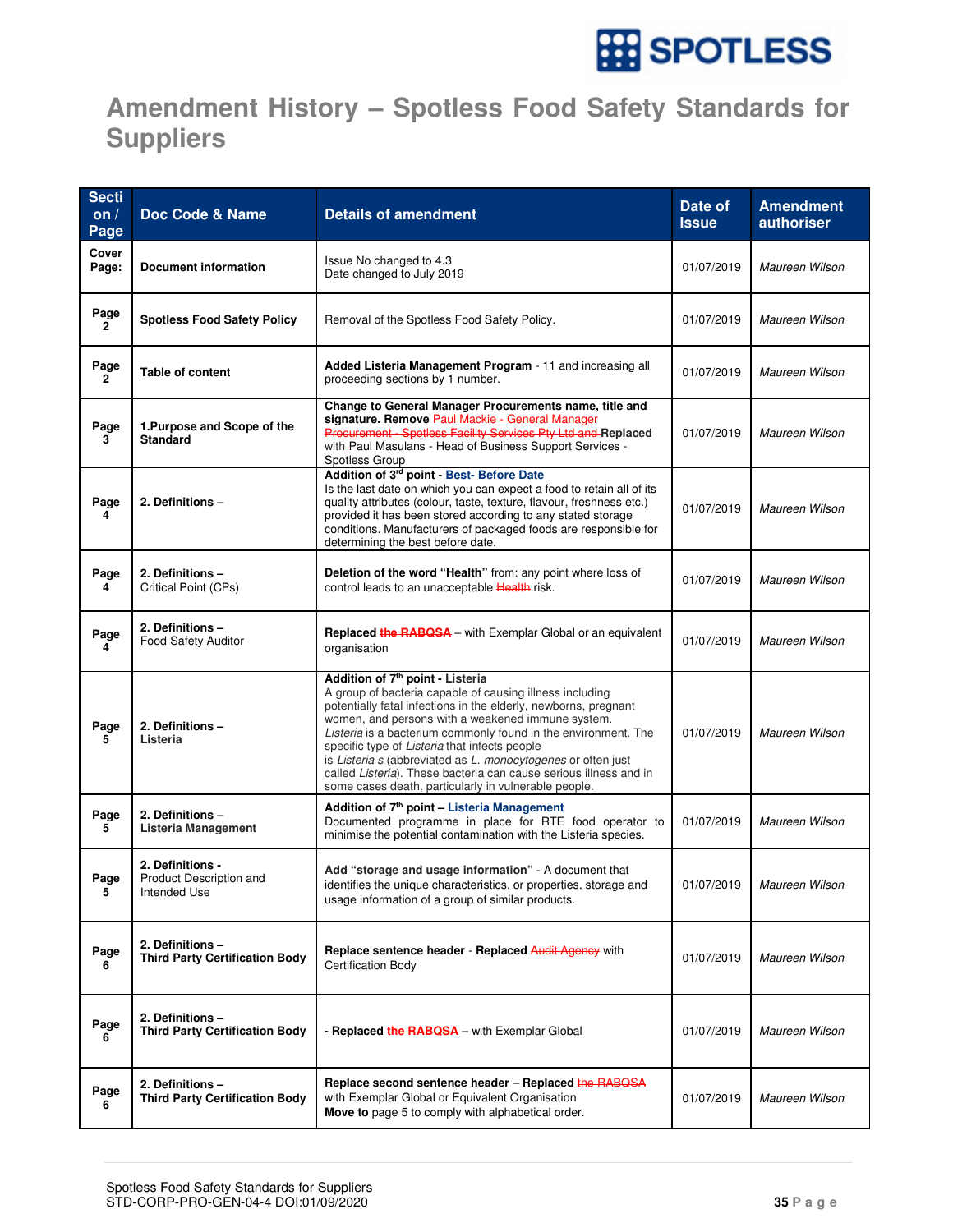| <b>Secti</b><br>on $/$<br>Page | Doc Code & Name                                                                                                                               | <b>Details of amendment</b>                                                                                                                                                                                                                                                                                                                                                                                                                                                                                                                                                                                                                                                                                                        | Date of<br><b>Issue</b> | <b>Amendment</b><br>authoriser |
|--------------------------------|-----------------------------------------------------------------------------------------------------------------------------------------------|------------------------------------------------------------------------------------------------------------------------------------------------------------------------------------------------------------------------------------------------------------------------------------------------------------------------------------------------------------------------------------------------------------------------------------------------------------------------------------------------------------------------------------------------------------------------------------------------------------------------------------------------------------------------------------------------------------------------------------|-------------------------|--------------------------------|
| Page<br>6                      |                                                                                                                                               | <b>Addition of Use-By Date</b><br>Is the last date on which the food may be consumed safely<br>provided it has been stored according to stated storage<br>conditions. Manufacturers of packaged foods are responsible for<br>determining the use-by date.                                                                                                                                                                                                                                                                                                                                                                                                                                                                          |                         |                                |
| Page<br>6                      | 3. Administration if the food<br>Standards -<br>Who is required to be audited to<br>the Spotless Food Safety<br><b>Standard for Suppliers</b> | Add to end of first paragraph - Further, some beverage<br>suppliers will also need to be audited at Spotless discretion.                                                                                                                                                                                                                                                                                                                                                                                                                                                                                                                                                                                                           | 01/07/2019              | Maureen Wilson                 |
| Page<br>6                      | 3. Administration if the food<br>Standards -<br>Requirement of Certification<br>Body                                                          | Add - Requirement of Certification Body<br>Schedule Suppliers Audits in a timely manner to ensure on<br>$\bullet$<br>going compliance<br>If a Compliance Certificate cannot be issues due to Major<br>$\bullet$<br>CAR close out, provide details of CAR to<br>Supplier.QA@spotless.com.au<br>Send completed Spotless Compliance Certificate to<br>$\bullet$<br>Spotless Supplier Food Safety Coordinator -<br>Supplier.QA@spotless.com.au<br>Whilst undertaking the audit, the auditor will inspect the<br>$\bullet$<br>business / facilities Food licence / Registration / Notification<br>as required in that jurisdiction and provide a copy to<br>Spotless in addition to the Spotless Food Safety<br>Compliance Certificate. | 01/07/2019              | Maureen Wilson                 |
| Page<br>6                      | 3. Administration if the food<br>Standards -<br>Requirement of Supplier                                                                       | Add heading - Requirement of Supplier<br>Delete by a third party auditor,<br>Add - by an auditor from one of the approved Certification<br>Companies, detailed below.                                                                                                                                                                                                                                                                                                                                                                                                                                                                                                                                                              | 01/07/2019              | Maureen Wilson                 |
| Page<br>6                      | 3. Administration if the food<br>Standards -<br>Requirement of Supplier                                                                       | Replaced: 2 weeks prior to their current certification expiring -<br>with: 45 days either side if the due date.                                                                                                                                                                                                                                                                                                                                                                                                                                                                                                                                                                                                                    | 01/07/2019              | Maureen Wilson                 |
| Page<br>7                      | 3. Administration if the food<br>Standards -<br>Approved certification Bodies                                                                 | Change made to fifth heading - Agencies List replaced with<br>Audit Agencies - name change and additions:<br>Replace - Silliker Global Certification with Merieux NutriSciences<br>Certification<br>Add - FoodDivision.Au@bsigroup.com<br>Add - Foodoperations@saiglobal.com<br>Add - AgriFood.AU@sgs.com<br>Add - certification.au@mxns.com<br>Add - food@sciqual.com.au<br>Add - ausqual@ausqual.com.au<br>Add - DQS Certification - info@dgs.global<br>Add - Global Mark - customer.service@global-mark.com.au<br>Removed_- AsureQuality                                                                                                                                                                                        | 01/07/2019              | Maureen Wilson                 |
| Page<br>$\mathbf{7}$           | 3. Administration if the food<br>Standards -<br>Information Obtained from a<br>Third Party Audit                                              | Deletion of: then the information obtained by the Audit Agency<br>whilst undertaken<br>Replace Audit Agency with: Certification Body.<br>Deletion of: the Audit Agency has relating to the continued<br>supply to Spotless by the Supplier                                                                                                                                                                                                                                                                                                                                                                                                                                                                                         | 01/07/2019              | Maureen Wilson                 |
| Page<br>7                      | 3. Administration if the food<br>Standards -<br><b>Closing Corrective Action</b><br>Requests (CARs)                                           | <b>Replaced - Audit Agency with: Certification Body and</b><br>National with: Spotless Procurement Supplier in last paragraph.                                                                                                                                                                                                                                                                                                                                                                                                                                                                                                                                                                                                     | 01/07/2019              | Maureen Wilson                 |
| Page                           | 3. Administration if the food<br>Standards -<br><b>Closing Corrective Action</b><br>Requests (CARs)                                           | <b>Replaced how long</b> with: time frame in last paragraph.                                                                                                                                                                                                                                                                                                                                                                                                                                                                                                                                                                                                                                                                       | 01/07/2019              | Maureen Wilson                 |
| Page<br>7                      | 3. Administration if the food<br>Standards -<br>Spotless Supplier Visits / Audits                                                             | Deletion of: the Supplier uses to maintain their own Food Safety<br>Program &/or QAMS at the end of the paragraph.                                                                                                                                                                                                                                                                                                                                                                                                                                                                                                                                                                                                                 | 01/07/2019              | Maureen Wilson                 |
| Page<br>8                      | 4. Document Control<br>A Food Safety & Quality Policy                                                                                         | Move word "Quality" in Heading - A Quality Food Safety &<br><b>Quality Policy</b>                                                                                                                                                                                                                                                                                                                                                                                                                                                                                                                                                                                                                                                  | 01/07/2019              | Maureen Wilson                 |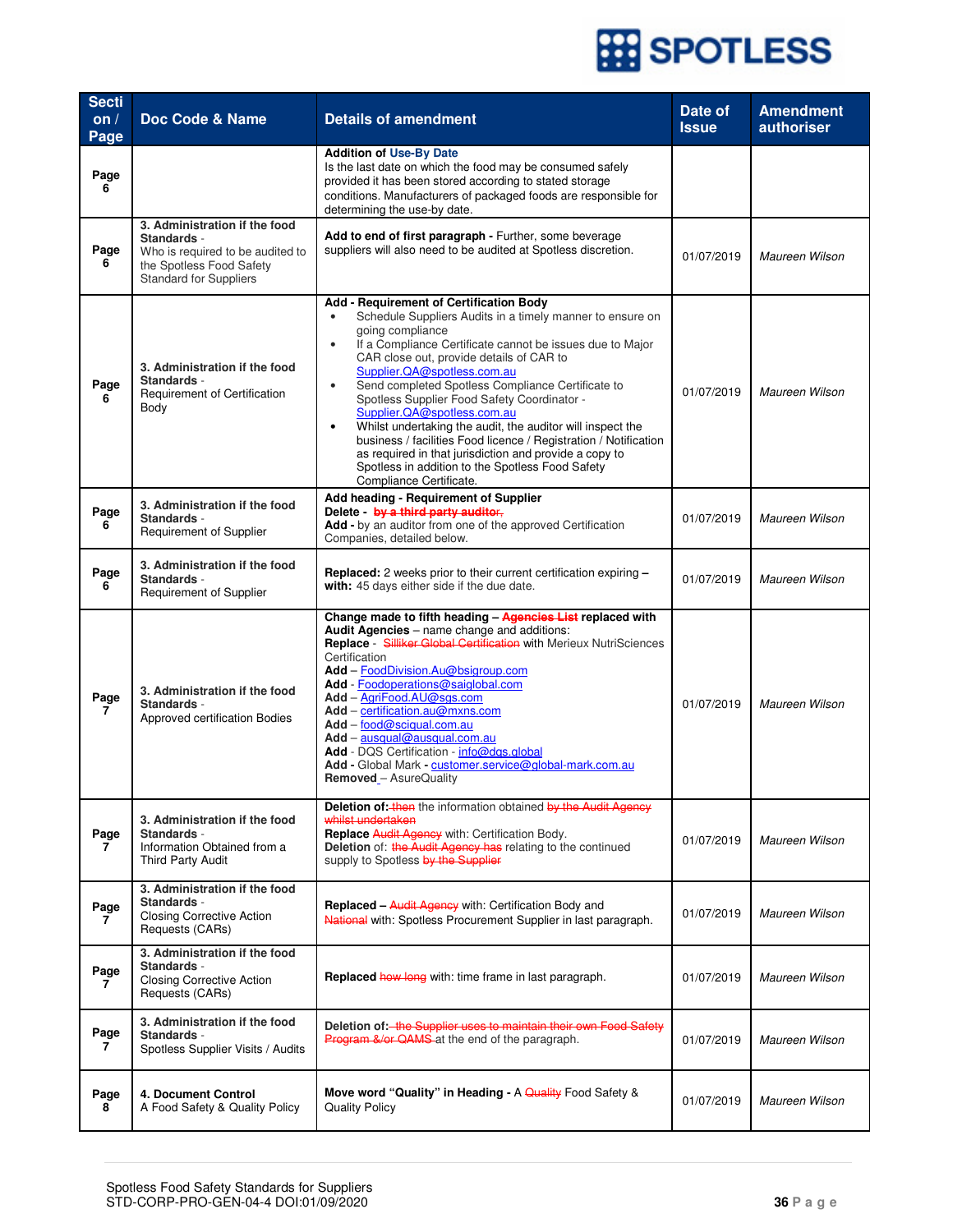| <b>Secti</b><br>on $/$<br>Page | Doc Code & Name                                                                | <b>Details of amendment</b>                                                                                                                                                                                                                                                                                                                                                                                                                                                                                                                                                                                                                                                                                                                                                                                                                                                                                                                                                                                                                                                                                                                                                                                                                                                                                                                                                                                                                                                                                                                                                                                                                                                                                                           | Date of<br><b>Issue</b> | <b>Amendment</b><br>authoriser |
|--------------------------------|--------------------------------------------------------------------------------|---------------------------------------------------------------------------------------------------------------------------------------------------------------------------------------------------------------------------------------------------------------------------------------------------------------------------------------------------------------------------------------------------------------------------------------------------------------------------------------------------------------------------------------------------------------------------------------------------------------------------------------------------------------------------------------------------------------------------------------------------------------------------------------------------------------------------------------------------------------------------------------------------------------------------------------------------------------------------------------------------------------------------------------------------------------------------------------------------------------------------------------------------------------------------------------------------------------------------------------------------------------------------------------------------------------------------------------------------------------------------------------------------------------------------------------------------------------------------------------------------------------------------------------------------------------------------------------------------------------------------------------------------------------------------------------------------------------------------------------|-------------------------|--------------------------------|
| Page<br>9                      | 5. Food Safety Program<br>What do I need to do to comply<br>with this element? | Add "Manager /" to first heading for Preliminary steps.                                                                                                                                                                                                                                                                                                                                                                                                                                                                                                                                                                                                                                                                                                                                                                                                                                                                                                                                                                                                                                                                                                                                                                                                                                                                                                                                                                                                                                                                                                                                                                                                                                                                               | 01/07/2019              | Maureen Wilson                 |
| Page<br>9                      | 5. Food Safety Program<br>What do I need to do to comply<br>with this element? | <b>Food Safety Team</b><br>Add: At least one member of the food safety team must be<br>externally trained and training must be maintained current (within<br>the last 5 years).                                                                                                                                                                                                                                                                                                                                                                                                                                                                                                                                                                                                                                                                                                                                                                                                                                                                                                                                                                                                                                                                                                                                                                                                                                                                                                                                                                                                                                                                                                                                                       | 01/07/2019              | Maureen Wilson                 |
| Page<br>11                     | 5. Food Safety Program<br>Principle 7 -                                        | Added words to The audit table will include the - bullet point 3 -<br>Critical Control Point (CCP), Quality Control Point (QCP) or<br>Control Point (CP)                                                                                                                                                                                                                                                                                                                                                                                                                                                                                                                                                                                                                                                                                                                                                                                                                                                                                                                                                                                                                                                                                                                                                                                                                                                                                                                                                                                                                                                                                                                                                                              | 01/07/2019              | Maureen Wilson                 |
| Page<br>11                     | 5. Food Safety Program<br>References                                           | Added to references www.foodstandards.gov.au                                                                                                                                                                                                                                                                                                                                                                                                                                                                                                                                                                                                                                                                                                                                                                                                                                                                                                                                                                                                                                                                                                                                                                                                                                                                                                                                                                                                                                                                                                                                                                                                                                                                                          | 01/07/2019              | Maureen Wilson                 |
| Page<br>18                     | 11 Listeria Management                                                         | Added new section: 11 Listeria Management<br><b>Listeria Management</b><br>Suppliers of Ready To Eat (RTE) product shall develop, document<br>and implement a listeria management program<br><b>Purpose of this Element</b><br>The purpose of this element is for suppliers of RTE product to<br>have in place a program for the management of Listeria hazards<br>in, production lines, associated production areas and in end<br>products. The program will manage the detection, investigation<br>and subsequent follow up activities in the event of a detection of<br>Listeria monocytogenes in RTE products and production areas.<br>What do I need to do to comply with this element?<br>To put into place a systematic program to find and eliminate<br>possible Listeria harbourage sites in plant and equipment in the<br>RTE manufacturing facility and production areas.<br>The Listeria management program shall address the<br>following:<br>Identify the scope of the program;<br>٠<br>Responsibilities for management and maintenance of<br>٠<br>the program;<br>Product sampling;<br>٠<br>Environmental listeria control;<br>$\bullet$<br>Operational controls;<br>٠<br>Staff training;<br>$\bullet$<br>Immediate and corrective actions;<br>Data management;<br>Management review.<br><b>Provision of Program to Spotless</b><br>Suppliers of RTE Product to Spotless Health & Aged care sites are<br>required to provide the Listeria Management Program to<br>FoodSafetyProgramAU@spotless.com.au_annually (1 <sup>st</sup> July)<br>Documents provided must include:<br>Listeria Management Program;<br>Sampling plans;<br>٠<br>Test results for the facility and products for the last<br>$\bullet$<br>quarter. | 01/07/2019              | Maureen Wilson                 |
| Page<br>21                     | <b>14 Approved Supplier</b><br>Program-<br>The purpose if this element         | Methods for monitoring performance - second paragraph -<br>Replace - third party audit agency with: Certification Body                                                                                                                                                                                                                                                                                                                                                                                                                                                                                                                                                                                                                                                                                                                                                                                                                                                                                                                                                                                                                                                                                                                                                                                                                                                                                                                                                                                                                                                                                                                                                                                                                | 01/07/2019              | Maureen Wilson                 |
| Page<br>22                     | <b>14 Approved Supplier</b><br>Program-<br>The purpose if this element         | Methods for monitoring performance - second paragraph -<br>Replace - the RABQSA with: Exemplar Global                                                                                                                                                                                                                                                                                                                                                                                                                                                                                                                                                                                                                                                                                                                                                                                                                                                                                                                                                                                                                                                                                                                                                                                                                                                                                                                                                                                                                                                                                                                                                                                                                                 | 01/07/2019              | Maureen Wilson                 |
| Page<br>23                     | 15 Labelling -<br>The purpose if this element                                  | Deletion of words:<br>Reference:<br>Standard - 1.2.1 Application of Labelling and Other Information<br>Requirements                                                                                                                                                                                                                                                                                                                                                                                                                                                                                                                                                                                                                                                                                                                                                                                                                                                                                                                                                                                                                                                                                                                                                                                                                                                                                                                                                                                                                                                                                                                                                                                                                   | 01/07/2019              | Maureen Wilson                 |
| Page<br>23                     | 15 Labelling -<br>What do I need to do to comply<br>with this element?         | Deletion of words from first sentence: Spotless-branches meet<br>all relevant.<br>Replaced Australian regulatory labelling requirements with<br>FSANZ Food Standards Code requirements<br>Deletion of words - A procedure shall be developed,<br>documented and implemented to meet the requirements of<br>Standard 1.2.1 - Food for Catering Purposes.                                                                                                                                                                                                                                                                                                                                                                                                                                                                                                                                                                                                                                                                                                                                                                                                                                                                                                                                                                                                                                                                                                                                                                                                                                                                                                                                                                               | 01/07/2019              | Maureen Wilson                 |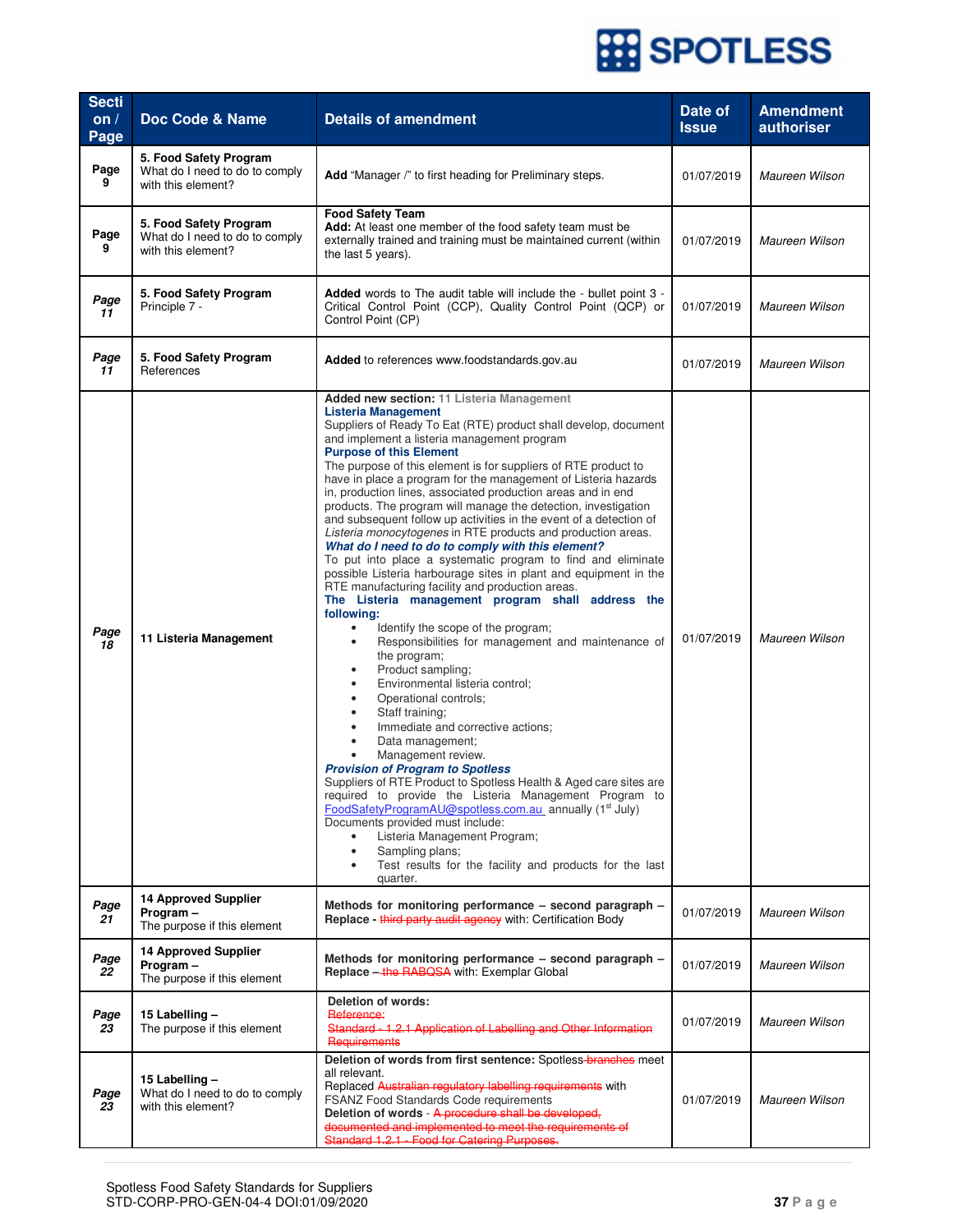| <b>Secti</b><br>on/<br>Page | Doc Code & Name                                                                       | <b>Details of amendment</b>                                                                                                                                                                                                                                                                                                                                                                                                                                                                                                                                                                                                                                                                                                                                           | Date of<br><b>Issue</b> | <b>Amendment</b><br>authoriser |
|-----------------------------|---------------------------------------------------------------------------------------|-----------------------------------------------------------------------------------------------------------------------------------------------------------------------------------------------------------------------------------------------------------------------------------------------------------------------------------------------------------------------------------------------------------------------------------------------------------------------------------------------------------------------------------------------------------------------------------------------------------------------------------------------------------------------------------------------------------------------------------------------------------------------|-------------------------|--------------------------------|
|                             |                                                                                       | Deletion of words - On delivery of products to Spotless,<br>information MUST be provided with the products supplied, that is<br>for bulk products e.g. Bread Rolls in a tray/bag/box (which is<br>partly packaged), a document or label must bear the information<br>as prescribed in Standard 1.2.2- Food Identification<br>Requirements<br>Moved paragraph to end of Standard 1.2.1 Division 3-Sales of<br>Food to Caterers - Refer to Appendix 4 for-examples-The<br>document above is not applicable for unpacked or unprocessed<br>food, such as whole or cut fresh fruit and vegetables, except<br>sprouting seeds or similar products (provided the true nature of<br>the products are not obscured).                                                          |                         |                                |
| Page<br>23                  | 15. Labelling -<br>Below is a brief explanation on<br>each standard                   | Deletion of paragraph - sub heading 5 - Standard 1.2.11-<br><b>Country of Origin (Australia Only):</b><br>You must identify the country where the food was made,<br>manufactured or packaged for retail sale, and that ingredients are<br>from an imported country or from local and imported ingredients,<br>whatever is applicable.<br>Where statements are made about the country of origin, these<br>must be prescribed to the requirements outlined by the Trade<br><b>Practices Act and Food Standards Code, which must be able to</b><br>be substantiated.                                                                                                                                                                                                     | 01/07/2019              | Maureen Wilson                 |
| Page<br>23                  | 15. Labelling -<br>Labels on food for Retail Sale<br>(packed food) must comply with:  | Added to bullet point 4: Australian Competition and Consumer<br>Commission (ACCC)                                                                                                                                                                                                                                                                                                                                                                                                                                                                                                                                                                                                                                                                                     | 01/07/2019              | Maureen Wilson                 |
| Page<br>23                  | 15. Labelling -<br>Below is a brief explanation on<br>each standard                   | Added section for Sub heading - Standard 1.2.1 Division 3-<br><b>Sales of Food to Caterers</b><br>Requirements to have labels or otherwise provide information<br>On delivery of products to Spotless, information MUST be provided<br>with the products supplied, that is for bulk products e.g. Bread<br>Rolls in a tray/bag/box (which is partly packaged), a document or<br>label must bear the information as prescribed in Standard 1.2.2-<br>Food Identification Requirements<br>Refer to Appendix 4 for examples.<br>The document above is not applicable for unpacked or<br>unprocessed food, such as whole or cut fresh fruit and vegetables,<br>except sprouting seeds or similar products (provided the true<br>nature of the products are not obscured). | 01/07/2019              | Maureen Wilson                 |
| Page<br>24                  | 15. Labelling - References                                                            | Deletion of words - References<br>Food Standard-<br>1.2.2 Food Identification Requirements<br><b>1.2.3 Mandatory Advisory Statements &amp; Declarations</b><br>1.2.4 Labelling of Ingredients<br>1.2.5 Date Marking of Food<br>1.2.6 Directions for Use and Storage<br>1.2.11 Country of Origin Requirements<br>1.5.2 Food produced using Gene Technology<br><b>1.5.3 Food Irradiation</b>                                                                                                                                                                                                                                                                                                                                                                            | 01/07/2019              | Maureen Wilson                 |
| Page<br>25                  | 16. Allergen Identification and<br>Control Program - Table 1                          | <b>Added</b> Lupin and Lupin products to Table 1                                                                                                                                                                                                                                                                                                                                                                                                                                                                                                                                                                                                                                                                                                                      | 01/07/2019              | Maureen Wilson                 |
| Page<br>26                  | 16. Allergen Identification and<br>Control Program - Labelling of<br>finished product | Deleted: second and third paragraph under sub heading<br>Labelling of finished product. Option to use the VITAL tool-<br>VITAL stands for Voluntary Incidental Trace Allergen<br>Labelling. It is a guideline developed by the Australian Food<br>& Grocery Council to provide assistance in the control &<br>management of allergens in manufacturing, allergen testing,<br>as well as declaration of mandatory & voluntary allergens in<br>products using the VITAL tool.<br><b>Reference the Australian Food &amp; Grocery Council &amp; the</b><br>Allergen Bureau website, for VITAL tool.                                                                                                                                                                       | 01/07/2019              | Maureen Wilson                 |
| Page<br>29                  | 19 Product Recall -<br>Purpose of this element                                        | Added word to first sentence - A product recall "or product<br>withdrawal" procedure                                                                                                                                                                                                                                                                                                                                                                                                                                                                                                                                                                                                                                                                                  | 01/07/2019              | Maureen Wilson                 |
| Page<br>29                  | 19 Product Recall -<br>Purpose of this element                                        | Added word to second paragraph - Product recalls "or<br>withdrawals"                                                                                                                                                                                                                                                                                                                                                                                                                                                                                                                                                                                                                                                                                                  | 01/07/2019              | Maureen Wilson                 |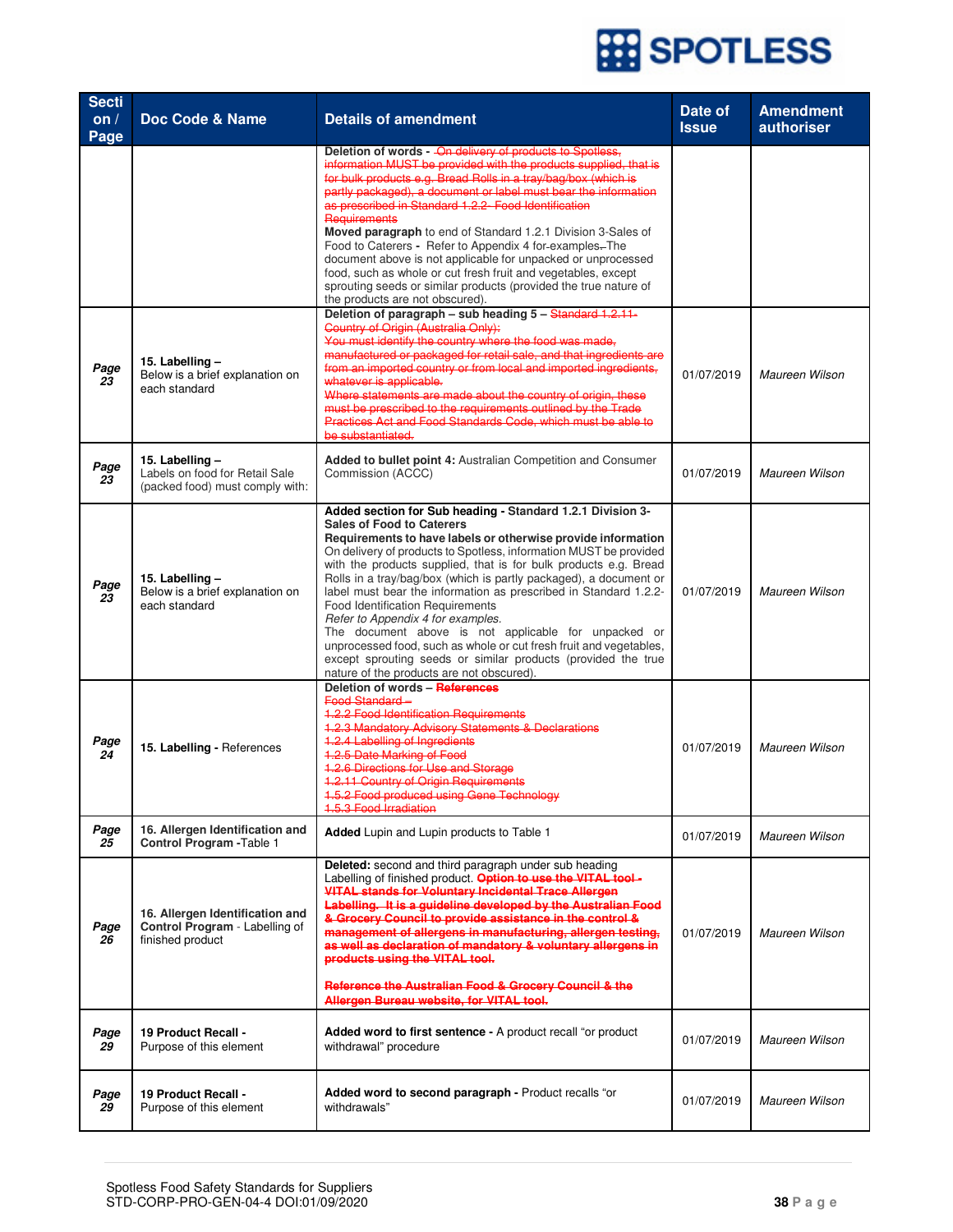| <b>Secti</b><br>on/<br>Page | Doc Code & Name                                                                                                                                                              | <b>Details of amendment</b>                                                                                                                                                                                                                                                                                                                                                                                                                                                                                                                                                                                                                                                                                                                                                             | <b>Date of</b><br><b>Issue</b> | <b>Amendment</b><br>authoriser |
|-----------------------------|------------------------------------------------------------------------------------------------------------------------------------------------------------------------------|-----------------------------------------------------------------------------------------------------------------------------------------------------------------------------------------------------------------------------------------------------------------------------------------------------------------------------------------------------------------------------------------------------------------------------------------------------------------------------------------------------------------------------------------------------------------------------------------------------------------------------------------------------------------------------------------------------------------------------------------------------------------------------------------|--------------------------------|--------------------------------|
| Page<br>29                  | 19 Product Recall -<br>Purpose of this element                                                                                                                               | 6 <sup>th</sup> paragraph - Replaced: can with: must                                                                                                                                                                                                                                                                                                                                                                                                                                                                                                                                                                                                                                                                                                                                    | 01/07/2019                     | Maureen Wilson                 |
| Page<br>29                  | 19 Product Recall -<br>What do I need to do to comply<br>with this element?                                                                                                  | Removed: Contact details for Spotless and Government<br><b>Authorities.</b><br>These contacts must be reviewed and confirmed annually.<br>Replaced with: Contact details for Spotless, Government<br><b>Authority and Certification Body</b><br>Should a recall or withdrawal be necessary, the supplier must<br>notify the above parties within 12 hours of the notice being<br>enacted.<br>Add: This information must be updated annually.                                                                                                                                                                                                                                                                                                                                            | 01/07/2019                     | Maureen Wilson                 |
| Page<br>30                  | 20 Evidence of Commitment<br>to Continuous Improvement -                                                                                                                     | <b>Remove Link to -</b> Regulation under the Food Act 2003 (NSW)                                                                                                                                                                                                                                                                                                                                                                                                                                                                                                                                                                                                                                                                                                                        | 01/07/2019                     | Maureen Wilson                 |
| Page<br>31                  | <b>Appendix 1 Where to Obtain</b><br><b>Further General Information</b><br>on Regulatory Reguirements<br>for Each State and Territory<br>New South Wales (NSW)               | Deleted: Regulations:<br>Food Standards Code (FSANZ)<br>Food Act 2003 (NSW)<br>Food Regulation 2010 (NSW)<br><b>Trade Practice Act 1974</b><br>Trade Measurement Act 1989 (NSW)<br>Fair trading Act 1987 (NSW)<br>Dairy Industry Act 2000 (NSW)<br>Dairy Industry Conference Regulation 2005 (NSW)<br>Meat Industry Act 1978 (NSW)<br>Meat Industry (Meat Industry Levy) Regulation 2006 (NSW)<br>Deleted word: For further details refer to the following link:<br>Remove hyperlink from:<br>http://www.foodauthority.nsw.gov.au/industry/industry-sector-<br>requirements/                                                                                                                                                                                                            | 01/07/2019                     | Maureen Wilson                 |
| Page<br>31                  | <b>Appendix 1 Where to Obtain</b><br><b>Further General Information</b><br>on Regulatory Requirements<br>for Each State and Territory<br>Northern Territory                  | Deleted: Regulations:<br>Food Act (NT)<br><b>Food Standards Gode (FSANZ)</b><br>Standards 3.1.1 Interpretation and Application<br><b>Standard 3.2.1 Food Safety Programs</b><br><b>Standard 3.2.3 Premises and Equipment</b><br>For further details refer to the following link<br>http://www.health.nt.gov.au/Environmental Health/Food Safety/i<br>ndex.aspx                                                                                                                                                                                                                                                                                                                                                                                                                          | 01/07/2019                     | Maureen Wilson                 |
| Page<br>31                  | Appendix 1 Where to Obtain<br><b>Further General Information</b><br>on Regulatory Requirements<br>for Each State and Territory<br>Queensland                                 | Deleted: For further details refer to the following links:<br>http://www.health.qld.gov.au/industry/food/default.aspp<br>http://www.safefood.gld.gov.au/index.phpp                                                                                                                                                                                                                                                                                                                                                                                                                                                                                                                                                                                                                      | 01/07/2019                     | Maureen Wilson                 |
| Page<br>31                  | <b>Appendix 1 Where to Obtain</b><br><b>Further General Information</b><br>on Regulatory Requirements<br>for Each State and Territory<br><b>Australian Capital Territory</b> | General Requirements - Deleted: For further details<br>А.<br>refer to the following links:<br>http://www.health.act.gov.au/c/health?a=da&did=10193<br>739&pid=1189387875<br>Specific Requirements - Deleted: For further details,<br>B.<br>refer to the following link:<br>http://www.health.act.gov.au/c/health?a=sp&pid=1189558855<br><b>Requlations:</b><br>Food Act 2001(ACT)<br>Food Regulation 2002<br>FSANZ Standard 4.2.1 Primary Production & Processing Standard<br>for Seafood<br>FSANZ Standard 4.2.3 Primary Production & Processing Standard<br>for Meat<br>FSANZ Standard 3.3.1 Food Safety Programs for Food Service to<br><b>Vulnerable Persons</b><br>For further details, refer to the following links:<br>http://www.health.act.gov.au/c/health?a=sp&pid=1189556222 | 01/07/2019                     | Maureen Wilson                 |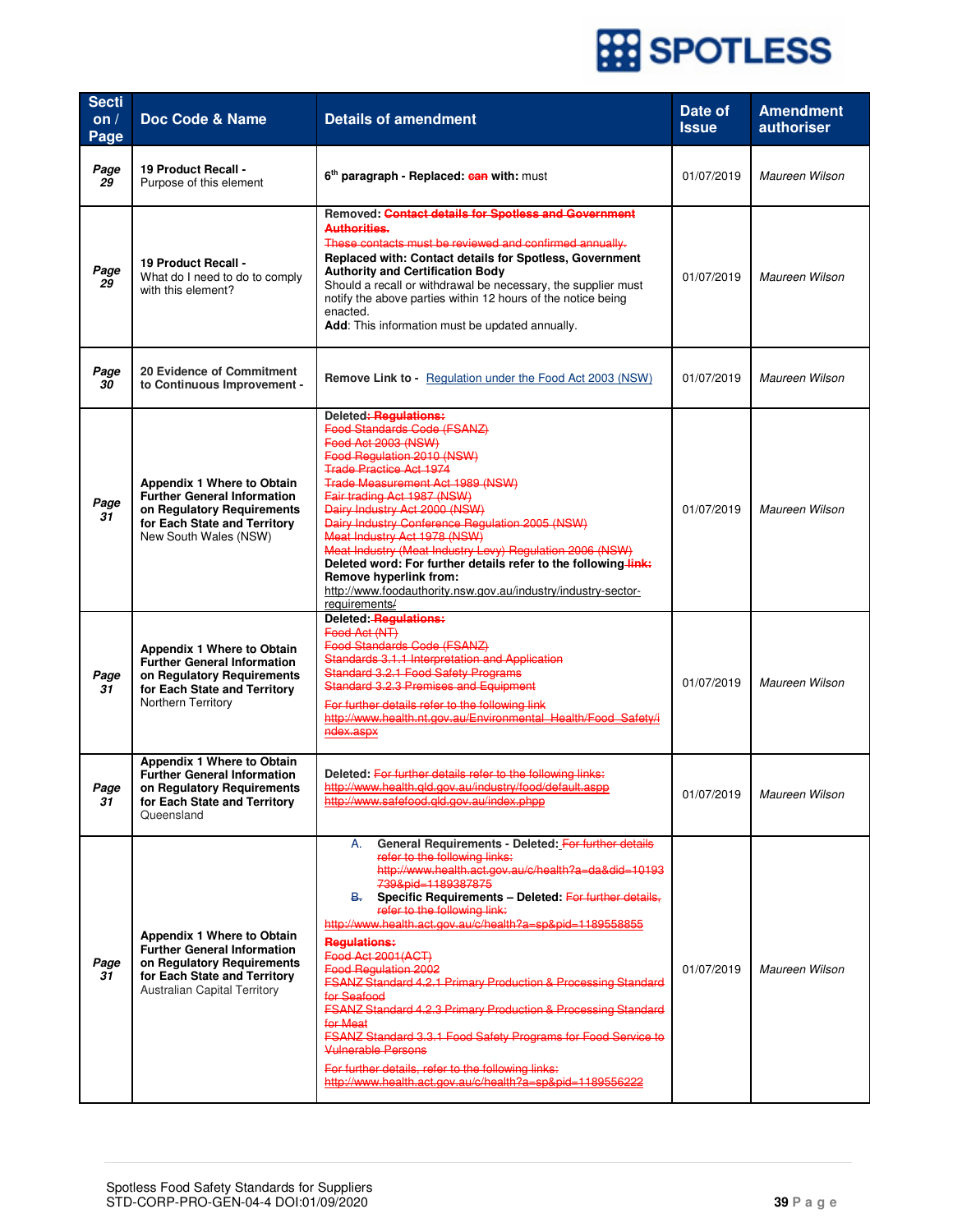| <b>Secti</b><br>$\overline{\text{on}}$ /<br>Page | Doc Code & Name                                                                                                                                          | <b>Details of amendment</b>                                                                                                                                                                                                                                                                                                                                                                                                                                                                                                                | Date of<br><b>Issue</b> | <b>Amendment</b><br>authoriser |
|--------------------------------------------------|----------------------------------------------------------------------------------------------------------------------------------------------------------|--------------------------------------------------------------------------------------------------------------------------------------------------------------------------------------------------------------------------------------------------------------------------------------------------------------------------------------------------------------------------------------------------------------------------------------------------------------------------------------------------------------------------------------------|-------------------------|--------------------------------|
| Page<br>32                                       | <b>Appendix 1 Where to Obtain</b><br><b>Further General Information</b><br>on Regulatory Requirements<br>for Each State and Territory<br>South Australia | Deleted:-Regulations:<br>Food Act 2001(SA)<br><b>Food Regulations 2002</b><br>Standard 4.2.1 Primary Production and Processing Standard for<br>Seafood (Australia Only)<br>Australian New Zealand Food Standards Code (including the Food<br>Safety Standards).<br>For further details, refer to the following links:<br>http://www.dh.sa.gov.au/pehs/Food/food-safety-programs.htm<br>http://www.health.sa.gov.au/                                                                                                                        | 01/07/2019              | Maureen Wilson                 |
| Page<br>32                                       | <b>Appendix 1 Where to Obtain</b><br><b>Further General Information</b><br>on Regulatory Requirements<br>for Each State and Territory<br>Victoria        | Deleted:<br><b>Regulations:</b><br>Food Act 1984 (VIC) as amended<br><b>Food Regulations 2010</b><br><b>FSANZ Chapter 3 Food Safety Standards (Australia Only)</b><br>Relevant Chapter 4 Primary Production Standards (Australia Only)<br>Food Standards Code (FSANZ)<br>For further details refer to the following links:<br>http://www.business.vic.gov.au/BUSVIC/HOMEPAGE<br>http://www.health.vic.gov.au/foodsafety/<br>http://www.foodstandards.gov.au/<br>http://www.health.vic.gov.au/                                              | 01/07/2019              | Maureen Wilson                 |
| Page<br>32                                       | <b>Appendix 1 Where to Obtain</b><br>Further General Information<br>on Regulatory Requirements<br>for Each State and Territory<br>Victoria               | <b>Specific Requirements:</b><br>For selling, transporting or selling Meat, Fish or Seafood to<br>registered with Prime Safe. For further details refer to website:<br>http://www.primesafe.vic.gov.au/index.php?sectionid=12<br>For selling, transporting or selling Dairy Products to registered<br>with Dairy Food Safety Victoria. For further details refer to<br>website: http://www.dairysafe.vic.gov.au/<br>For exporting & importing product to be registered with AQIS.<br>For further details refer to website: www.aqis.gov.au | 01/07/2019              | Maureen Wilson                 |
| Page<br>32                                       | Appendix 1 Where to Obtain<br><b>Further General Information</b><br>on Regulatory Requirements<br>for Each State and Territory<br>Western Australia      | Deleted: Regulations:<br>Health (Food Hygiene) Regulations 1993<br>Australian New Zealand Food Standards Code Chapter 3<br>Food Act 2008 (WA)<br>Health (Meat Hygiene) Regulations 2001<br>For further details refer to the following links:<br>http://www.public.health.wa.gov.au//<br>http://www.public.health.wa.gov.au/2/865/2/food industry.pm                                                                                                                                                                                        | 01/07/2019              | Maureen Wilson                 |
| Page<br>32                                       | Appendix 1 Where to Obtain<br><b>Further General Information</b><br>on Regulatory Requirements<br>for Each State and Territory<br>Tasmania               | Deletion of words & link - For further details, refer to the following<br>link: http://www.dpiw.tas.gov.au/inter.nsf/Home/1?Openn                                                                                                                                                                                                                                                                                                                                                                                                          | 01/07/2019              | Maureen Wilson                 |
| Page<br>32                                       | <b>Appendix 1 Where to Obtain</b><br><b>Further General Information</b><br>on Regulatory Requirements<br>for Each State and Territory<br>Regulations     | Delete: Regulations:<br><b>FSANZ Primary Production &amp; Processing Standard for Seafood,</b><br>Standard 4.2.1<br>Food Act 2033 (TAS)<br>Egg Industry Act 2002<br>FSANZ Standard 3.2.1 Food Safety Programs<br>www.dhhs.tas.gov.au/peh/food safety                                                                                                                                                                                                                                                                                       | 01/07/2019              | Maureen Wilson                 |
| Page<br>33                                       | Appendix 2 Purchase Group,<br><b>Risk Rating and Audit</b><br>Frequency                                                                                  | Add words to eleventh line in table - MANUFACTURING OF                                                                                                                                                                                                                                                                                                                                                                                                                                                                                     | 01/07/2019              | Maureen Wilson                 |
| Page<br>33                                       | Appendix 2 Purchase Group,<br><b>Risk Rating and Audit</b><br>Frequency                                                                                  | Line 20 - Delete - $\&$ Replace with: $&$ PROCESSED<br><b>DISTRIBUTION ONLY</b>                                                                                                                                                                                                                                                                                                                                                                                                                                                            | 01/07/2019              | Maureen Wilson                 |
| Page<br>33                                       | Appendix 2 Purchase Group,<br><b>Risk Rating and Audit</b><br>Frequency                                                                                  | Changes made to risk level and frequency for Eggs - Fresh<br><b>Shell and Meat:</b><br>EGG - FRESH SHELL - Eggs - Medium High - 12 6 months<br>MEAT – Meat and Seafood Medium $High - 126$ months<br>Deletion:<br>BRANDS DIRECT - Retail - Medium - 12 months<br>RETAIL/SUPERMARKET - Retail - Medium - 12 months<br>MILK VENDORS - milk - Medium - 12 months<br><b>Add:</b> WAREHOUSES/LOGISTICS - Warehouses / Logistics -<br>$Low - 12$ months                                                                                          | 01/07/2019              | Maureen Wilson                 |